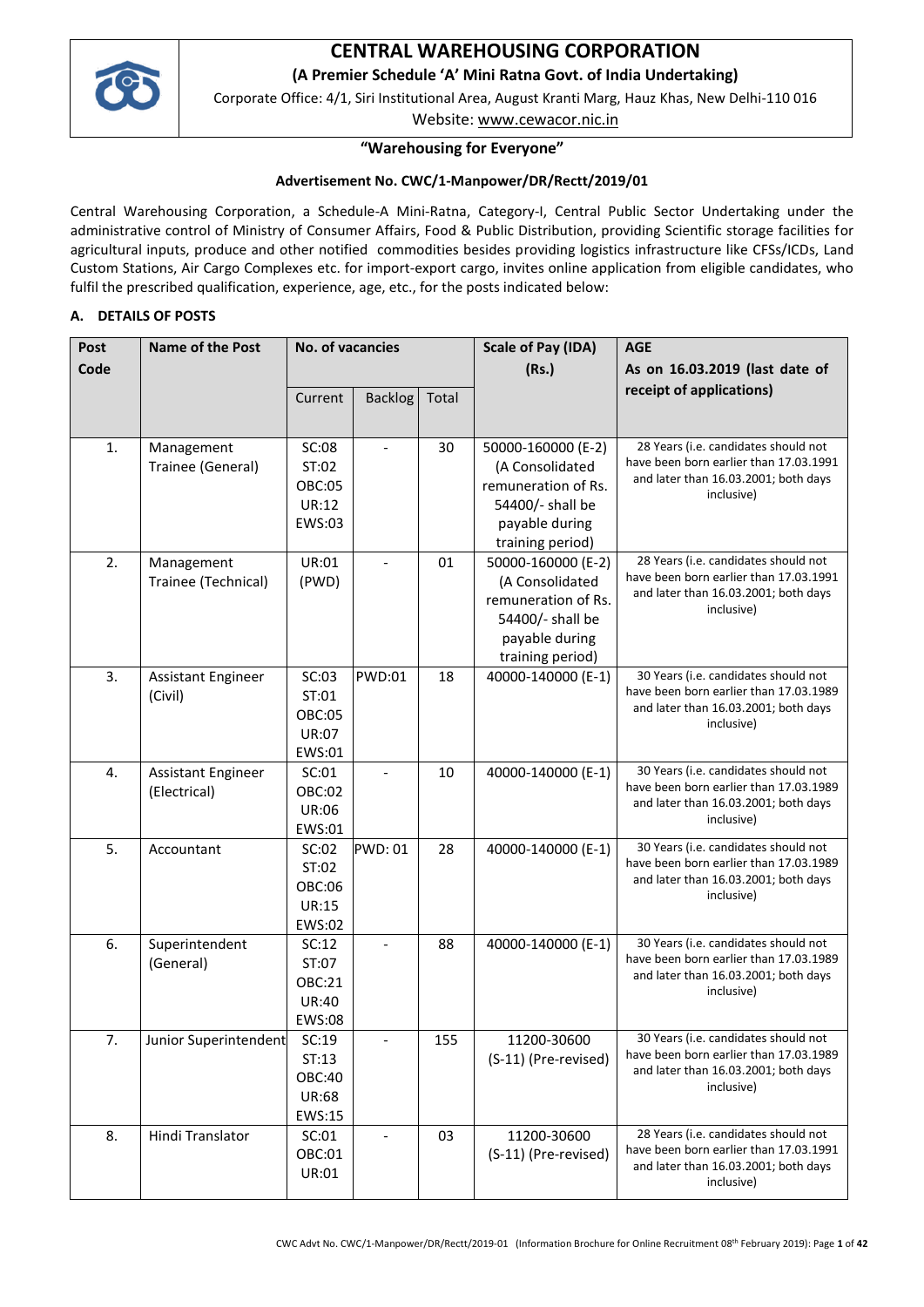| 238<br>10500-28690 (S-9)<br>SC:28<br><b>PWD: 02</b><br>Junior Technical<br>9.<br>(Pre-revised)<br>Assistant<br>ST:18<br><b>OBC:54</b><br>UR:113<br>EWS:23 | 28 Years (i.e. candidates should not<br>have been born earlier than 17.03.1991<br>and later than 16.03.2001; both days<br>inclusive) |
|-----------------------------------------------------------------------------------------------------------------------------------------------------------|--------------------------------------------------------------------------------------------------------------------------------------|
|-----------------------------------------------------------------------------------------------------------------------------------------------------------|--------------------------------------------------------------------------------------------------------------------------------------|

The pay scales indicated above are due for upward revision w.e.f. 01/01/2017 for the post of Junior Superintendent (Post code 7), Hindi Translator (Post code 8) and Junior Technical Assistant (Post code 9).

**ABBREVIATION**: UR – Unreserved; SC – Scheduled Caste; ST – Scheduled Tribe; OBC – Other Backward Class; PWD/ PH – Persons With Disabilities/ Physically Handicapped; EWS – Economically Weaker Sections.

### **IMPORTANT NOTE FOR EWS (ECONOMICALLY WEAKER SECTIONS):**

- 1. 10% of Vacancies are reserved for the EWS as per the directions of Government of India instructions issued vide DoPT OM No. 36039/1/2019-Estt (Res) dated 19th January, 2019
- 2. Persons who are not covered under the existing scheme of reservations to the Scheduled Castes, the Schedule Tribes and the Socially and Educationally Backward Classes and whose family has gross annual income below Rs. 8.00 lakh are to be identified as EWSs for the benefit of reservation. Family for this purpose will include the person who seeks benefit of reservation, his/her parents and siblings below the age of 18 years as also his/her spouse and children below the age of 18 years. The income shall include income from all sources i.e. salary, agriculture, business, profession etc. and it will be income for the financial year prior to the year of application. Also persons whose family owns or possesses any of the following assets shall be excluded from being identified as EWSs, irrespective of the family income:
- i. 5 acres of Agricultural Land and above;
- ii. Residential flat of 1000 sq. ft. and above;
- iii. Residential plot of 100 sq. yards and above in notified municipalities;
- iv. Residential plot of 200 sq. yards and above in areas other than the notified municipalities.
- 3. The income and assets of the families as mentioned in para 2 would be required to be certified by an officer not below the rank of Tehsildar in the States/UTs. The candidates shortlisted for document verification/interview shall be required to bring the requisite certificate as specified by the Government of India at the time of appearing for the process of document verification/interview.
- 4. The instructions issued by the Government of India in this regard from time to time shall be adhered to

#### **GENERAL NOTE**:

(i) Minimum age to apply for all the posts is 18 Years.

(ii) For the post code 01 & 02, selected Management Trainee will be required to undergo a training of one year on a consolidated pay (Minimum of Basic plus DA applicable at the time of joining) as indicated above and after successful completion of training, candidates will be absorbed in regular pay scale in E-2 Grade as Senior Assistant Manager and they will be entitled for other allowances / perks as per the policies of the Corporation from time to time.

(iii) For the post code 03, 04, 05, 06, 07, 08 & 09, in addition to Basic Pay & IDA, other allowances / perks as per the policies of the Corporation from time to time.

(iv) Employees of the corporation in regular pay scale are also entitled for other allowances / perks such as CPF, Contributory Pension, Gratuity, LTC, Performance Related Pay or Performance Linked Incentive as per admissibility, reimbursement of medical expenses for OPD treatment / hospitalisation of self and dependent family members as per eligibility, as per the policies of the Corporation from time to time.

(v) Reservation, age relaxation and other concessions to reserved category candidates, or for any other category, would be applicable as per Govt. of India orders; wherever posts are reserved under these categories.

(vi) Departmental candidates applying under direct recruitment will be entitled for age relaxation subject to the condition that as on last date of receipt of application, the candidate should have at least 5 years of service left.

(vii) The number of posts indicated in the advertisement is tentative and may vary as per actual requirements of the CWC.

| Sr No. | <b>Designation</b>         | Category            | Sub-Category                                          |
|--------|----------------------------|---------------------|-------------------------------------------------------|
| 1.     | Senior Assistant Manager   | OH, HH, VH, AD, ID, | OH : OL, OA, OAL                                      |
|        | (General)/<br>Management   | SLD, MI             | HH : HH                                               |
|        | Trainee (General)          | + OH, HH, VH, (AD,  | VH : LV                                               |
|        |                            | ID, SLD, MI)        | AD, ID, SLD, MI + OA, OL, BL, HH, LV, AD, ID, SLD, MI |
| 2.     | Senior Assistant Manager   | HH, OH              | HH:HH                                                 |
|        | (Technical)/ Management    |                     | OH: OA. OAL                                           |
|        | Trainee (Technical)        |                     |                                                       |
| 3.     | Assistant Engineer (Civil) | OH, HH              | OH: OL, OA, OAL                                       |
|        |                            |                     | HH:HH                                                 |

#### **I. POSTS IDENTIFIED SUITABLE FOR PWD:**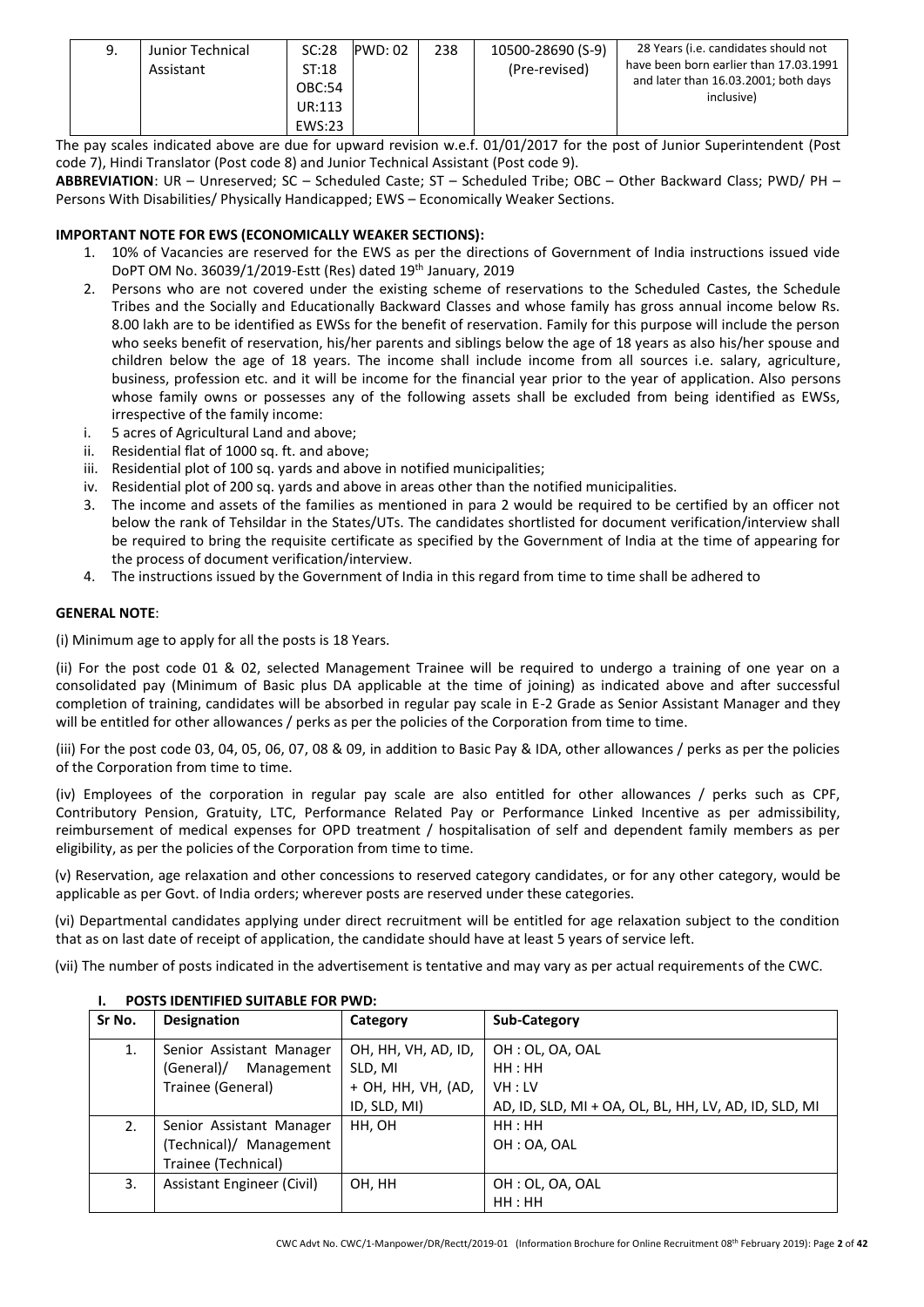| 4. | Engineer<br>Assistant      | OH, HH             | OH:OL                                                 |
|----|----------------------------|--------------------|-------------------------------------------------------|
|    | (Electrical)               |                    | HH : HH                                               |
| 5. | Accountant                 | OH, HH, VH         | OH: OAL, BL, OA, OL                                   |
|    |                            |                    | HH : HH                                               |
|    |                            |                    | VH:LV                                                 |
| 6. | Superintendent (General)   | OH, HH, VH,        | OH: OL, OA, OAL                                       |
|    |                            | AD, ID, SLD, MI    | HH : HH                                               |
|    |                            | + OH, HH, VH, (AD, | VH:LV                                                 |
|    |                            | ID, SLD, MI)       | AD, ID, SLD, MI + OA, OL, BL, HH, LV, AD, ID, SLD, MI |
| 7. | Junior Superintendent      | OH, HH, VH,        | OH: OL, OA, OAL                                       |
|    |                            | AD, ID, SLD, MI    | HH: HH                                                |
|    |                            | + OH, HH, VH, (AD, | VH: LV                                                |
|    |                            | ID, SLD, MI)       | AD, ID, SLD, MI + OA, OL, BL, HH, LV, AD, ID, SLD, MI |
|    |                            |                    |                                                       |
| 8. | Hindi Translator           | OH, HH, VH,        | OH: OA, OL, BL                                        |
|    |                            | AD, ID, SLD, MI    | HH: HH                                                |
|    |                            | + OH, HH, VH, (AD, | VH: LV                                                |
|    |                            | ID, SLD, MI)       | AD, ID, SLD, MI + OA, OL, BL, HH, LV, AD, ID, SLD, MI |
| 9. | Junior Technical Assistant | OH, HH             | OH: OA, OL, OAL                                       |
|    |                            |                    | HH: HH                                                |

## **II. NUMBER OF POSTS RESERVED FOR PWD:**

| Sl.No. | Name of post                             | <b>Category of PWD</b>   |                          |                          |                                        |
|--------|------------------------------------------|--------------------------|--------------------------|--------------------------|----------------------------------------|
|        |                                          | VH                       | HH                       | <b>OH</b>                | AD, SLD, MI + VH, HH, OH (AD, SLD, MI) |
| 1.     | Trainee<br>Management<br>(General)       | LV:01                    | $\overline{\phantom{0}}$ | OH:01                    | 01                                     |
| 2.     | <b>Management Trainee</b><br>(Technical) |                          | HH:01                    | $\overline{\phantom{0}}$ |                                        |
| 3.     | <b>Assistant Engineer (Civil)</b>        | $\overline{\phantom{a}}$ | HH:02                    | $\overline{\phantom{0}}$ |                                        |
| 4.     | Assistant Engineer (Electrical)          |                          |                          |                          |                                        |
| 5.     | Accountant                               | LV:01                    | HH:02                    | $\overline{\phantom{0}}$ |                                        |
| 6.     | Superintendent (General)                 | LV:01                    | $\overline{\phantom{0}}$ | OH:01                    | 01                                     |
| 7.     | Jr. Superintendent                       | LV:03                    | $\overline{\phantom{0}}$ | -                        | 04                                     |
| 8.     | Hindi Translator                         | LV:01                    | $\overline{\phantom{0}}$ | -                        |                                        |
| 9.     | Jr. Technical Assistant                  | $\overline{\phantom{a}}$ | HH:06                    | OH:04                    |                                        |

The persons with the Degree of Disability of minimum 40% and above are eligible for applying for the posts earmarked for PWD Category. Wherever posts which are earmarked suitable for PWD category but no vacancy exist in that particular category of disability; candidate will not be considered for any relaxation / concession at any stage of recruitment.

**Legends**: VH- Visually Handicapped – LV: Low Vision; HH- Hearing Handicapped- HH: Hard Hearing; OH- Orthopedically Handicapped- OL: One Leg, BL: Both Legs, OA: One Arm, BA: Both Arms, OAL: One Arm & one Leg; AD: Autism Disability; ID: Intellectual Disabilities; SLD: Special Learning Disabilities; MI: Mental Illness

## **III. Posts Reserved for Ex-Servicemen**

| SI.No.   Name of post |                         | <b>Number of posts</b> |  |
|-----------------------|-------------------------|------------------------|--|
| 1.                    | Jr. Superintendent      | 22                     |  |
|                       | Hindi Translator        | 01 (SC)                |  |
|                       | Jr. Technical Assistant | 34                     |  |

## **IV. THE SELECTION PROCESS FOR RECRUITMENT FOR THE POSTS MENTIONED AT A WILL BE AS FOLLOWS:**

| <b>Post Code</b>                                               | <b>Selection Process</b>                        |  |  |
|----------------------------------------------------------------|-------------------------------------------------|--|--|
| 1, 2, 3, 4, 5 & 6 (Management Trainee (General and Technical), | Online Test + Document Verification followed by |  |  |
| Assistant Engineer (Civil and Electrical), Accountant,         | Interview                                       |  |  |
| Superintendent-(General)                                       |                                                 |  |  |
| 7, 8 & 9 (Junior Superintendent, Hindi Translator & Junior     | Online Test + Document Verification             |  |  |
| Technical Assistant)                                           |                                                 |  |  |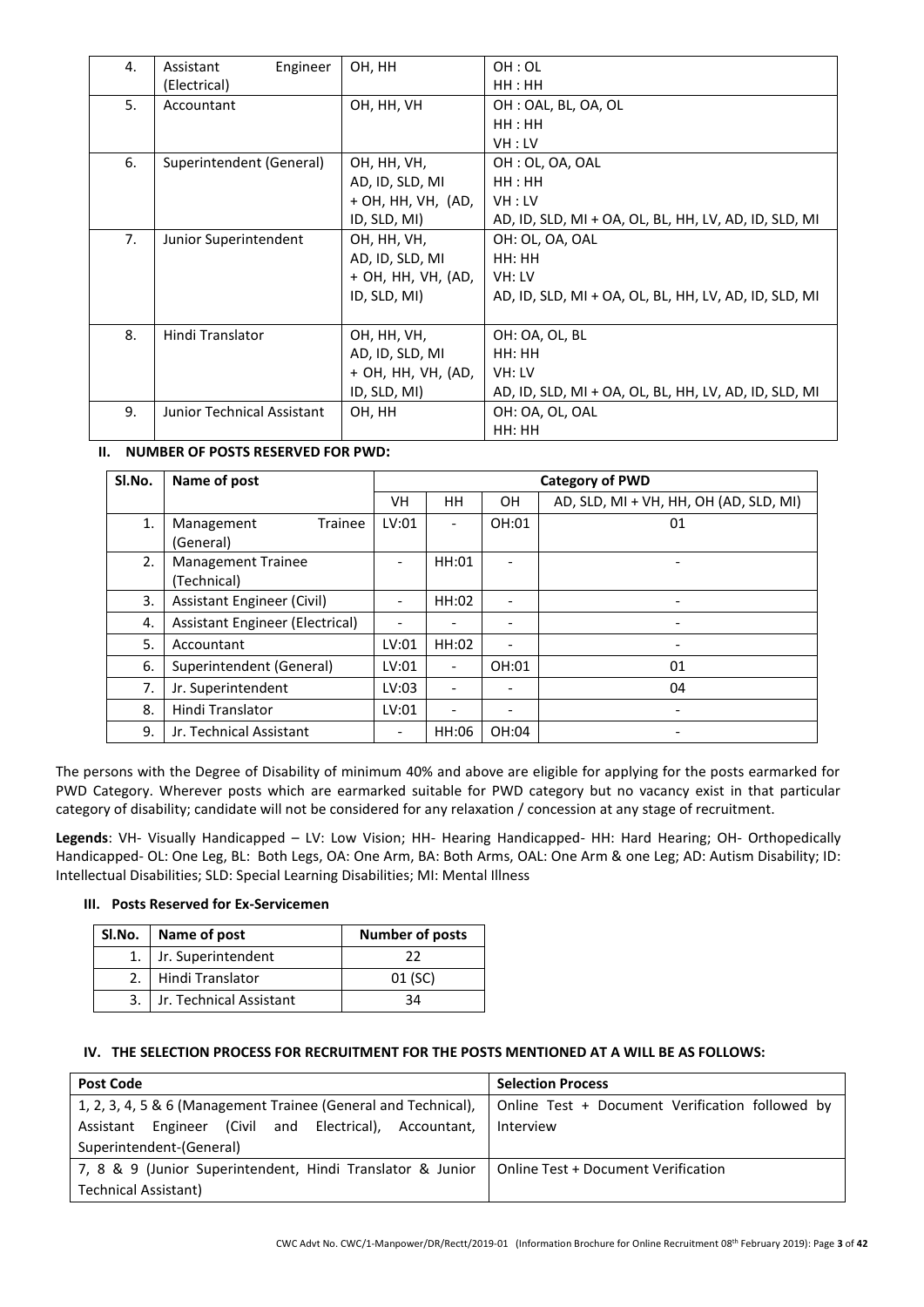Any eligible candidate willing to apply for advertised posts, is required to register for the Online Recruitment Process to be conducted for each post mentioned at Sr. No. 1 to 9 at A. Candidates who appear and are shortlisted in the examination, will subsequently be called for an Interview for the post code 1 to 6 to be conducted by the CWC. For post code 7 to 9, the shortlisted candidates will be called for document verification to assess their eligibility for the posts.

CWC will make arrangements for conducting online examination, declare result of online examination and inform the shortlisted candidates about the Interview/document verification/ as the case may be. Prospective candidates will have to apply to CWC after carefully reading the advertisement regarding the process of examination, Interview, document verification, eligibility criteria, online registration processes, payment of prescribed application fee/ intimation charges, pattern of examination, issuance of call letters etc. and ensure that they fulfil the stipulated criteria and follow the prescribed processes.

| Event                                                                 | <b>Tentative Dates/Month</b> |  |
|-----------------------------------------------------------------------|------------------------------|--|
| <b>Online Registration</b>                                            | 15.02.2019 to 16.03.2019     |  |
| Payment of Application Fees-Online                                    | 15.02.2019 to 16.03.2019     |  |
| Download of Call letter for Examination                               | Around 7 days before exam    |  |
| Online Examination (Tentative dates) - some/ all/ additional dates as | April/May                    |  |
| the need arises                                                       |                              |  |
| Download of call letters for Interview/Document verification/         | Will be intimated later      |  |
| Conduct of Interview/ Document verification/                          | Will be intimated later      |  |

### **V. THE TENTATIVE SCHEDULE OF EVENTS IS AS FOLLOWS:**

**Candidates are advised to regularly keep in touch with the CWC website www.cewacor.nic.in for details and updates.**

### **B. ELIGIBILITY CRITERIA**

Candidates, intending to apply for online test should ensure that they fulfil the minimum eligibility criteria specified by CWC:

Please note that the eligibility criteria specified herein are the basic criteria for applying for the post. Candidates must necessarily produce the relevant documents pertaining to category, nationality, age, educational qualifications etc. in original along with a photocopy thereof in support of their identity and eligibility as indicated in the online application form. Please note that no change of category will be permitted at any stage after registration of the online application and the result will be processed considering the category which has been indicated in the online application, subject to guidelines of the Government of India in this regard. **Merely applying for Online test/ appearing for and being shortlisted in the Online test and/or in the subsequent Interview/ document verification and subsequent processes does not imply that a candidate is empanelled for appointment in CWC. Final merit list for appointment will be prepared based on number of vacancies and marks secured in Online Test and Interview (wherever applicable) subject to qualifying / document verification process; as the case may be.** No request for considering the candidature under any category other than in which applied will be entertained.

A candidate must be either -

#### **I. NATIONALITY / CITIZENSHIP:**

A candidate must be either -

- (i) a Citizen of India or
- (ii) a subject of Nepal or
- (iii) a subject of Bhutan or
- (iv) a Tibetan Refugee who came over to India before  $1<sup>st</sup>$  January 1962 with the intention of permanently settling in India or
- (v) a person of Indian origin who has migrated from Pakistan, Burma, Sri Lanka, East African countries of Kenya, Uganda, the United Republic of Tanzania (formerly Tanganyika and Zanzibar), Zambia, Malawi, Zaire, Ethiopia and Vietnam with the intention of permanently settling in India, provided that a candidate belonging to categories (ii), (iii), (iv) & (v) above shall be a person in whose favour a certificate of eligibility has been issued by the Government of India.
- **II. EDUCATIONAL QUALIFICATIONS (As on 16.03.2019, Candidates must be in possession of their Mark sheets/ Certificates confirming eligibility as on last day of application):**

| Post | Name of the Post  | <b>Educational Qualifications</b>                                                | Experience |
|------|-------------------|----------------------------------------------------------------------------------|------------|
| Code |                   |                                                                                  |            |
| 1.1  | Management        | Degree with 1st class Master of Business Administration, Specialization in   NIL |            |
|      | Trainee (General) | Personnel Management or Human Resource or Industrial Relation or                 |            |
|      |                   | Marketing Management or Supply Chain Management from recognised                  |            |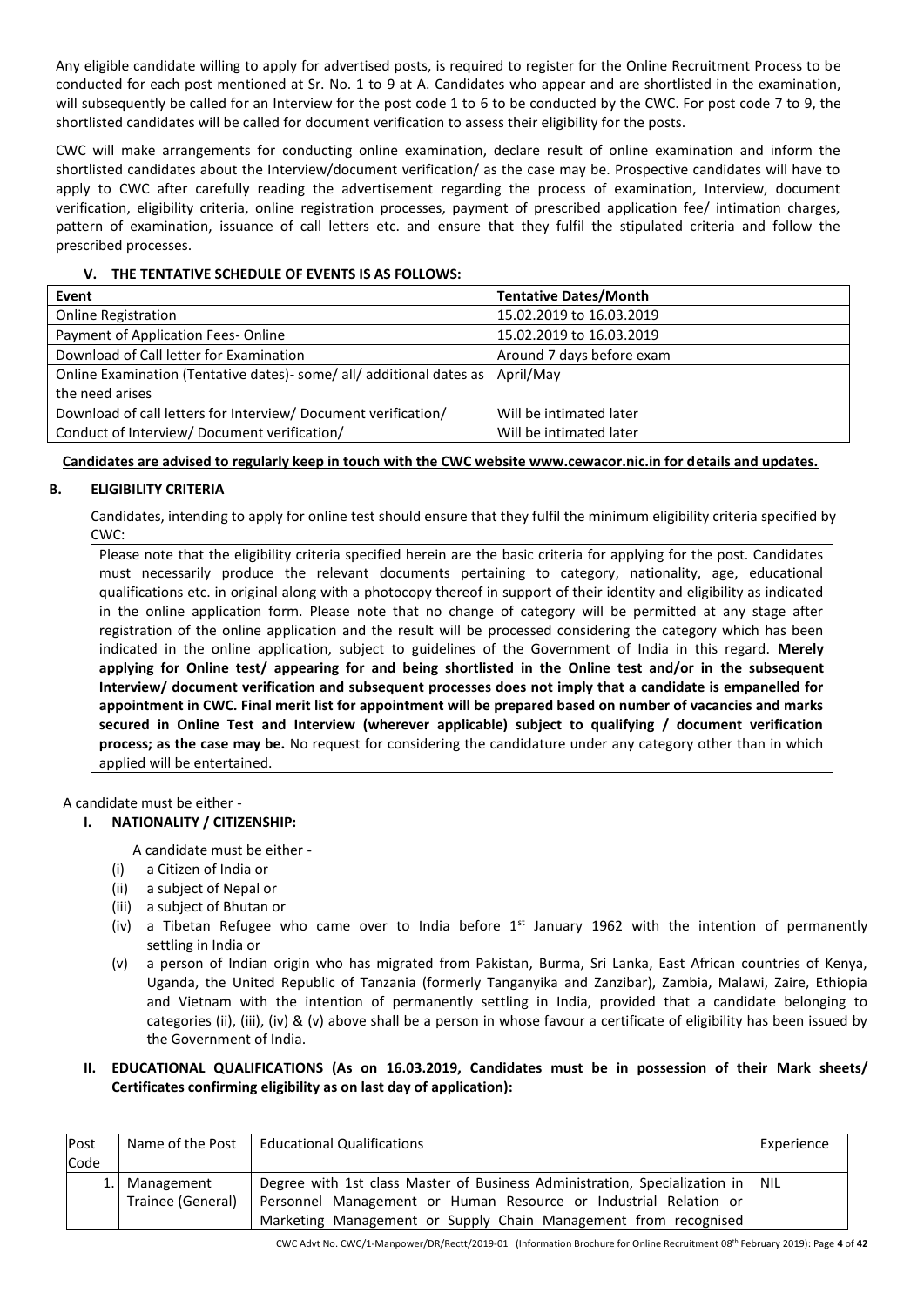|    |                                           | University/Institutions                                                                                                                                                                                                                                                                                                                                                                                                                                                                                                                                                                                                                         |            |
|----|-------------------------------------------|-------------------------------------------------------------------------------------------------------------------------------------------------------------------------------------------------------------------------------------------------------------------------------------------------------------------------------------------------------------------------------------------------------------------------------------------------------------------------------------------------------------------------------------------------------------------------------------------------------------------------------------------------|------------|
| 2. | Management<br>Trainee<br>(Technical)      | 1st class Post Graduate degree in Agriculture with Entomology or Micro-<br>Biology or Bio-Chemistry OR 1st class Post Graduate in Bio-Chemistry OR<br>Zoology with Entomology from recognized University/ Institution.<br>Preference will be given to those who also possess Post Graduate Diploma in<br>Warehousing and Cold chain Management/ Quality Management from<br>recognised University/Institution                                                                                                                                                                                                                                    | <b>NIL</b> |
| 3. | <b>Assistant Engineer</b><br>(Civil)      | A Degree in Civil Engineering                                                                                                                                                                                                                                                                                                                                                                                                                                                                                                                                                                                                                   | <b>NIL</b> |
| 4. | <b>Assistant Engineer</b><br>(Electrical) | A Degree in Electrical Engineering                                                                                                                                                                                                                                                                                                                                                                                                                                                                                                                                                                                                              | Nil        |
| 5. | Accountant                                | B.Com or BA (Commerce) or Chartered Accountant or Costs and Works<br>Accountants or SAS Accountants of the Indian Audit and Accounts<br>Department with about three years' experience in Maintaining and auditing<br>of Accounts in Industrial / Commercial / Departmental Undertakings.                                                                                                                                                                                                                                                                                                                                                        | 3 Years    |
| 6. | Superintendent<br>(General)               | Post Graduate Degree in any discipline from a recognised University or<br>Institution                                                                                                                                                                                                                                                                                                                                                                                                                                                                                                                                                           | <b>NIL</b> |
| 7. | Junior<br>Superintendent                  | Degree in any discipline from a recognised University or Institution                                                                                                                                                                                                                                                                                                                                                                                                                                                                                                                                                                            | <b>NIL</b> |
| 8. | Hindi Translator                          | Master's degree of a recognised University in Hindi/English with<br>English/Hindi as a main subject at the degree level;<br>Or<br>Master's degree of a recognised University in any subject with Hindi as the<br>medium of Instructions and examination with English as a compulsory<br>subject at the degree level;<br>Or<br>Bachelor's degree with Hindi and English as main subject or either of the<br>two as medium of examination and other as a main subject plus recognised<br>Diploma/Certificate Course in translation from Hindi to English and vice<br>versa or two years' experience of translation work from Hindi to English and |            |
|    |                                           | vice versa in Central/State Government Offices including Government of<br>India Undertakings.                                                                                                                                                                                                                                                                                                                                                                                                                                                                                                                                                   |            |
| 9. | Junior Technical<br>Assistant             | Degree in Agriculture or a degree with Zoology, Chemistry or Bio-Chemistry<br>as one of the subjects                                                                                                                                                                                                                                                                                                                                                                                                                                                                                                                                            | <b>NIL</b> |

## **WORKING KNOWLEDGE OF COMPUTER FOR ALL THE POSTS WILL BE AN ADDED ADVANTAGE IMPORTANT NOTE:**

- 1. **All the educational qualifications mentioned should be from a University/ Institution/ Board recognised by Govt. of India/approved by Govt. Regulatory Bodies and the candidate must be in possession of mark sheet/ certificate as applicable for the post as on last date of the application. The minimum eligibility w.r.t. qualification shall be ascertained from the date of issuance of final marks sheet / certificate; as applicable for the post. Candidate appearing in final year/ final semester are not eligible to apply.**
- 2. Where CGPA / OGPA is awarded, the same should be converted into equivalent Class / Division and indicate the same in online application. If called for interview, the candidate will have to produce a certificate issued by the appropriate authority inter alia stating the norms of the University regarding conversion of grade into equivalent Class / division.
- 3. Qualifications as mentioned in the advertisement shall only be accepted for this recruitment. **Name of qualification, specialisation and Division / Class (wherever applicable) shall be clearly indicated on the mark sheet / certificate;** or a certificate to this effect shall be produced by respective University / Institute; without which the qualification shall not be considered. **No equivalent qualifications like PG Diploma in any discipline like PGDBM, PGDM etc. shall be considered wherever qualifications prescribed are as Master of Business Administration, Post Graduate Degree etc. Further, the qualifications such as MMS, Master in Management or any qualification known by some other name than Masters of Business Administration shall not be considered.**
- 4. With regard to specialisation in case of MBA, the candidate should possess specific specialisation in relevant discipline only. Sub-specialisations like MBA (IT) with specialisation in Marketing shall not be treated as specialisation in Marketing or any such sub-specialisation of similar nature shall not be considered against the core specialisation.
- CWC Advt No. CWC/1-Manpower/DR/Rectt/2019-01 (Information Brochure for Online Recruitment 08 th February 2019): Page **5** of **42** 5. In case of MBA Dual Specialisations, one of the fields of specialisation should in the fields prescribed for the post. In case of Major/ Minor specialisations, the Major specialisation should be in the fields prescribed i.e. Personnel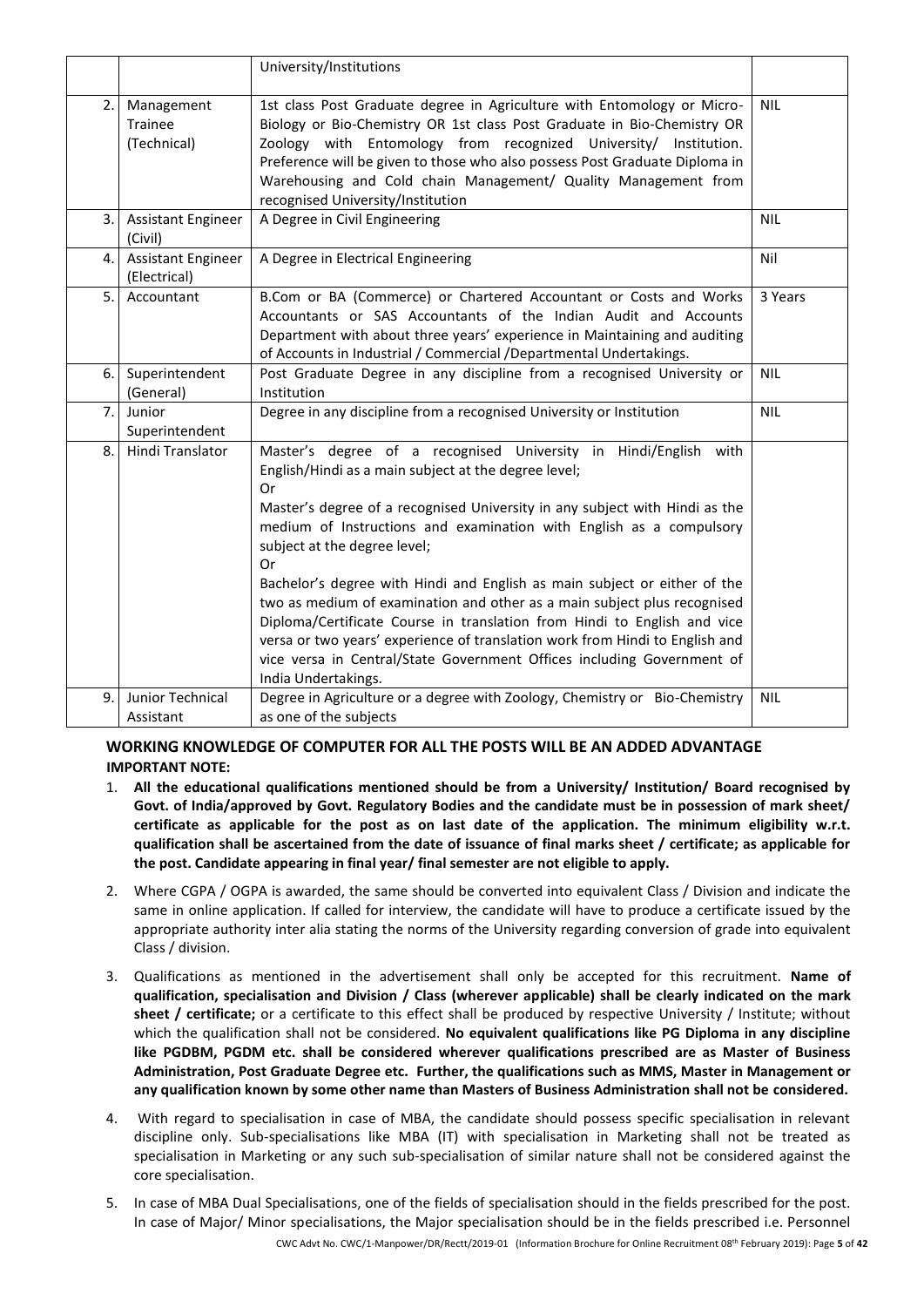Management or Human Resource Management or Industrial Relation or Marketing Management or Supply Chain Management.

6. For the post of Accountant, the period of 'Articleship' shall not be counted in the requisite experience.

### **III. RELAXATION IN MAXIMUM AGE LIMIT**

In addition to the maximum age prescribed for a post; following categories of candidates shall also be entitled for age relaxation as prescribed: -

| SI. No. | Category                                                                                                               | <b>Age Relaxation</b>                                      |  |  |  |
|---------|------------------------------------------------------------------------------------------------------------------------|------------------------------------------------------------|--|--|--|
| 1.      | Scheduled Caste/Scheduled Tribe                                                                                        | 5 years                                                    |  |  |  |
| 2.      | Other Backward Class (Non-Creamy Layer)                                                                                | 3 years                                                    |  |  |  |
| 3.      | Persons with Disability (PWD)                                                                                          | 10 years                                                   |  |  |  |
| 4.      | Ex-Serviceman* for the post code 1 to 6                                                                                | 5 years                                                    |  |  |  |
| 5.      | Ex-Serviceman* for the post code 7 to 9                                                                                | 3 Years (after deducting no. of years of military service) |  |  |  |
| $6.**$  | Persons ordinarily domiciled in the                                                                                    | 5 years                                                    |  |  |  |
|         | State of Jammu and Kashmir                                                                                             |                                                            |  |  |  |
|         | during the period 1.1.1980 to 31.12.1989)**                                                                            |                                                            |  |  |  |
| 7.      | Dependents of those died in the riots of 1984 (Dep                                                                     | 5 years                                                    |  |  |  |
|         | 1984)                                                                                                                  |                                                            |  |  |  |
|         | Note: Departmental candidates (Regular employees of CWC) applying under direct recruitment will be entitled for age    |                                                            |  |  |  |
|         | relaxation subject to the condition that as on last date of receipt of application, the candidate should have at least |                                                            |  |  |  |
|         | years of service left.                                                                                                 |                                                            |  |  |  |

**\*\*** - Any applicant intending to avail the relaxation under this category shall have to submit a certificate from the District Magistrate within whose jurisdiction she/he had ordinarily resided or any other authority designated in this behalf by the Govt.

of Jammu & Kashmir to the effect that she/he had ordinarily been domiciled in the State of Jammu & Kashmir during the period from 01.01.1980 – 31.12.1989

#### **In all cases of age relaxation, maximum age limit taking into benefit of cumulative age relaxation shall not exceed 55 years as on last date of receipt of application i.e. 16.03.2019.**

\* For Ex- Serviceman the Upper Age limit for the post code 6 to 9 shall be relaxed as on last date of receipt of application by allowing the deduction of length of actual Military Service from his actual age and the resultant age should not exceed the maximum age limit prescribed for the Post by more than 3 years (8 years in case of SC/ST; 6 years in case of OBC Candidates).

- i) The maximum age limit specified in (A) above is applicable to General Category candidates
- ii) **The relaxation in upper age limit to SC/ST/OBC candidates is allowed on cumulative basis with any one of the remaining categories for which age relaxation is permitted as mentioned above in Point No. III (3) to III (7)**
- iii) **Candidates seeking age relaxation will be required to submit copies of necessary certificate(s) at the time of Interview/ Document Verification and at any subsequent stage of the recruitment process as required by CWC.**
- iv) Age concession is not admissible to sons, daughters and dependents of ex-servicemen.
- v) Candidates belonging to OBC category but coming under Creamy layer are not entitled to the benefits of OBC reservation. They should indicate their category as "General (Unreserved)" while filling online application. OBC certificate should be issued on or after 01/01/2018 with suitable mention about creamy layer / Non – Creamy layer status.
- vi) If there are no posts reserved for reserved category candidate belonging to SC/ST/OBC category; these candidates can apply against unreserved posts; provided they meet all the norms prescribed for unreserved candidates. The SC/ST/OBC candidates will not be considered for any relaxation in age and relaxation in qualifying marks in Online Test / Interview or at any stage in the entire recruitment process if they apply for unreserved posts. However, SC/ST/PWD/Women & Ex-Servicemen will be exempted from payment of application fees in such cases.
- vii) Age concession to PWD candidates shall be admissible irrespective of the fact whether the post is reserved for PWD or not, provided the post is identified suitable for the relevant category of disability.
- viii) The above guidelines are subject to change in view of any Government of India guideline/clarification from time to time.

#### **IV. DEFINITION OF EX-SERVICEMEN**: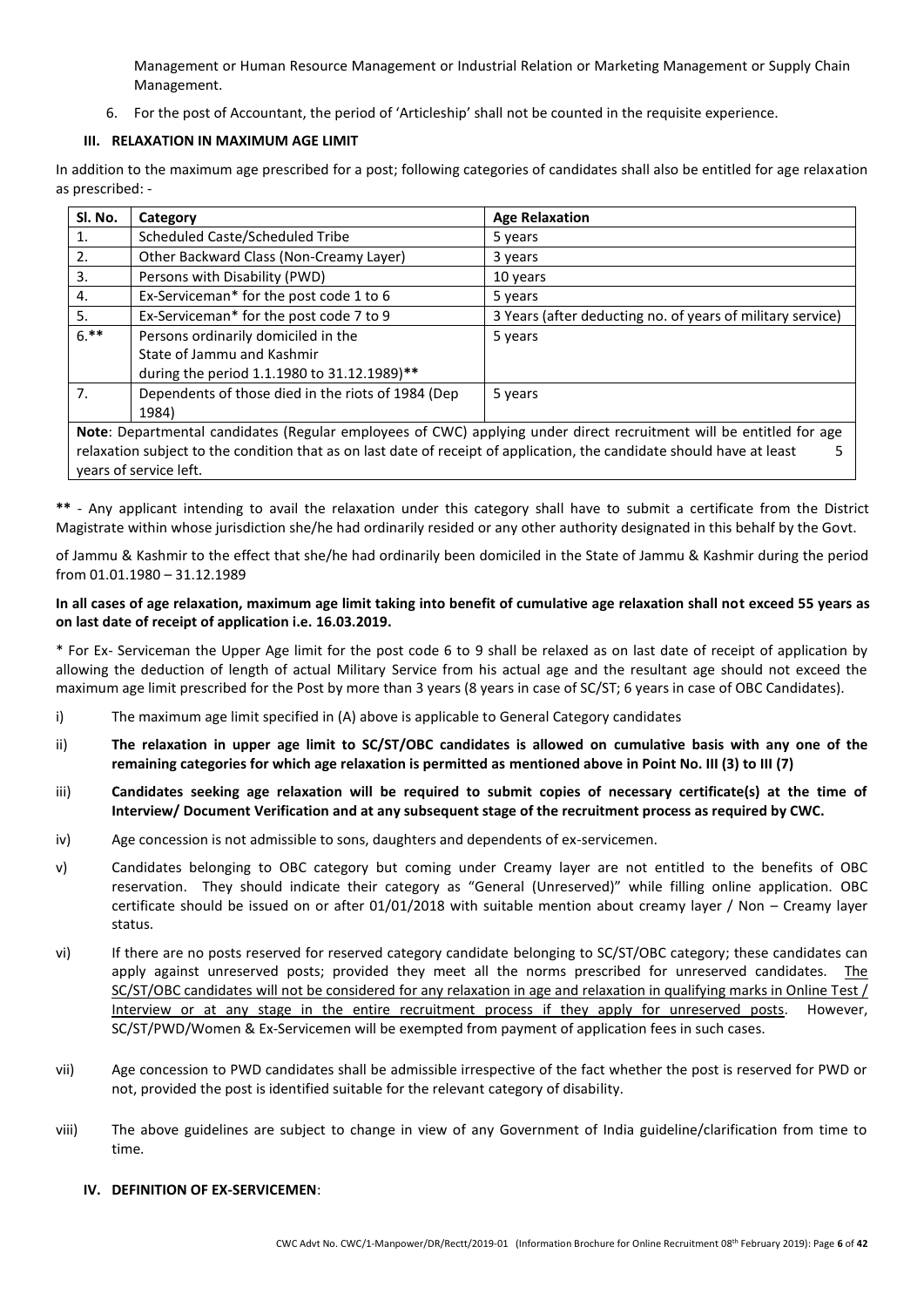- i) An Ex-Serviceman means a person who has served in any rank whether as a combatant or non-combatant in the Regular Army, Navy, Air Force of the Indian Union, and
	- a) who either has been retired or relieved or discharged from such service whether at his own request or being relieved by the employer after earning his or her pension: or
	- b) who has been relieved from such service on medical grounds attributable to military service or circumstances beyond his control and awarded medical or other disability pension; or
	- c) who has been released from such service as a result of reduction in establishment.
- ii) who has been released from such service after completing the specific period of engagement, otherwise than at his own request, or by way of dismissal, or discharge on account of misconduct or inefficiency, and has been given a gratuity; and includes personnel of the Territorial Army, namely, pension holders for continuous embodied service or broken spells of qualifying service
- iii) personnel of Army Postal Service who are part of Regular Army and retired from the Army Postal Service without reversion to their parent service with pension, or are released from the Army Postal Service on medical grounds attributable to or aggravated by military service or circumstances beyond his control and awarded medical or disability pension;
	- or

or

iv) Personnel who were deputed in Army Postal Service for more than six months prior to 14<sup>th</sup> April, 1987;

or

v) Gallantry Award Winners of the Armed Forces including personnel of Territorial Army;

or

vi) Ex-Recruits boarded out or relieved on medical grounds and granted medical disability pension.

**NOTE 1**: Ex-Servicemen who have already secured employment in civil side under Central Government in Group 'C' & 'D' posts on regular basis after availing of the benefits of reservation given to Ex-Servicemen for their re-employment are NOT eligible for claiming benefits of reservation under EXS Category. However, they are eligible for age relaxation.

**NOTE 2**: The period of "Call up Service" of an Ex-Serviceman in the Armed Forces shall also be treated as service rendered in the Armed Forces for purpose of age relaxation.

**NOTE 3**: For any servicemen of the three Armed Forces of the Union to be treated as Ex-Servicemen for the purpose of securing the benefits of reservation, he must have already acquired, at the relevant time of submitting his application for the Post/Service, the status of Ex-Serviceman and/or is in a position to establish his acquired entitlement by documentary evidence from the competent authority that he would complete specified term of engagement for the Armed Forces within the stipulated period of one year from the closing date.

**NOTE 4**: An OBC/SC/ST category candidate who qualifies on the basis of relaxed standards viz. age limit, experience or qualifications, in written examinations, etc. is to be counted against reserved vacancies and not against general vacancies subject to fitness of such candidate for selection. In so far as cases of Ex-Servicemen and PWD (for posts identified suitable) are concerned, deduction from the age of Ex-Servicemen and PWD (for posts identified suitable) is permissible against the reserved or unreserved posts and such exemption cannot be termed as relaxed standards in regard to age.

#### **V. Definition of Persons With Disabilities**

Under Section 33 of the Persons with Disabilities (Equal Opportunities, Protection of Rights and Full Participation) Act 1995 only such persons would be eligible for reservation who suffer from not less than 40% of relevant disability and are certified by a Medical Board constituted by the Central/State Govt. Further, one more percent reservation in addition to existing 3% reservation (total 4%) for the persons with benchmark disabilities shall be allowed in view of the enactment of 'THE RIGHTS OF PERSONS WITH DISABILITIES ACT, 2016', notification of 'THE RIGHTS OF PERSONS WITH DISABILITIES RULES, 2017' dated 15th June, 2017 and DoPT OM No.36035/02/2017-Estt(Res) dated 15.01.2018.

Accordingly, candidates with the disabilities identified at A-I are eligible to apply (as per GOI guidelines issued from time to time). Candidates claiming such benefits should produce certificate in original (by the Competent Authority issued on or before the last date of online submission of application in the prescribed format available at the end of this advertisement) in support of their claim at the time of **Interview/document verification/ at any stage of the process if considered for selection to the particular post. Persons With Disabilities will have to work in Field Units/ Regional Offices/ Corporate Office as identified by the CWC.**

#### **Visually Handicapped (VH)**

LV- means a condition where a person has any of the following conditions, namely:  $-$  (i) visual acuity not exceeding 6/18 or less than 20/60 up to 3/60 or up to 10/200 (Snellen) in the better eye with best possible corrections; or (ii) limitation of the field of vision subtending an angle of less than 40 degree up to 10 degree.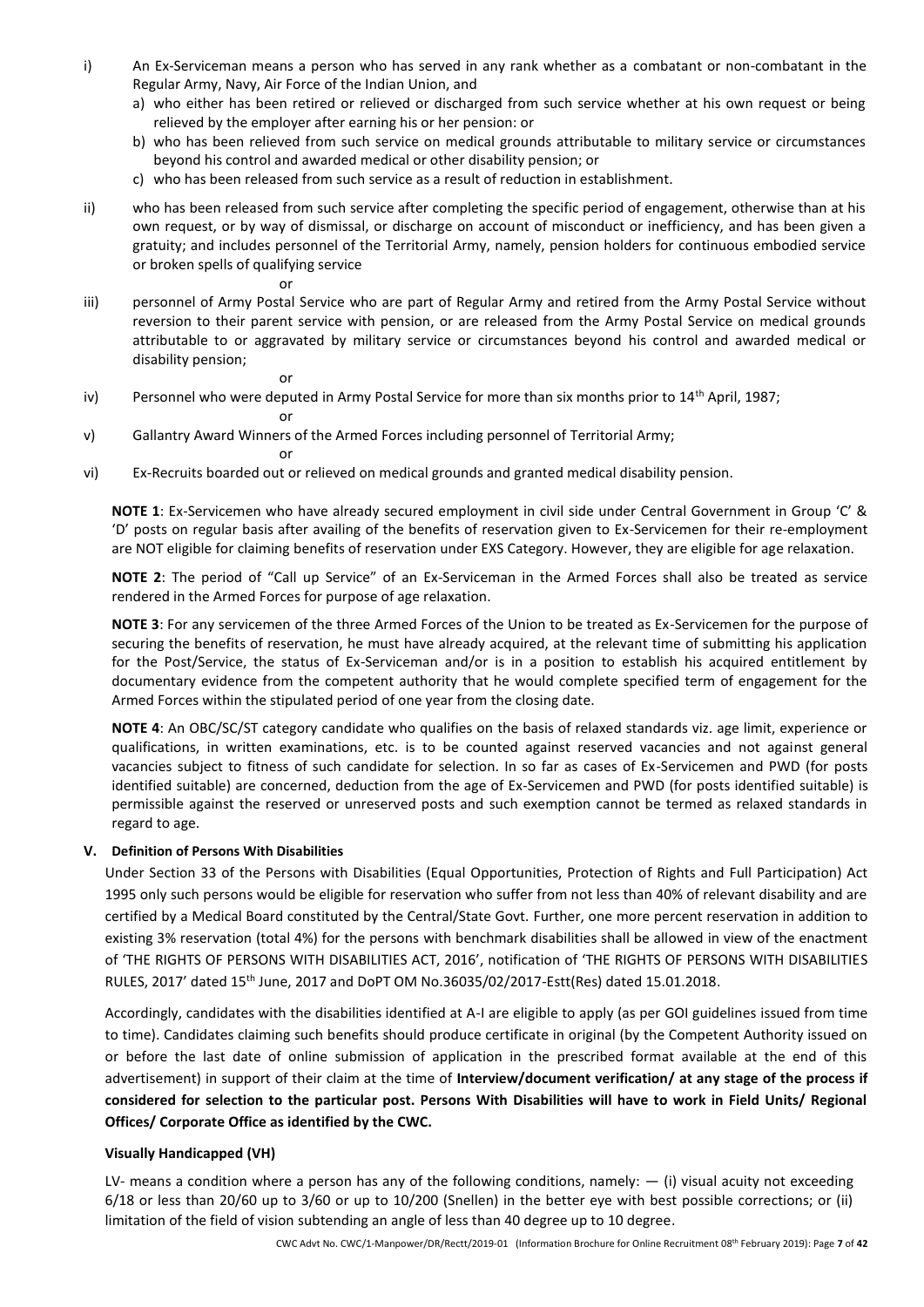#### **Deaf & Hearing Handicapped (HH)**

(a) "deaf" means persons having 70 DB hearing loss in speech frequencies in both ears; (b) "hard of hearing" means person having 60 DB to 70 DB hearing loss in speech frequencies in both ears;

#### **Orthopedically Handicapped (OH)**

Those Orthopedically Handicapped candidates who have locomotor disability or cerebral palsy with locomotor impairment of minimum of 40% and only those who fall in the following categories are eligible to apply:

BL - Both legs affected but not arms

- OA One arm affected (R or L)–
	- (a) Impaired reach;
	- (b) weakness of grip;
	- (c) ataxia

OL - One leg affected (R and or L)

OAL- One arm and one leg

#### **Intellectual disability (ID)**

A condition characterised by significant limitation both in intellectual functioning (reasoning, learning, problem solving) and in adaptive behaviour which covers a range of every day, social and practical skills, including—

**(a) "specific learning disabilities (SLD)"** means a heterogeneous group of conditions wherein there is a deficit in processing language, spoken or written, that may manifest itself as a difficulty to comprehend, speak, read, write, spell, or to do mathematical calculations and includes such conditions as perceptual disabilities, dyslexia, dysgraphia, dyscalculia, dyspraxia and developmental aphasia;

**(b) "autism spectrum disorder (AD)"** means a neuro-developmental condition typically appearing in the first three years of life that significantly affects a person's ability to communicate, understand relationships and relate to others, and is frequently associated with unusual or stereotypical rituals or behaviours.

**Mental behaviour, — "mental illness (MI)"** means a substantial disorder of thinking, mood, perception, orientation or memory that grossly impairs judgment, behaviour, capacity to recognise reality or ability to meet the ordinary demands of life, but does not include retardation which is a condition of arrested or incomplete development of mind of a person, specially characterised by sub normality of intelligence.

#### **(i) Guidelines for Persons With Disabilities using a Scribe**

The visually handicapped candidates and candidates whose writing speed is adversely affected permanently for any reason can use their own scribe at their cost during the online examination. In all such cases where a scribe is used, the following rules will apply (As per instructions of the Department of Empowerment of Persons with Disabilities' OM No.34-02/2015-DD-III dated 23rd August, 2018):

- In case of persons with benchmark disabilities in the category of blindness, locomotor disability (both arms affected-BA) and cerebral palsy, the facility of scribe shall be given, if so desired by the candidate
- In case of other category of persons with benchmark disabilities, the provision of scribe can be allowed on production of certificate to the effect that the candidate concerned has physical limitation to write, and scribe is essential on their behalf, from the Chief Medical Officer/ Civil Surgeon/ Medical Superintendent of a Government health care institution as per the proforma at Form-XII. Appropriate option in the online application form shall have to be selected during the filling of the online application and the filled Form-XII shall be submitted by the candidate at the time of online examination
- The candidate has the discretion of opting for their own scribe or request the Central Warehousing Corporation for the same. If the scribe is arranged by the Corporation, the candidate shall be allowed to meet the scribe two days before the examination
- In case the candidate brings their own scribe, the qualification of the scribe should be one step below the qualification of the candidate taking examination. The persons with benchmark disabilities opting for own scribe should submit details of their own scribe in the online application form and bring the certificate at the time of Document verification/Interview as per proforma at Form-XIII
- Both the candidate as well as scribe will have to give a suitable undertaking confirming that the scribe fulfils all the stipulated eligibility criteria for a scribe mentioned above. Further in case it later transpires that he/she did not fulfil any laid down eligibility criteria or suppressed material facts the candidature of the applicant will stand cancelled, irrespective of the result of the online examination.
- Those candidates who use a scribe shall be eligible for compensatory time of 20 minutes or otherwise advised for every hour of the examination.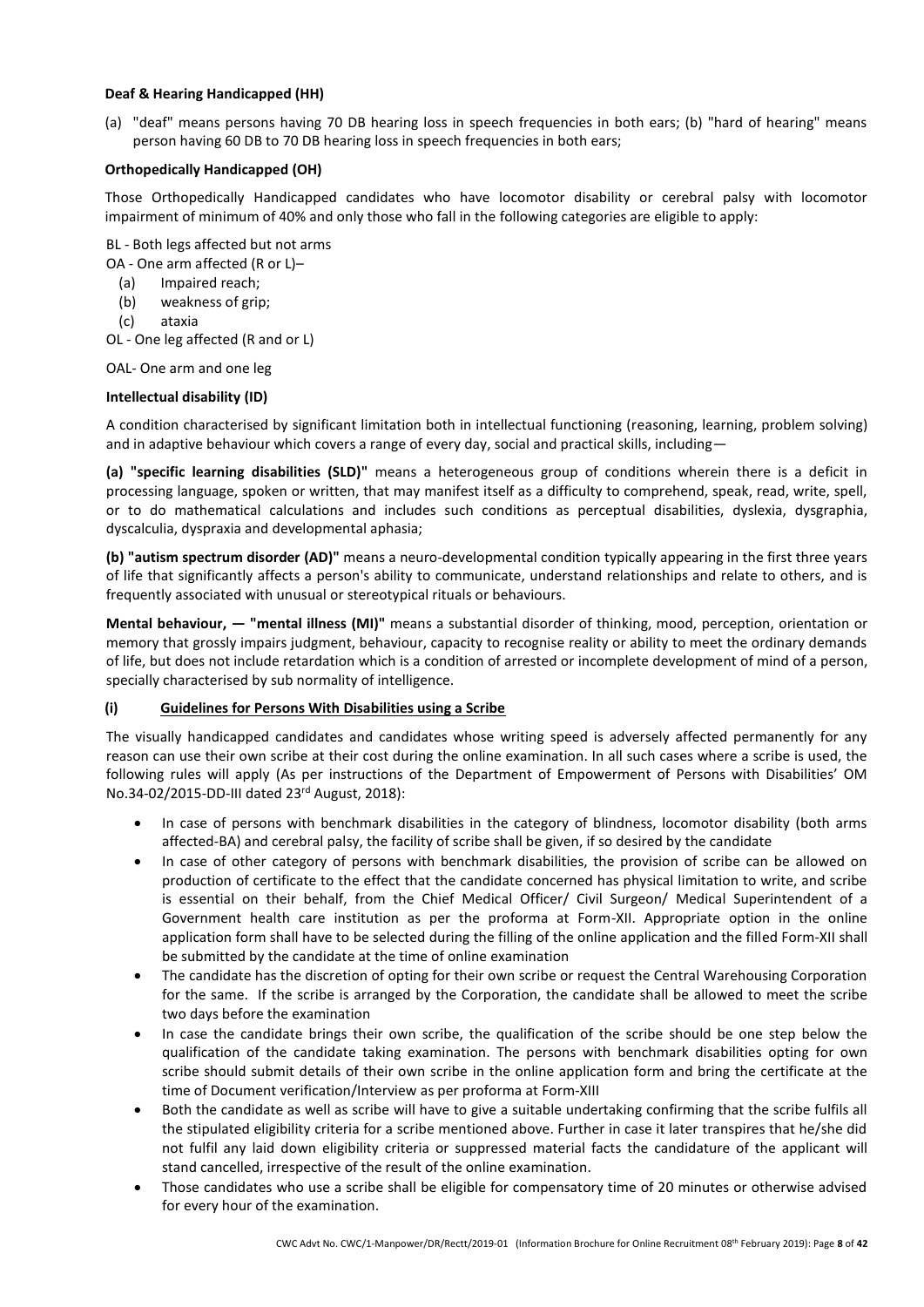• **The same scribe cannot be used by more than one candidate. In addition, the scribe arranged by the candidate should not be a candidate for current online recruitment for any post in CWC. If violation of the above is detected at any stage of the process, candidature for online examination of both the candidate and the scribe will be cancelled. Candidates eligible for, and who wish to use the services of a scribe in the examination should invariably and carefully indicate the same in the online application form. Any subsequent request may not be favourably entertained.**

#### **(ii) Guidelines for candidates with benchmark disabilities**

Compensatory time of minimum of one hour for examination of three hours duration or otherwise advised shall be permitted for all the candidates with benchmark disabilities not availing the facility of scribe. The compensatory time shall be on pro-rata basis (not less than 5 minutes and in multiple of 5)

#### **(iii) Guidelines for Visually Impaired candidates**

- Visually Impaired candidates (who suffer from not less than 40% of disability) may opt to view the contents of the test in magnified font and all such candidates will be eligible for compensatory time of 20 minutes or otherwise advised for every hour of examination.
- The facility of viewing the contents of the test in magnifying font will not be available to Visually Impaired candidates who use the services of a Scribe for the examination.

**These guidelines are subject to change in terms of GOI guidelines/ clarifications, if any, from time to time.**

### **C. ONLINE EXAMINATION**

### **I. The structure of the Online examination will be as follows:**

### **Management Trainee (General, Technical), Assistant Engineer (Civil/Electrical) and Accountant.**

| Sr. | Name of the Tests (Not By sequence) | No. Of    | Maximum | Medium of Exam    | Time allotted for each test |
|-----|-------------------------------------|-----------|---------|-------------------|-----------------------------|
| No. |                                     | questions | Marks   |                   | (Separately timed)          |
|     | Reasoning and Computer Aptitude     | 40        | 55      | Hindi and English | 45 Minutes                  |
|     | English Language                    | 35        | 40      | English           | 25 Minutes                  |
| 3.  | Data Analysis & Interpretation and  | 40        | 55      | Hindi and English | 45 Minutes                  |
|     | Quantitative Aptitude               |           |         |                   |                             |
| 4.  | <b>General Awareness</b>            | 20        | 20      | Hindi and English | 15 Minutes                  |
|     | Professional Knowledge              | 65        | 65      | Hindi and English | 50 Minutes                  |
|     | Total                               | 200       | 235     |                   | 3 Hours                     |

#### **Superintendent (General)**

| Sr. | Name of the Tests (Not By sequence) | No. Of | Maximum | Medium of Exam    | Time allotted for each  |
|-----|-------------------------------------|--------|---------|-------------------|-------------------------|
| No. | questions                           |        | Marks   |                   | test (Separately timed) |
|     | Reasoning and Computer Aptitude     | 40     | 55      | Hindi and English | 45 Minutes              |
|     | English Language                    | 35     | 40      | English           | 25 Minutes              |
| C.  | Data Analysis & Interpretation and  | 40     | 55      | Hindi and English | 45 Minutes              |
|     | Quantitative Aptitude               |        |         |                   |                         |
|     | <b>General Awareness</b>            |        | 35      | Hindi and English | 25 Minutes              |
|     | Total                               | 150    | 185     |                   | 2 Hours 20 Minutes      |

#### **Junior Superintendent (Prelims)**

| Sr. | Name of the Tests (Not By sequence) | No. Of    | Maximum | Medium of Exam    | Time allotted for each test |
|-----|-------------------------------------|-----------|---------|-------------------|-----------------------------|
| No. |                                     | questions | Marks   |                   | (Separately timed)          |
|     | English Language                    | 30        | 30      | English           | 20 Minutes                  |
|     | Quantitative Aptitude               | 35        | 35      | Hindi and English | 20 Minutes                  |
| . ب | <b>Reasoning Ability</b>            | 35        | 35      | Hindi and English | 20 Minutes                  |
|     | <b>Total</b>                        | 100       | 100     |                   | 1 Hour                      |

#### **Junior Superintendent (Mains)**

| Sr. | Name of the Tests (Not By sequence) | No. Of    | Maximum      | Medium of Exam    | Time allotted for each test |
|-----|-------------------------------------|-----------|--------------|-------------------|-----------------------------|
| No. |                                     | questions | <b>Marks</b> |                   | (Separately timed)          |
|     | Reasoning and Computer Aptitude     | 50        | 50           | Hindi and English | 45 Minutes                  |
|     | English Language                    | 50        | 50           | English           | 30 Minutes                  |
|     | Data Analysis & Interpretation and  | 50        | 50           | Hindi and English | 45 Minutes                  |
|     | Quantitative Aptitude               |           |              |                   |                             |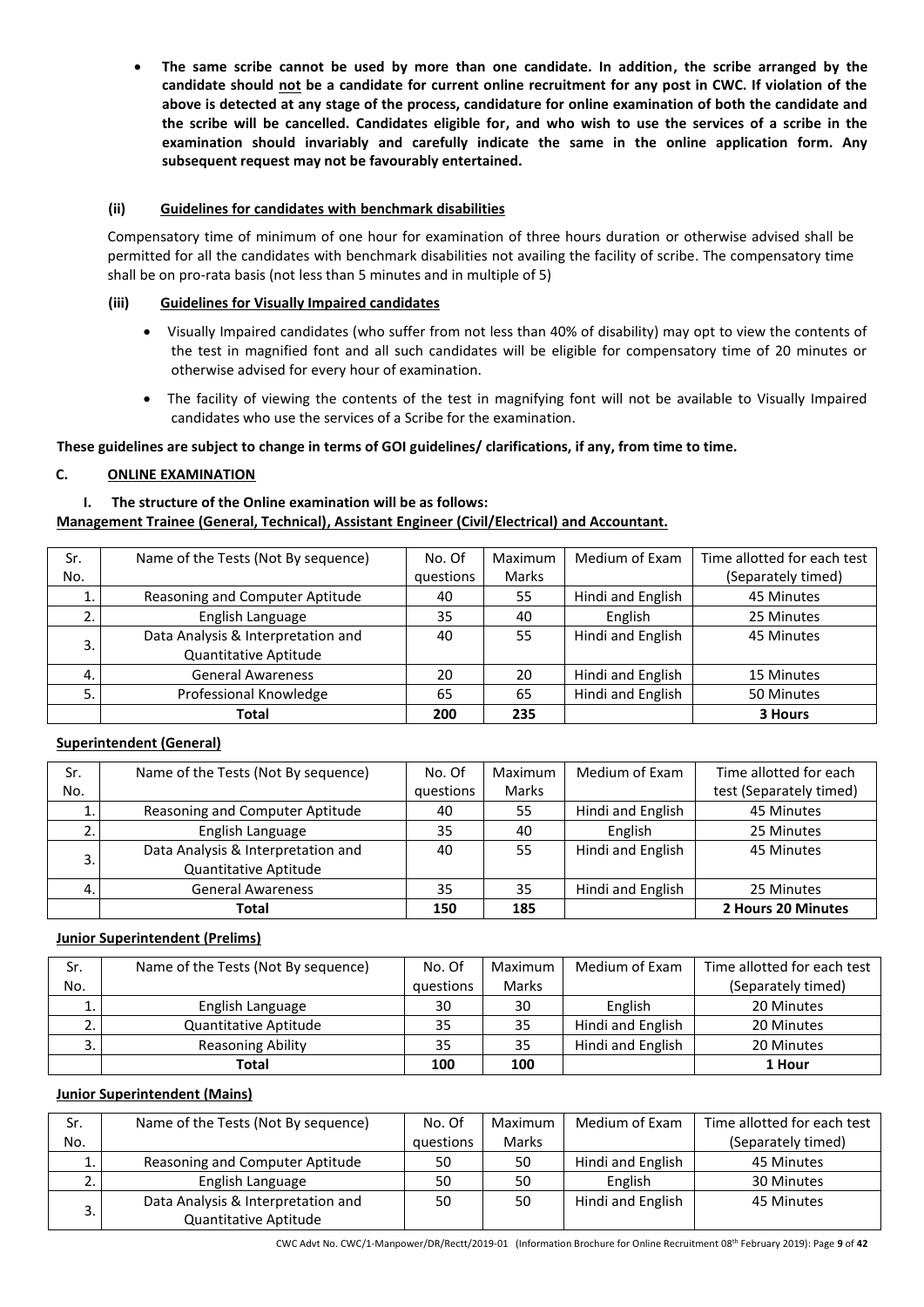| General Awareness | υU  | 50  | .<br>English<br>Hindi and E | 30<br>Minutes              |
|-------------------|-----|-----|-----------------------------|----------------------------|
| Total             | 200 | 200 |                             | 30 Minutes<br><b>Hours</b> |

### **Junior Technical Assistant**

| Sr. | Name of the Tests (Not By sequence) | No. Of | Maximum | Medium of Exam    | Time allotted for each test |
|-----|-------------------------------------|--------|---------|-------------------|-----------------------------|
| No. | questions                           |        | Marks   |                   | (Separately timed)          |
|     | Reasoning and Computer Aptitude     |        | 40      | Hindi and English | 35 Minutes                  |
|     | English Language                    |        | 35      | English           | 20 Minutes                  |
|     | Data Analysis & Interpretation and  | 40     | 40      | Hindi and English | 35 Minutes                  |
|     | Quantitative Aptitude               |        |         |                   |                             |
| 4.  | <b>General Awareness</b>            | 20     | 20      | Hindi and English | 10 Minutes                  |
|     | Professional Knowledge              |        | 65      | Hindi and English | 50 Minutes                  |
|     | Total                               | 200    | 200     |                   | 2 Hours 30 Minutes          |

#### **Hindi Translator**

| Sr. | Name of the Tests (Not By sequence)        | No. Of | Maximum | Medium of Exam    | Time allotted for each test |
|-----|--------------------------------------------|--------|---------|-------------------|-----------------------------|
| No. | questions                                  |        | Marks   |                   | (Separately timed)          |
|     | Reasoning and Computer Aptitude            | 30     | 30      | Hindi and English | 30 Minutes                  |
|     | English Language                           | 20     | 20      | Hindi             | 15 Minutes                  |
| 3.  | Data Analysis & Interpretation and         | 30     | 30      | Hindi and English | 30 Minutes                  |
|     | Quantitative Aptitude                      |        |         |                   |                             |
| 4.  | <b>General Awareness</b>                   | 20     | 20      | Hindi and English | 15 Minutes                  |
| .5  | Professional Knowledge (Objective)         | 50     | 50      | Hindi and English | 40 Minutes                  |
|     | Professional Knowledge (Descriptive)       | 2      | 50      |                   | 50 minutes                  |
| 6.  | Translation from Hindi to English and vice |        |         |                   |                             |
|     | versa) (Fully Online*)                     |        |         |                   |                             |
|     | Total                                      | 152    | 200     |                   | 3 Hours                     |

\* Candidates shall be provided with a keyboard supported by iLEON OS for Hindi Typing for descriptive test. For Hindi typing, the candidates should have knowledge of the following key-board layout:

- i. Inscript
- ii. Remington (GAIL)
- **II. Syllabus for Professional Knowledge test (wherever applicable) with weightage out of 65 Questions for Professional Knowledge Test (This is only a Broad/Indicative syllabus and it may slightly change in the examination):**

### **Syllabus for Management Trainee (G)**

- **A. Human Resource Management & IR (25)**
- i. Management of Industrial Relations & Labour Legislation
- ii. Recruitment and Selection
- iii. Employee Discipline
- iv. Organisation Behaviour, Organizational Change and Intervention Strategies
- v. Trade Unions
- vi. Compensation Management& Performance Management
- vii. Human Resource Development: Strategies and Systems
- viii. Manpower Planning
- ix. Management of Training and Development
- x. Interpersonal Processes and Counselling Skills for Managers
- xi. Change & Conflict Management
- xii. Dispute resolution and Grievance Management

#### **B. Marketing Management (20)**

- i. Marketing: Concept
- ii. Marketing of Services
- iii. Advertising and Brand Management
- iv. Segmentation and Positioning
- v. Rural and Social Marketing
- vi. Promotion Management and B2B Marketing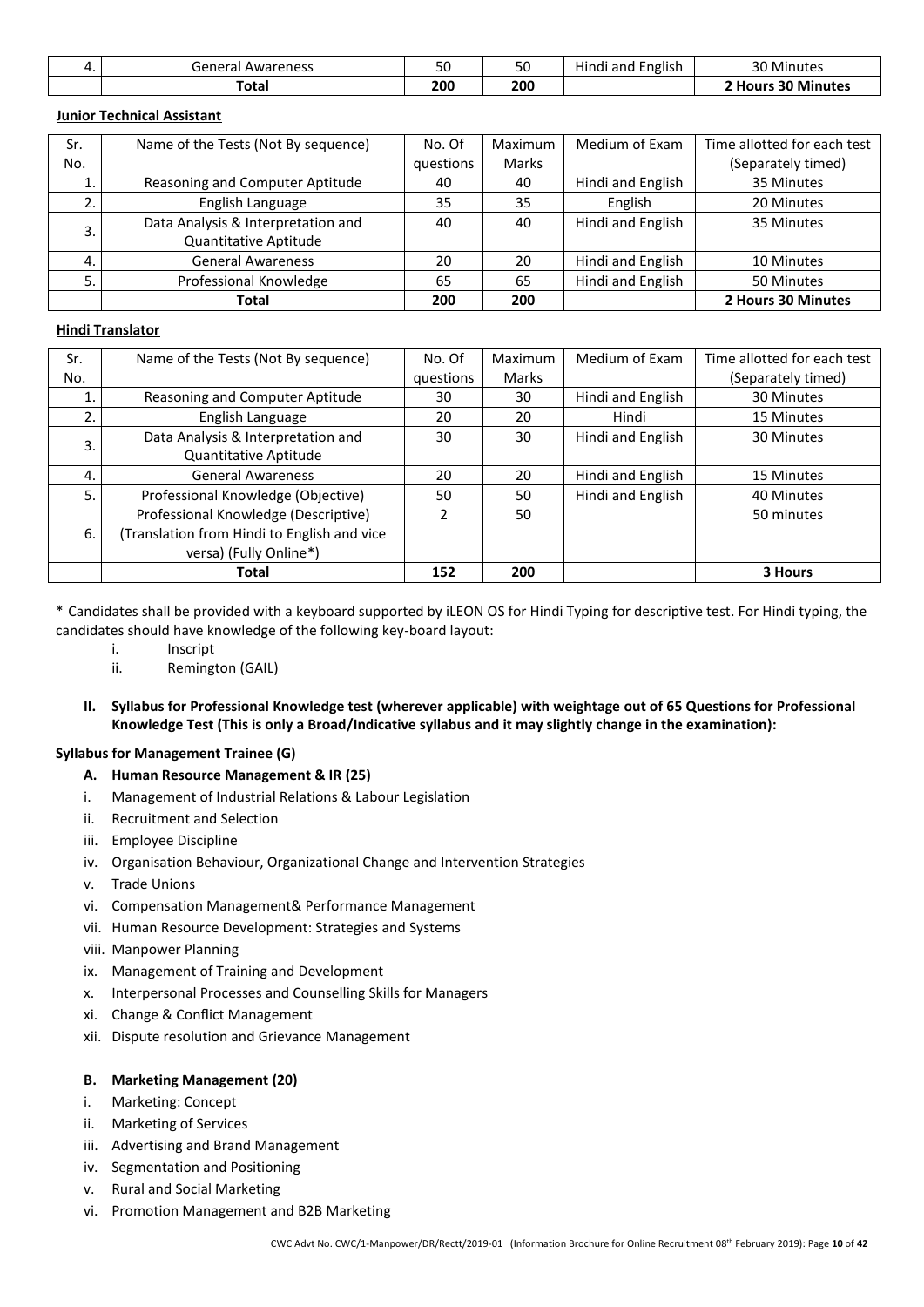- vii. Customer Relationship Management
- viii. Consumer Behaviour
- ix. Marketing Research
- x. Internet as a Tool of Marketing
- xi. Pricing Theories

### **C. Supply Chain Management (20)**

- i. Supply Chain Management: Concept
- ii. Total Quality Management
- iii. Logistics Management: National and International
- iv. Retail Management
- v. Transportation Management
- vi. Service Operations Management
- vii. Business Process Reengineering
- viii. Role of IT in Supply Chain Management
- ix. Emerging Issues in Supply Chain Management
- x. Aggregate Planning
- xi. Designing Supply Chain Network
- xii. Warehousing and Inventory Planning and Management
- xiii. Contract Management

### **Syllabus for Management Trainee (Technical)**

- i. **Basic Agriculture (20)** Principles of Crop Production, Crop Protection, Post-harvest care, Grain Protection, Agriculture Extension, Horticulture, Animal Husbandry, Distribution & Economic Scenario.
- ii. **Biotechnology (12)** Microbes: Beneficial & Harmful, Genetic Engineering, Biotechnological Principles, Economic Biotechnology, Pathogens & Control, Recent trends
- iii. **Entomology (20)** Basic Entomology, Economic Entomology, Beneficial & harmful Insects, IPM, Storage Entomology, Vertebrate Pests, Taxonomy
- iv. **Chemistry (13)** Physical Chemistry, Inorganic Chemistry, Organic Chemistry.

#### **Syllabus for Accountant**

- **a) Financial Accounting (20)**
- i. Accounting Standards
- ii. Accounting Process and Principles
- iii. Preparation of bank reconciliation statement
- iv. Rectification of errors
- v. Receipts and payment accounts
- vi. Single entry system
- vii. Amalgamation, Absorption and Reconstruction of Companies
- viii. Preparation and Presentation of company final accounts
- ix. Insurance Claims
- x. E-Banking, RTGS, NEFT etc.

#### **b) Cost Accounting (15)**

- i. Nature and functions of Cost Accounting
- ii. Cost Concepts
- iii. Methods of Costing
- iv. Techniques of cost control and cost reduction

#### **c) Taxation (15)**

- i. Income Tax: Concept and various provisions as per Act
- ii. Set off and carry forward of loss
- iii. Deductions from Gross Total Income
- iv. Salient features/ provisions related to VAT and Service Tax.
- **d) Auditing (15)**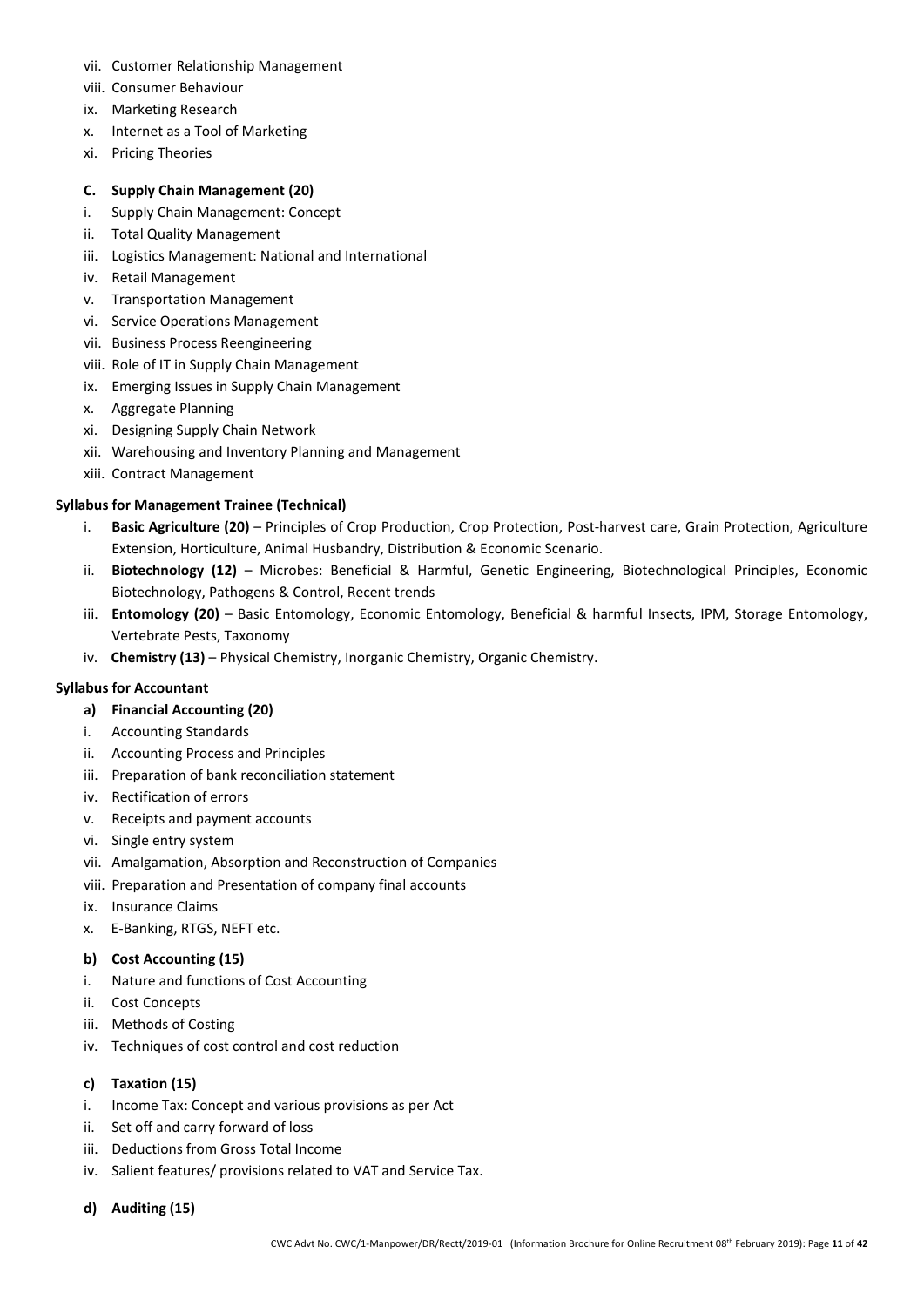- i. Auditing: Concept
- ii. Company Audit
- iii. Audit reports and Audit Certificates
- iv. Vouching
- v. Internal Control
- vi. Audit of Banking/ Insurance/ Non-Profit Organisation/ Charitable Societies/ Trust/ Organisations

## **Syllabus for Assistant Engineer (Civil)**

- **a) Structural Engineering (18)**
- i. Engineering Mechanics
- ii. Solid Mechanics
- iii. Structural Analysis
- iv. Construction Materials and Management
- v. Concrete Structures
- vi. Steel Structures

## **b) Geotechnical Engineering & Geomatics Engineering (18)**

- i. Soil Mechanics
- ii. Foundation Engineering
- iii. Principles of surveying
- iv. Maps
- v. Distance and angle measurement
- vi. Traversing and triangulation survey
- vii. Horizontal and vertical curves
- viii. Basics of GIS and GPS

## **c) Water Resources Engineering (10)**

- i. Fluid Mechanics
- ii. Hydraulics
- iii. Hydrology
- iv. Irrigation

## **d) Environmental Engineering (11)**

- i. Water and Waste Water
- ii. Air Pollution
- iii. Municipal Solid Wastes
- iv. Noise Pollution

## **e) Transportation Engineering (8)**

- i. Transportation Infrastructure
- ii. Highway Pavements Traffic Engineering

## **Syllabus for Assistant Engineer (Electrical)**

- **A. Electric Circuits (8)**
- i. Network graph
- ii. KCL, KVL, Node and Mesh analysis
- iii. Transient response of dc and ac networks
- iv. Sinusoidal steady‐state analysis
- v. Resonance, Passive filters, Ideal current and voltage sources
- vi. Thevenin's theorem, Norton's theorem, Superposition theorem, Maximum power transfer theorem
- vii. Two-port networks, Three phase circuits, Power and power factor in ac circuits.

## **B. Electromagnetic Fields (7)**

- i. Coulomb's Law, Electric Field Intensity, Electric Flux Density
- ii. Gauss's Law, Divergence
- iii. Electric field and potential due to point, line, plane and spherical charge distributions

CWC Advt No. CWC/1-Manpower/DR/Rectt/2019-01 (Information Brochure for Online Recruitment 08 th February 2019): Page **12** of **42**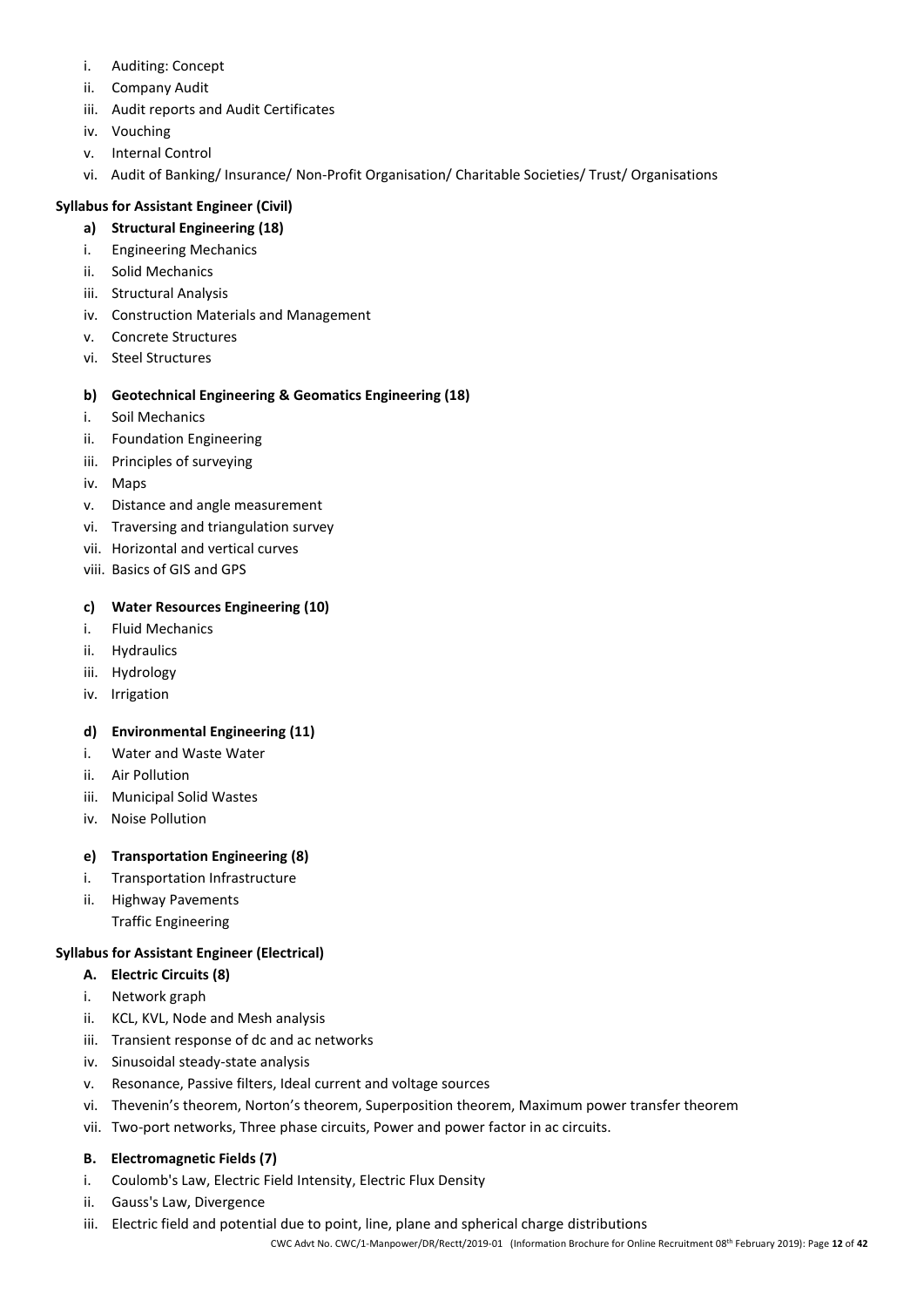- iv. Effect of dielectric medium
- v. Capacitance of simple configurations
- vi. Biot‐Savart's law, Ampere's law, Curl, Faraday's law, Lorentz force
- vii. Inductance, Magnetomotive force, Reluctance, Magnetic circuits

viii. Self and Mutual inductance of simple configurations.

### **C. Signals and Systems (7)**

- i. Representation of continuous and discrete-time signals
- ii. Shifting and scaling operations
- iii. Linear Time Invariant and Causal systems
- iv. Fourier series representation of continuous periodic signals
- v. Sampling theorem, Applications of Fourier Transform, Laplace Transform and z-Transform.

### **D. Electrical Machines (7)**

- i. Single phase transformer: equivalent circuit, phasor diagram, open circuit and short circuit tests, regulation and efficiency
- ii. Three phase transformers: connections, parallel operation
- iii. Auto-transformer, Electromechanical energy conversion principles
- iv. DC machines: separately excited, series and shunt, motoring and generating mode of operation and their characteristics, starting and speed control of dc motors
- v. Three phase induction motors: principle of operation, types, performance, torque-speed characteristics, no-load and blocked rotor tests, equivalent circuit, starting and speed control
- vi. Operating principle of single-phase induction motors
- vii. Synchronous machines: cylindrical and salient pole machines, performance, regulation and parallel operation of generators, starting of synchronous motor, characteristics
- viii. Types of losses and efficiency calculations of electric machines.

### **E. Power Systems (8)**

- i. Power generation concepts, ac and dc transmission concepts
- ii. Models and performance of transmission lines and cables
- iii. Series and shunt compensation
- iv. Electric field distribution and insulators
- v. Distribution systems, Per‐unit quantities, Bus admittance matrix
- vi. Gauss-Seidel and Newton-Raphson load flow methods
- vii. Voltage and Frequency control, Power factor correction
- viii. Symmetrical components, Symmetrical and unsymmetrical fault analysis
- ix. Principles of over‐current, differential and distance protection
- x. Circuit breakers, System stability concepts, Equal area criterion.

## **F. Control Systems (7)**

- i. Mathematical modelling and representation of systems
- ii. Feedback principle, transfer function, Block diagrams and Signal flow graphs
- iii. Transient and Steady-state analysis of linear time invariant systems
- iv. Routh-Hurwitz and Nyquist criteria, Bode plots, Root loci
- v. Stability analysis, Lag, Lead and Lead‐Lag compensators
- vi. P, PI and PID controllers
- vii. State space model, State transition matrix.

## **G. Electrical and Electronic Measurements (7)**

- i. Bridges and Potentiometers
- ii. Measurement of voltage, current, power, energy and power factor
- iii. Instrument transformers, Digital voltmeters and multimeters, Phase, Time and Frequency measurement
- iv. Oscilloscopes, Error analysis.

#### **H. Analog and Digital Electronics (7)**

- i. Characteristics of diodes, BJT, MOSFET
- ii. Simple diode circuits: clipping, clamping, rectifiers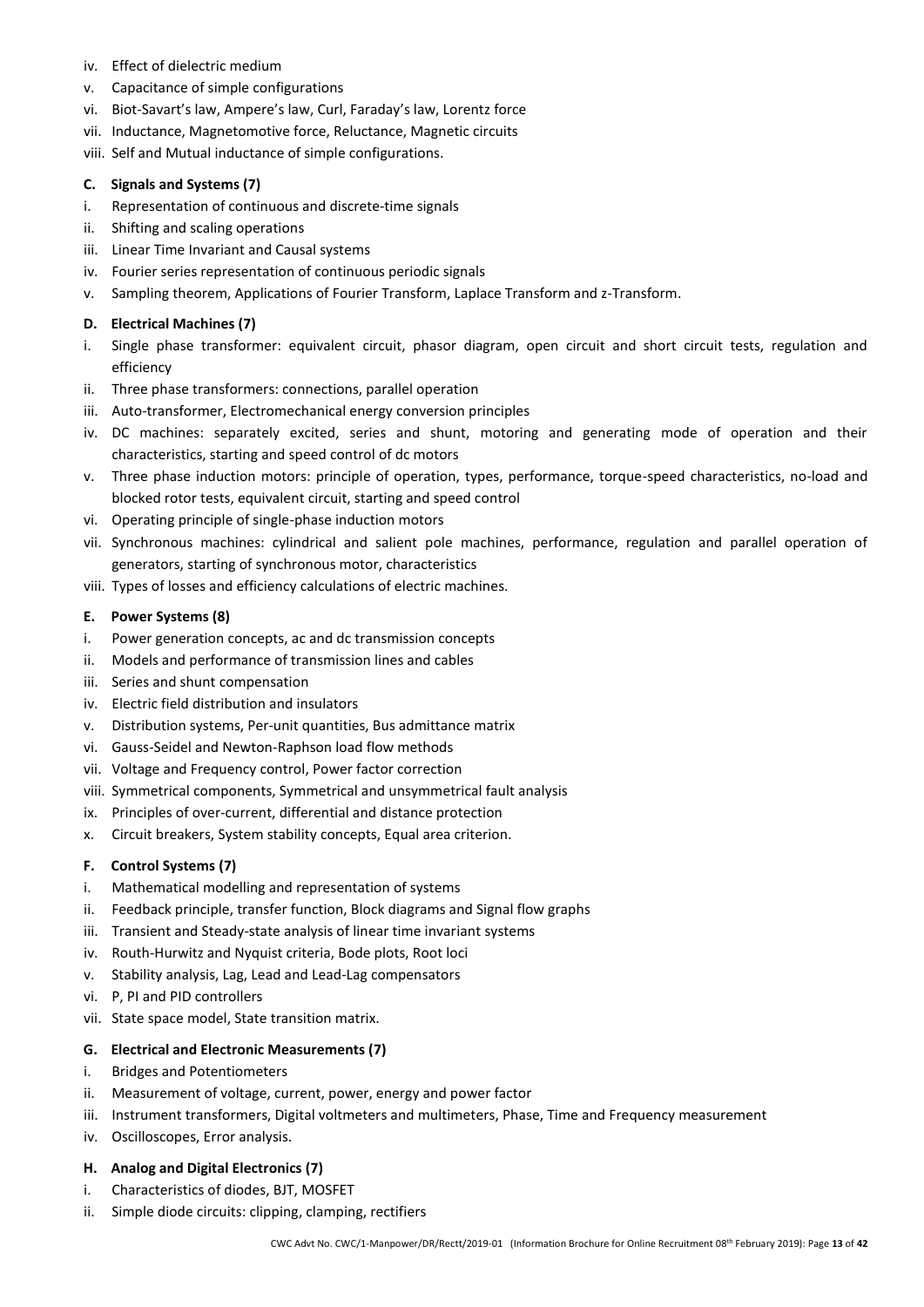- iii. Amplifiers: Biasing, Equivalent circuit and Frequency response
- iv. Oscillators and Feedback amplifiers
- v. Operational amplifiers: Characteristics and applications
- vi. Simple active filters, VCOs and Timers, Combinational and Sequential logic circuits, Multiplexer, Demultiplexer, Schmitt trigger, Sample and hold circuits, A/D and D/A converters
- vii. 8085Microprocessor: Architecture, Programming and Interfacing.

#### **I. Power Electronics (7)**

- i. Characteristics of semiconductor power devices: Diode, Thyristor, Triac, GTO, MOSFET, IGBT
- ii. DC to DC conversion: Buck, Boost and Buck-Boost converters; Single and three phase configuration of uncontrolled rectifiers, Line commutated thyristor-based converters
- iii. Bidirectional ac to dc voltage source converters, Issues of line current harmonics
- iv. Power factor, Distortion factor of ac to dc converters, Single phase and three phase inverters, Sinusoidal pulse width modulation.

### **Syllabus for Hindi Translator**

- i. **Descriptive:** Translation of paragraph from Hindi to English and vice versa (1 each)
- ii. **Objective:** Questions related to Hindi and English grammar and usage (50)

#### **Syllabus for Junior Technical Assistant**

- i. **Basic Agriculture (20)** Crop Production, Animal Husbandry, Plant Protection, Agriculture Extension, Horticulture, Agriculture Economics
- ii. **Botany (15)** Cell Biology: Tissue, Organ & Organ System, Genetics, Plant Classification, Diversity, Ecology, Life Process: Photosynthesis, Respiration, Circulation, Movement etc.
- iii. **Zoology (15)** Animal Cell & Tissue, Organ System, Heredity & Variation, Animal Classification, Micro Organisms, Insects & Rodents
- iv. **Chemistry & Physics (15)** Chemical bonding, Organic Chemistry, Inorganic Chemistry, Chemistry in daily life, Motion, Force & Energy, Electricity, Magnetism, Light & Sound, Thermodynamics, Measurement.

### **CWC reserves the right to modify the structure of the examination which will be intimated through its website. Other detailed information regarding the examination will be given in an Information Handout, which will be made available for the candidates to download along with the call letters from the authorised CWC website [www.cewacor.nic.in.](http://www.cewacor.nic.in/)**

**Please note that candidates will not be permitted to appear for the online examination without the following documents:**

- **1. Valid Call Letter for the respective date and session of Examination**
- **2. Photo-identity proof (as specified) in original bearing the same name as it appears on the call letter/ application form and**
- **3. Photocopy of photo-identity proof (as mentioned in (2) above)**

#### **Candidates reporting late i.e. after the reporting time specified on the call letter for Examination will not be permitted to take the examination.**

The reporting time mentioned on the call letter is prior to the Start time of the test. Though the duration of the examination is 60 to 180 minutes according to the posts, the candidates may be required to be at the venue for up to 4 hours or more including the time required for completion of various formalities such as verification and collection of various requisite documents, biometric data capturing, logging in, giving of instructions etc. and including disruptions beyond control.

#### **a) Penalty for Wrong Answers**

There will be penalty for wrong answers marked in the Objective Tests. For each question for which a wrong answer has been given by the candidate, one fourth  $(1/4^{th})$  of the marks assigned to that question will be deducted as penalty to arrive at corrected score. If a question is left blank, i.e. no answer is marked by the candidate; there will be no penalty for that question.

#### **b) Examination Centres**

- (i) The examination will be conducted online in venues across centres in India. The tentative list of Examination centres is available in Annexure I.
- (ii) No request for change of centre for Examination shall be entertained.
- (iii) CWC, however, reserves the right to cancel any of the Examination Centres and/ or add some other Centres, at its discretion, depending upon the response, administrative feasibility, etc.
- (iv) CWC also reserves the right to allot the candidate to any centre other than the one he/she has opted for.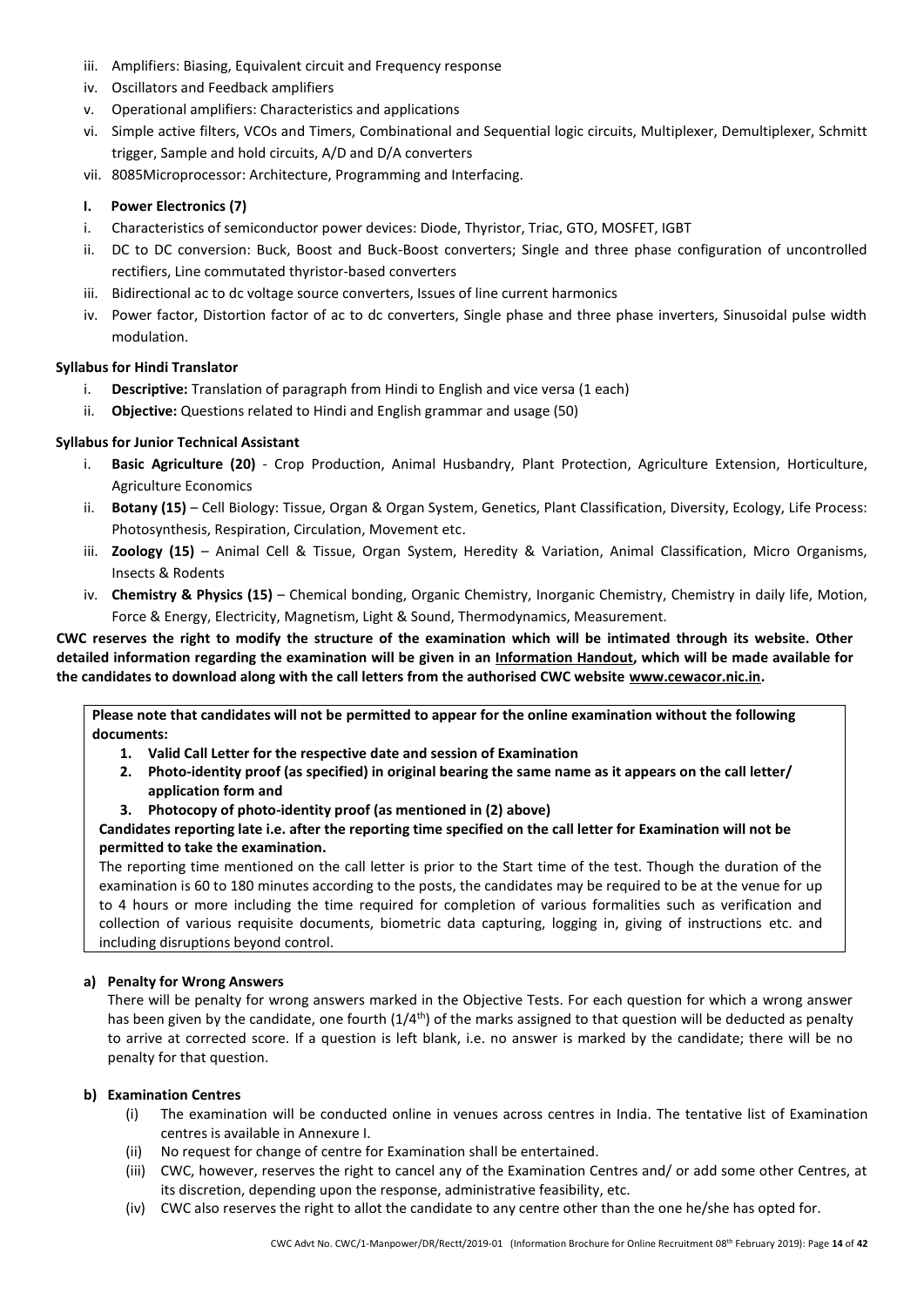- (v) Candidate will appear for the examination at an Examination Centre at their own risk and expenses and CWC will not be responsible for any injury or losses etc. of any nature.
- (vi) Any unruly behaviour/misbehaviour in the examination hall may result in cancellation of candidature/ disqualification from future exams conducted by CWC.

#### **V. CUTOFF SCORE**

| Name of the post                                | Maximum ratio in order of merit for |
|-------------------------------------------------|-------------------------------------|
|                                                 | Interview/Document Verification/    |
| Management Trainee (General), Management        | 1:5                                 |
| Trainee (Technical), Assistant Engineer         |                                     |
| (Civil/Electrical), Accountant, Superintendent  |                                     |
| Junior Superintendent, Hindi Translator, Junior | 1:3                                 |
| <b>Technical Assistant</b>                      |                                     |

Each candidate will be required to obtain a minimum score in **each section** of Online examination and also a minimum total score to be considered to be shortlisted for interview/document verification. Depending on the number of vacancies available, cut-offs will be decided and candidates will be shortlisted for interview/document verification. Prior to the completion of the interview process, scores obtained in the online examination will not be shared with the candidates shortlisted for interview. However, the scores of unsuccessful candidates will be shared at the time of declaration of result of online test.

### **MARKS OBTAINED IN THE ONLINE MAIN EXAMINATION ONLY WILL BE CONSIDERED FOR SHORTLISTING FOR INTERVIEW AND ALSO FOR FINAL MERIT LISTING IN TWO TIER EXAMINATION SCHEME**

### **VI. Process for Arriving at Scores**

The Scores of Online Examination are obtained by adopting the following procedure:

- (i) Number of questions answered correctly by a candidate in each objective test is considered for arriving at the Corrected Score after applying penalty for wrong answers.
- (ii) The Corrected Scores so obtained by a candidate are made equivalent to take care of the minor difference in difficulty level, if any, in each of the objective tests held in different sessions to arrive at the Equated Scores\*

\* Scores obtained by candidates on any test are equated to the base form by considering the distribution of scores of all the forms.

- (iii) The corrected scores obtained by each of the candidates in different sessions (if held) will be normalized using equi-percentile method.
- (iv) Test-wise scores and scores on total is reported with decimal point up to two digits.

Note: Cut-offs are applied on **sectional as well as total score**

## **D. INTERVIEW/ DOCUMENT VERIFICATION (To be conducted at Delhi)**

#### **I. For the post code 1, 2, 3, 4, 5 and 6**

Candidates who have been shortlisted in the online test will subsequently be called for an Interview in the post to candidate ratio of 1:5, to be conducted by CWC. The document verification will be completed at the time of Interview. The said processes will be conducted at select centre. The centre, address of the venue, time & date of Interview will be informed to the shortlisted candidates in the call letter. Candidates are required to download their Interview call letters from authorised CWC website www.cewacor.nic.in. Please note that any request regarding change in date, centre etc. of Interview will not be entertained. However, the CWC reserve the right to change the date/ venue/ time/ centre etc. of Interview or hold supplementary process for particular date / session / venue / centre / set of candidates at its discretion, under unforeseen circumstances, if any.

**The total marks allotted for Interview are 100. The minimum qualifying marks in Interview will be 50% for Unreserved Candidates (45% for OBC and 40% for SC/ST/PWD/Ex-Servicemen candidates). The weightage (ratio) of online examination (exam) and Interview will be 85:15**. The combined final scores of candidates shall be arrived at on the basis of total scores obtained by the candidates in Online Exam and Interview.

*A candidate should qualify both in the Online test and Interview and be sufficiently high in the merit to be shortlisted for subsequent appointment process*, details of which will be available subsequently on CWC website.

#### **II. For the post code 7, 8 & 9**

Candidates who have been shortlisted in the online test will subsequently be called for the process of Document Verification (in person) in the post to candidate ratio of 1:3, to be conducted by CWC. The said processes will be conducted at the Corporate Office of CWC in Delhi. The address of the venue, time & date of Document Verification will be informed to the shortlisted candidates in the call letter. Candidates are required to download their Document Verification call letters from authorised CWC website www.cewacor.nic.in. Please note that any request regarding change in date, centre etc. of Interview will not be entertained. However, the CWC reserve the right to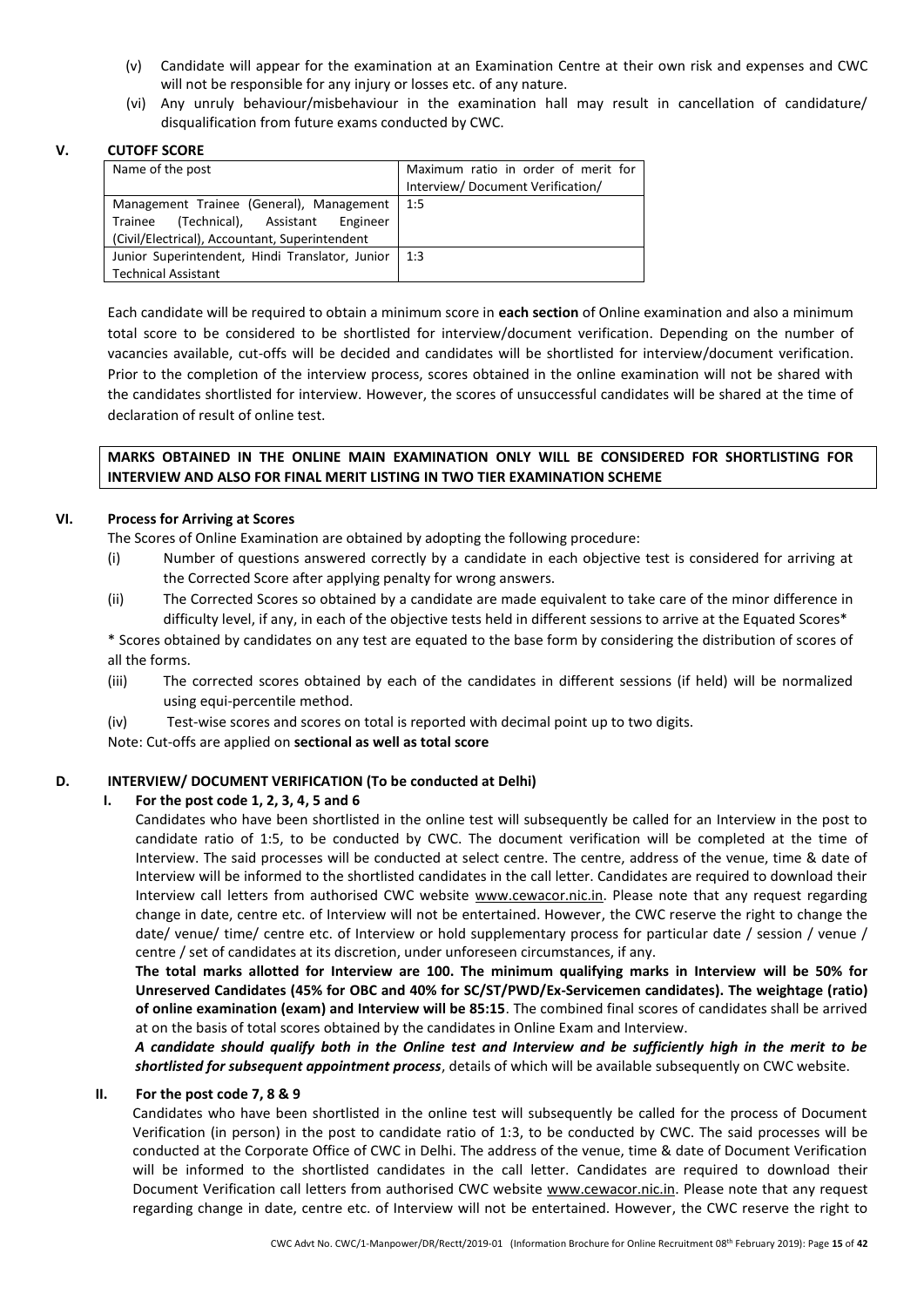change the date/ venue/ time/ centre etc. of Document Verification or hold supplementary process for particular date / session / venue / centre / set of candidates at its discretion, under unforeseen circumstances, if any.

*Those candidates who comes sufficiently high in merit and whose documents have been verified successfully and their eligibility for the posts has been established; will be shortlisted for appointment*, details of which will be available subsequently on CWC website.

**While appearing for the Interview/ Document Verification, the candidate should produce valid prescribed documents given below. In the absence of documents, candidature of the candidates shall be cancelled. CWC shall take no responsibility to receive/ connect any certificate/remittance/ document sent separately.**

#### **III. List of Documents to be produced at the time of Interview /Document Verification/ (as applicable)**

**The following documents in original together with a self-attested photocopy** in support of the candidate's eligibility and identity are to be invariably submitted at the time of Interview/Document Verification failing which the candidate may not be permitted to appear for the Interview/ Document Verification. **Non-submission of requisite documents by the candidate at the time of Interview/ Document Verification will debar their candidature from further participation in the recruitment process.**

- (i) Valid Interview/ Document Verification Call Letter downloaded by the candidate. Link will be provided on CWC website and intimated to the candidate vide SMS and Email.
- (ii) Valid system generated printout of the online application form registered for online examination of CWC
- (iii) Proof of Date of Birth (Birth Certificate or SSLC/ Std. X Certificate with DOB)
- (iv) Photo Identify Proof as indicated in Point F below
- (v) Mark sheets& certificates for educational qualifications from Std. X onwards.
- (vi) Caste Certificate issued by competent authority in the prescribed format as stipulated by Government of India in case of SC / ST / OBC category candidates.
- (vii) In case of candidates belonging to OBC category, certificate should specifically contain a clause that the candidate does not belong to creamy layer section excluded from the benefits of reservation for Other Backward Classes in Civil post & services under Government of India. OBC caste certificate containing the Non-creamy layer clause should be valid as on the date of Interview/ Document Verification if called for (issued within one year prior to the date of Interview/ Document Verification if called for). Caste Name mentioned in certificate should tally letter by letter with Central Government list / notification.
- (viii) **Candidates belonging to OBC category but coming under creamy layer and/ or if their caste does not find place in the Central List are not entitled to OBC reservation. They should indicate their category as General in the online application form.**
- (ix) Disability certificate in prescribed format issued by the District Medical Board in case of Persons with Disability category
- (x) If the candidate has used the services of a Scribe at the time of online examination the duly filled in details of the scribe in the prescribed format
- (xi) An Ex-serviceman candidate has to produce a copy of the discharge Certificate / pension payment order and documentary proof of rank last / presently held (substantive as well as acting) at the time of Interview/ Document Verification. Those who are still in defence service should submit a certificate from a competent authority that they will be relieved from defence services, on or before 28.02.2020.
- (xii) Candidates serving in Government / quasi govt offices/ Public Sector Undertakings (including Nationalised Banks and Financial Institutions) are required to produce a "No Objection Certificate" from their employer at the time of Interview, in the absence of which their candidature will not be considered and travelling expenses, if any, otherwise admissible, will not be paid. The No Objection Certificate should be issued for appearing in Interview/ Document Verification for selection of posts in Central Warehousing Corporation.
- (xiii) Persons eligible for age relaxation under B III (6) must produce the domicile certificate at the time of Interview/ at any stage of the subsequent process from the District Jurisdiction where he / she had ordinarily resided or any other authority designated in this regard by the Government of Jammu & Kashmir to the effect that the candidate had ordinarily domiciled in the State of J&K during the period from 01.01.1980 to 31.12.1989.
- (xiv) Persons eligible for age relaxation under B III (7) must produce a certificate from the District Magistrate to the effect that they are eligible for relief in terms of the Rehabilitation Package for 1984 Riot Affected Persons sanctioned by the Government.
- (xv) Persons falling in categories (ii), (iii), (iv) and (v) of Point B (I) should produce a certificate of eligibility issued by the Govt. Of India
- (xvi) Any other relevant documents in support of eligibility

**Note: - Candidates will not be allowed to appear for the Interview/ Document Verification if he/ she fails to produce the relevant eligibility documents as mentioned above.**

**No documents shall be directly sent to CWC by candidates before or after the Interview/ Document Verification. The Competent Authority for the issue of the certificate to SC / ST / OBC / PERSONS WITH DISABILITIES is as under (as notified by GOI from time to time):**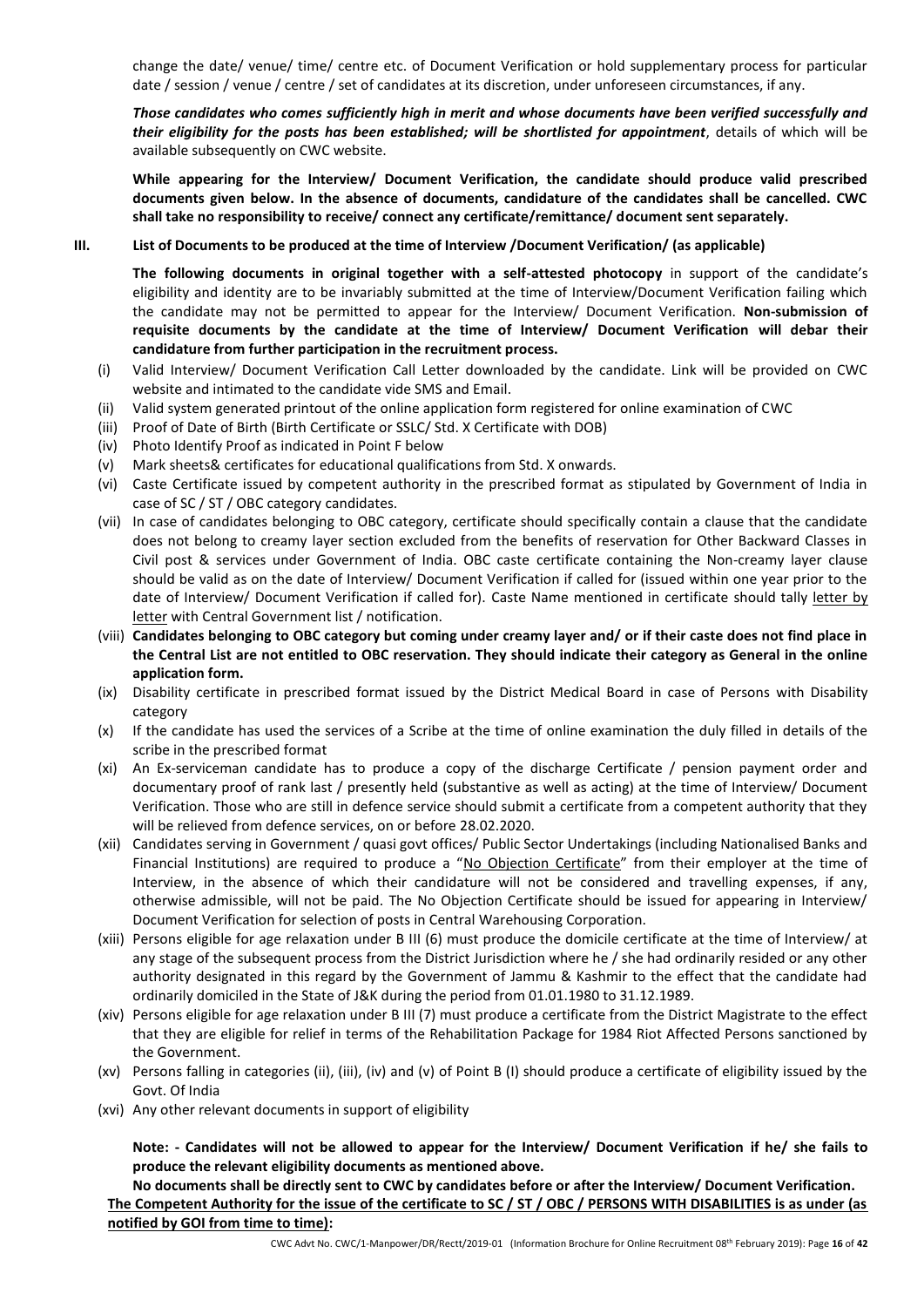For Scheduled Castes / Scheduled Tribes / Other Backward Classes: (i) District Magistrate / Additional District Magistrate / Collector / Deputy Commissioner / Additional Deputy Commissioner / Deputy Collector / First Class Stipendiary Magistrate / Sub-Divisional Magistrate / Taluka Magistrate / Executive Magistrate / Extra Assistant Commissioner (ii) Chief Presidency Magistrate/ Additional Chief Presidency Magistrate/ Presidency Magistrate (iii) Revenue Officer not below the rank of Tahsildar (iv) Sub-divisional officer of the Area where the candidate and or his family normally resides. For Persons with Disabilities: Authorised certifying authority will be the Medical Board at the District level consisting of Chief Medical Officer, Sub-Divisional Medical Officer in the District and an Orthopaedic / Ophthalmic / ENT Surgeon.

Prescribed Formats of SC, ST, OBC, PWD certificates as applicable to be submitted at the time of Interview/ Document Verification can be downloaded from CWC website www.cewacor.nic.in. Candidates belonging to these categories are required to produce the certificates strictly in these formats only.

### **E. OFFER OF APPOINTMENT**

- 1. On completion of the Interview/Document Verification process, candidates shortlisted will be issued offer of appointment keeping in view the spirit of Govt. Guidelines on reservation policy, various guidelines issued by Govt. of India/Others from time to time, administrative exigency, etc. No change in the data already registered by the candidate in the online application form is possible. A candidate belonging to SC/ST/OBC category, who is selected on the same standard as applied to General category candidates will be treated as own merit candidates.
- 2. In the event of two or more candidates having obtained the same score, merit order is decided as per date of birth (the candidate senior in age is placed before/ above the candidate junior in age), as per the prevailing practice.
- 3. In case it is detected at any stage of the recruitment process that, the candidate does not satisfy the eligibility criteria their candidature/ chance in the process shall stand forfeited.
- 4. A reserve list to the extent of maximum 100 percent of the vacancies under each category may be kept, subject to the availability of candidates. In the event of any post remaining vacant, provisional allotment will be carried out for the candidates from the reserve list. However, if no vacancy arises owing to exigencies or otherwise, the candidates under the reserve list will not be considered for offer of appointment.
- 5. On qualifying the online test and Interview, selected candidates will be appointed as "Management Trainees" (for post code nos. 01 & 02 in their respective fields for a period of one year **on a fixed consolidated pay** of Rs. 54400/ per month.
- 6. "Assistant Engineer (Civil/Electrical) (Post Code No. 03 & 04)", "Accountant" (Post Code No. 05), and "Superintendent" (Post Code no. 06) on qualifying the online test and Interview, shall be appointed in their prescribed Pay Scales initially and shall be placed under probation for one year.
- 7. Junior Superintendent (Post code No. 07), Hindi Translator (Post Code No. 08) and Jr. Technical Assistant (Post code No. 9) on qualifying the online test and document verification process, shall be appointed on the basis of marks obtained in online test in their prescribed pay scale initially and shall be placed under probation for one year.
- 8. Selected Management Trainees shall be given one-year training on operation of Warehouses, Container Freight Stations, Inland Container Depots, Rail side Warehousing Complexes and General Management Techniques, Maintenance of Accounts of Warehouses, CFSs, ICDs, RWCs and Financial Management Techniques of the Corporate Sector, preservation of stocks by giving treatment of fumigation/spraying and other disinfestations measures/techniques. On completion of one-year training successfully, they shall be absorbed in the Corporation on regular pay scale of **Senior Asst. Manager** in their respective fields i.e. General/Technical.
	- a. Selected Management Trainees shall have to furnish a bond of Rs. 50,000/- (Rupees fifty thousand only) at the time of joining. In case the trainees leave the Corporation during the training period, they shall have to deposit the bond amount before leaving the Corporation. Seniority of the Management Trainee shall be counted from the date of absorption in the regular pay scale as Sr. Asstt. Manager as per rules.
	- b. Selected Assistant Engineers (Civil/Electrical), Accountants and Superintendents shall have to furnish a Bond to serve the Corporation for minimum of two years, of Rs. 25,000/- at the time of joining
	- c. Selected Jr. Superintendents, Jr. Technical Asstt. & Stenographer shall have to furnish a Bond to serve the Corporation for minimum of two years, of Rs. 10,000/- at the time of joining.
- 9. All appointments will be subject to the Rules and Regulations of the Corporation in-force from time to time.
- 10. No person shall be eligible for appointment who had previously been dismissed or compulsorily retired from the service of the Corporation or from a Department of a State or the Central Government or from any Public Sector Undertaking.
- 11. No person shall be eligible for appointment who has been convicted in a Court of law for any offence involving moral turpitude.

**This is an All India cadre and provisionally allotted candidates (subject to fulfilling all required criteria) may be posted anywhere in India/ outside India as per discretion of CWC.**

## **F. IDENTITY VERIFICATION**

## **i) DOCUMENTS TO BE PRODUCED**

In the examination hall as well as at the time of interview/ Document Verification/ , the call letter along with a photocopy of the candidate's photo identity (**bearing exactly the same name as it appears on the call letter**)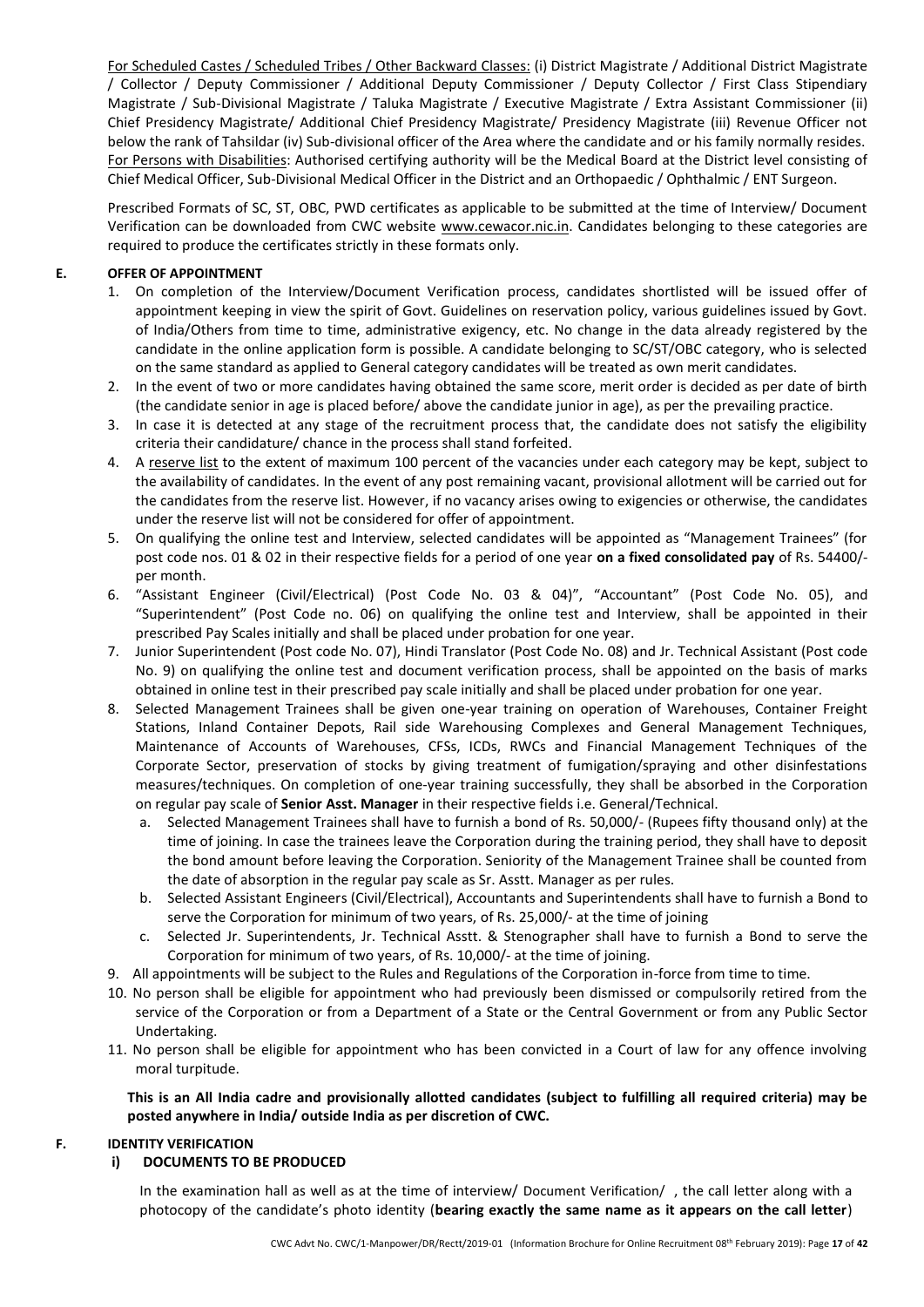such as PAN Card/ Passport/ Driving Licence/ Voter's Card/ Bank Passbook with photograph/ Photo identity proof issued by a Gazetted Officer/ People's Representative along with a photograph / Identity Card issued by a recognised college/ university/ Aadhaar card or E-Aadhaar with a photograph/ Employee ID should be submitted to the invigilator for verification. The candidate's identity will be verified with respect to their details on the call letter, in the Attendance List and requisite documents submitted.

**If identity of the candidate is in doubt the candidate may not be allowed to appear for the Examination/ interview/ Document Verification.**

**Ration Card will not be accepted as valid ID proof for this project.**

**Note: Candidates have to produce in original the photo identity proof and submit photocopy of the photo identity proof along with Examination call letter as well as the Interview/document verification/ Call Letter while attending the examination/ interview respectively, without which they will not be allowed to take up the examination/ interview/document verification/. Candidates must note that the name as appearing on the call letter (provided during the process of registration) should exactly match the name as appearing on the photo identity proof. Female candidates who have changed first/last/middle name post marriage must take special note of this. If there is any mismatch between the name indicated in the Call Letter and Photo Identity Proof the candidate will not be allowed to appear for the examination. In case of candidates who have changed their name, will be allowed only if they produce original Gazette notification / their original marriage certificate / affidavit in original.**

## **ii) BIOMETRIC DATA – Capturing and Verification**

It has been decided to capture the biometric data (left thumb impression or otherwise) and the photograph of the candidates on the day of the Online Examination for all the candidates.

The biometric data and photograph will be cross verified on the day of interview/ Document Verification of qualifying candidates. Decision of the Biometric data verification authority with regard to its status (matched or mismatched) shall be final and binding upon the candidates.

Candidates are requested to take care of the following points in order to ensure a smooth process

- a) If fingers are coated (stamped ink/mehndi/coloured...etc.), ensure to thoroughly wash them so that coating is completely removed before the online exam / interview / document verification.
- b) If fingers are dirty or dusty, ensure to wash them and dry them before the finger print (biometric) is captured.
- c) Ensure fingers of both hands are dry. If fingers are moist, wipe each finger to dry them.
- d) If the primary finger (left thumb) to be captured is injured/damaged, immediately notify the concerned authority in the test centre. In such cases impression of other fingers, toes etc. may be captured.

#### **G. HOW TO APPLY**

### **Candidates can apply online only from 15.02.2019 to 16.03.2019 and no other mode of application will be accepted. Pre-Requisites for Applying Online**

Before applying online, candidates should—

- (i) scan their photograph and signature ensuring that both the photograph (4.5cm  $\times$  3.5cm) and signature adhere to the required specifications as given in Annexure II to this Advertisement.
- (ii) Signature in CAPITAL LETTERS will NOT be accepted.
- (iii)keep the necessary details/documents ready to make **Online Payment** of the requisite application fee/ intimation charges
- (iv)have a valid personal email ID, which should be kept active till the completion of this round of Recruitment Process. CWC may send call letters for the Examination/ Document Verification/ Interview etc. through the registered e-mail ID. Under no circumstances, a candidate should share with/mention e-mail ID to / of any other person. In case a candidate does not have a valid personal e-mail ID, he/she should create their new e-mail ID before applying on-line and must maintain that email account.

#### **H. APPLICATION FEE / INTIMATION CHARGES**

Male candidates belonging to Unreserved (UR) and OBC shall be required to pay an online application fee of Rs. 700/- + Intimation charges of Rs. 300/-. SC/ ST/ Women/ PH/ Ex-Servicemen candidates will be exempted from the payment of application fee; however, they will be required to pay intimation charges of Rs. 300/-. The amount is inclusive of GST. However, applicable payment gateway charges for online payment facilitation shall be borne by respective candidate.

| Category of candidates                                 |           |    | <b>Application Fee</b> | <b>Intimation Charges</b> | Total      |
|--------------------------------------------------------|-----------|----|------------------------|---------------------------|------------|
| Male<br>candidates<br>Unreserved (UR) and OBC category | belonging | to | Rs. 700                | Rs. 300                   | Rs. 1000/- |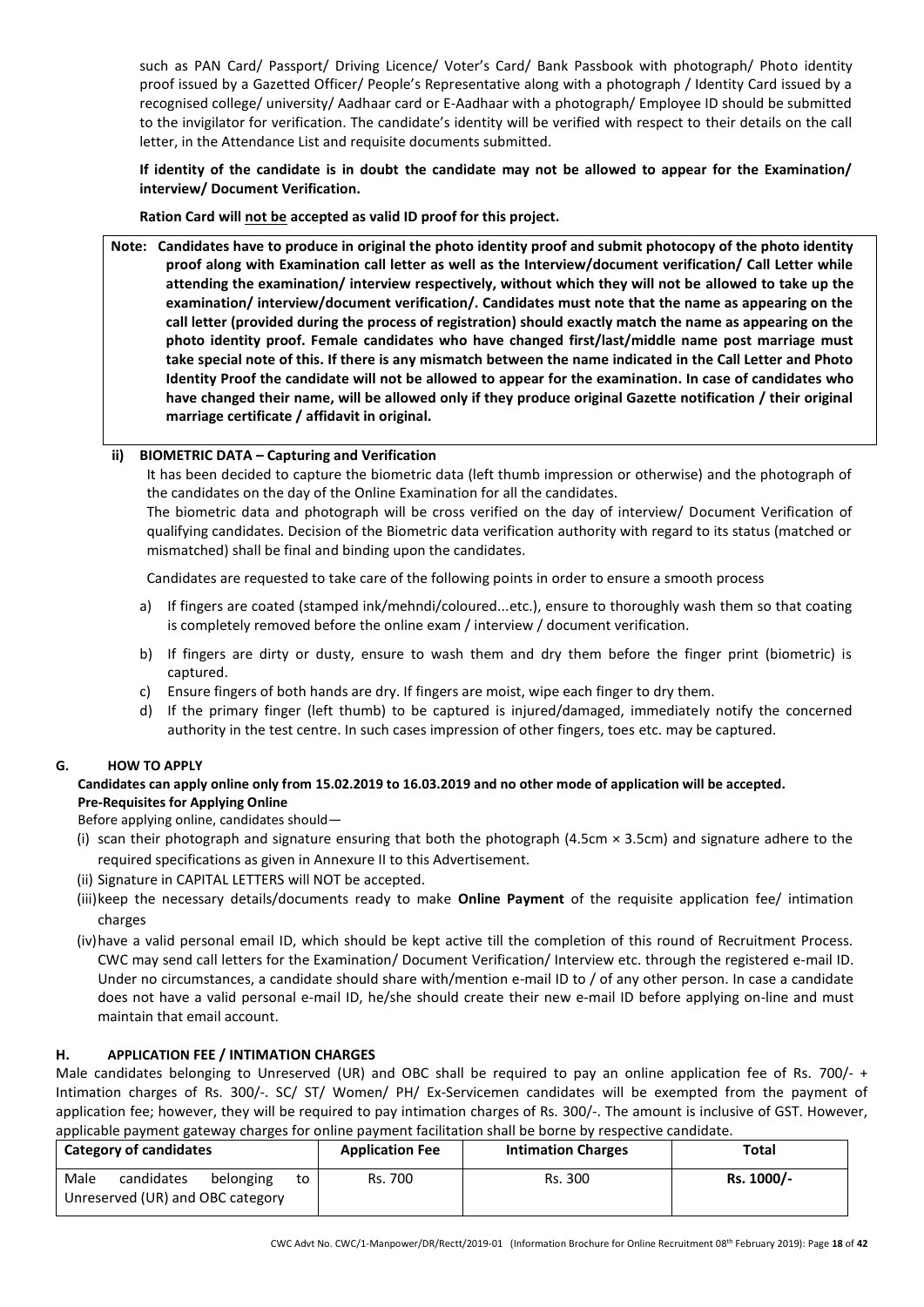| SC. | PWD.             | Ex-Serviceman | and | <b>NIL</b> | Rs. 300 | 300/<br>Rs. |
|-----|------------------|---------------|-----|------------|---------|-------------|
|     | Women candidates |               |     |            |         |             |

**Note:** Above non-refundable fee is required to be paid by respective categories of candidates through online payment gateway only. Payment made through any other mode like DD, Cheque, Postal Order will not be accepted.

### **Procedure for applying online**

- (1) Candidates are first required to go to the CWC's website [www.cewacor.nic.in](http://www.cewacor.nic.in/) and click on the link 'Vacancy and Results**'** and then click on the option "CLICK HERE TO APPLY ONLINE FOR ADVERTISEMENT NO. 2019/01" to open the On-Line Application Form.
- (2) Candidates will have click on "CLICK HERE FOR NEW REGISTRATION" to register their application by entering their basic information in the online application form. Use of special characters while filling the form will not be allowed. After that a provisional registration number and password will be generated by the system and displayed on the screen. Candidate should note down the Provisional registration number and password. An Email & SMS indicating the Provisional Registration number and Password will also be sent. They can reopen the saved data using Provisional registration number and password and edit the particulars, if needed.
- (3) Candidates are required to upload their photograph and signature as per the specifications given in the Guidelines for Scanning and Upload of Photograph and Signature (Annexure II).
- (4) **Candidates are advised to carefully fill in the online application themselves as no change in any of the data filled in the online application will be possible/ entertained. Prior to submission of the online application candidates are advised to use the "SAVE AND NEXT" facility to verify the details in the online application form and modify the same if required. No change is permitted after clicking on FINAL SUBMIT Button. Visually Impaired candidates are responsible for carefully verifying/ getting the details filled in, in the online application form and ensuring that the same are correct prior to submission as no change is possible after submission.**

#### **I. Mode of Payment**

Candidates have to make the payment of requisite fees/ intimation charges through ONLINE mode only:

- (i) Candidates should carefully fill in the details in the On-Line Application at the appropriate places very carefully and click on the "FINAL SUBMIT" button at the end of the On-Line Application format. Before pressing the "FINAL SUBMIT" button, candidates are advised to verify every field filled in the application. The name of the candidate or his /her father/husband etc. should be spelt correctly in the application as it appears in the 10<sup>th</sup> class certificates/mark sheets. Any change/alteration found may disqualify the candidature. In case the candidate is unable to fill in the application form in one go, he/ she can save the data already entered. Once the application is filled in completely, candidate should Final Submit the data.
- (ii) The application form is integrated with the payment gateway and the payment process can be completed by following the instructions.
- (iii) The payment can be made by using Debit Cards (RuPay/Visa/MasterCard/Maestro), Credit Cards, Internet Banking, IMPS, Cash Cards/ Mobile Wallets by providing information as asked on the screen.
- (iv) After Final Submit, an additional page of the application form is displayed wherein candidates may follow the instructions and fill in the requisite details.
- (v) If the online transaction has **not** been successfully completed then candidates are advised to login **again** with their provisional registration number and password and pay the Application Fees/ Intimation Charges online.
- (vi) On successful completion of the transaction, **an e-receipt** will be generated.
- (vii) Candidates are required **to take a printout of the e-receipt** and online application form containing fee details. Please note that if the same cannot be generated, online transaction may not have been successful.

#### Note:

- After submitting your payment information in the online application form, please wait for the intimation from the server, DO NOT press Back or Refresh button in order to avoid double charge
- For Credit Card users: All charges are listed in Indian Rupee. If you use a non-Indian credit card, your bank will convert to your local currency based on prevailing exchange rates.
- To ensure the security of your data, please close the browser window once your transaction is completed. After completing the procedure of applying on-line including payment of fees, the candidate should take a printout of the system generated on-line application form, ensure the particulars filled in are accurate and retain it along with Registration Number and Password for future reference. They should not send this printout to the CWC.

**Please note that all the particulars mentioned in the online application including Name of the Candidate, Category, Date of Birth, Post Applied for, Address, Mobile Number, Email ID, Centre of Examination etc. will be considered as final and no change/modifications will be allowed after submission of the online application form. Candidates are hence requested to fill in the online application form with the utmost care as no correspondence regarding change of details will be entertained. CWC will not be responsible for any consequences arising out of furnishing of incorrect and incomplete details in the application or omission to**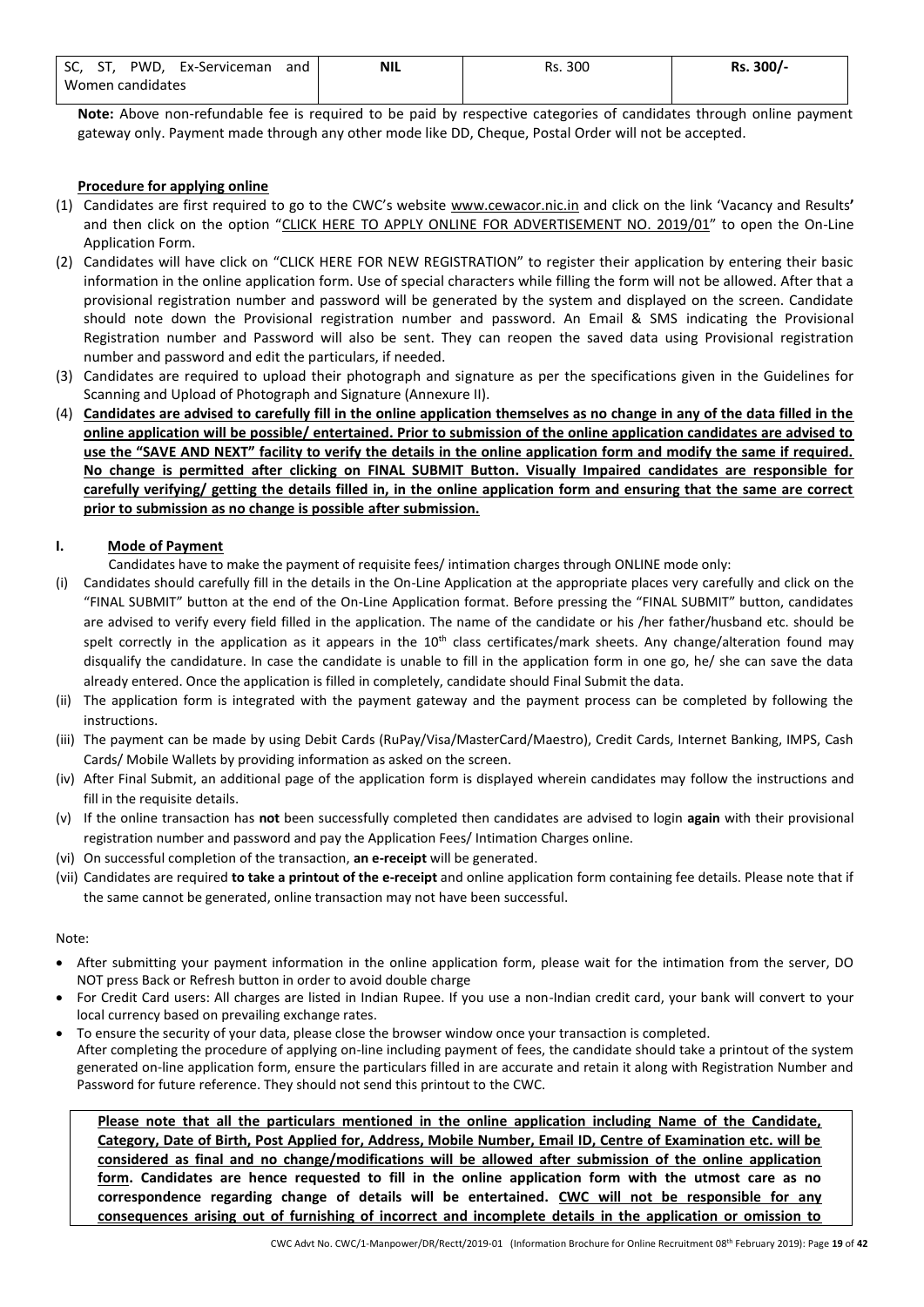An email/ SMS intimation with the Registration Number and Password generated on successful registration of the application will be sent to the candidate's email ID/ Mobile Number specified in the online application form as a system generated acknowledgement. **If candidates do not receive the email and SMS intimations at the email ID/ Mobile number specified by them, they may consider that their online application has not been successfully registered.**

**An online application which is incomplete in any respect such as without photograph and signature, inhuman / inappropriate photograph and / or signature uploaded in the online application form/ unsuccessful fee payment will not be considered as valid.**

**Candidates are advised in their own interest to apply on-line much before the closing date and not to wait till the last date for depositing the fee to avoid the possibility of disconnection/ inability/ failure to log on to the CWC website on account of heavy load on internet/website jam.**

**CWC does not assume any responsibility for the candidates not being able to submit their applications within the last date on account of the aforesaid reasons or for any other reason beyond the control of the CWC.**

**Please note that the above procedure is the only valid procedure for applying. No other mode of application or incomplete steps would be accepted and such applications would be rejected.**

Any information submitted by an applicant in his/ her application shall be binding on the candidate personally and he/she shall be liable for prosecution/ civil consequences in case the information/ details furnished by him/ her is found to be false at a later stage.

### **J. GENERAL INSTRUCTIONS**

- (1) Candidates will have to invariably produce and submit the requisite documents such as valid call letter, a photocopy of photo-identity proof bearing the same name as it appears on the online submitted application form etc. at the time of examination and Interview/ Document Verification as the case may be.
- (2) Before applying for the mentioned posts, the candidate should ensure that he/she fulfils the eligibility and other norms mentioned in this advertisement. Candidates are therefore to carefully read this advertisement and follow all the instructions given for submitting online application.
- (3) A Candidate's admission to the examination/ shortlisting for Interview/ Document Verification and/ subsequent process is strictly provisional. The mere fact that the call letter(s)/ has been issued to the candidate does not imply that his/ her candidature has been finally cleared by CWC. CWC would be free to reject any application, at any stage of the process, cancel the candidature of the candidate in case it is detected at any stage that a candidate does not fulfil the eligibility norms and/or that he/she has furnished any incorrect/false information/certificate/documents or has suppressed any material fact(s). If any of these shortcomings is/are detected after appointment in CWC, their services are liable to be summarily terminated.
- (4) Decision of CWC in all matters regarding eligibility of the candidate, the stages at which such scrutiny of eligibility is to be undertaken, qualifications and other eligibility norms, the documents to be produced for the purpose of the conduct of Examination, interview/ Document Verification etc. and any other matter relating to online exam will be final and binding on the candidate. No correspondence or personal enquiries shall be entertained by CWC in this behalf.
- (5) **Candidates can apply for one or more post as per their educational qualification and fulfilment of eligibility required**  for the posts. Is such a case, the candidate has to apply and submit application fee separately for each post. **However, based on the number of candidates applying for different posts under various permutations and combinations, the online test for the various posts can be held together / separately on a single or multiple day across various sessions. Not more than one application should be submitted by any candidate for a particular post. In case of multiple Applications for a particular post, only the latest valid (completed) application will be retained and the application fee/ intimation charges paid for the other multiple registration(s) for a particular post will stand forfeited.**

**The scribe arranged by the candidate should not be a candidate for any of the posts mentioned in this advertisement. If violation of the above is detected at any stage of the process, candidature for Online Examination of both the candidate and the scribe will be cancelled.**

**Multiple attendance/ appearances in examination for same post and/ Interview/ Document Verification will be summarily rejected/ candidature will be cancelled. Online applications once registered will not be allowed to be withdrawn and/or the application fee/ intimation charges once paid will not be refunded nor be held in reserve for any other examination.**

- (6) Any dispute arising out of this advertisement including the recruitment process shall be subject to the sole jurisdiction of the Courts situated at Delhi.
- (7) **Any canvassing or creating influence for undue advantage shall lead to disqualification from the process.**
- (8) **Any request for change of address, details mentioned in the online application form will not be entertained.**
- (9) Any request for change of date, time and venue for online examination and interview will not be entertained.
- (10) In case any dispute arises on account of interpretation of clauses in any version of this advertisement other than English, the English version available on CWC website shall prevail.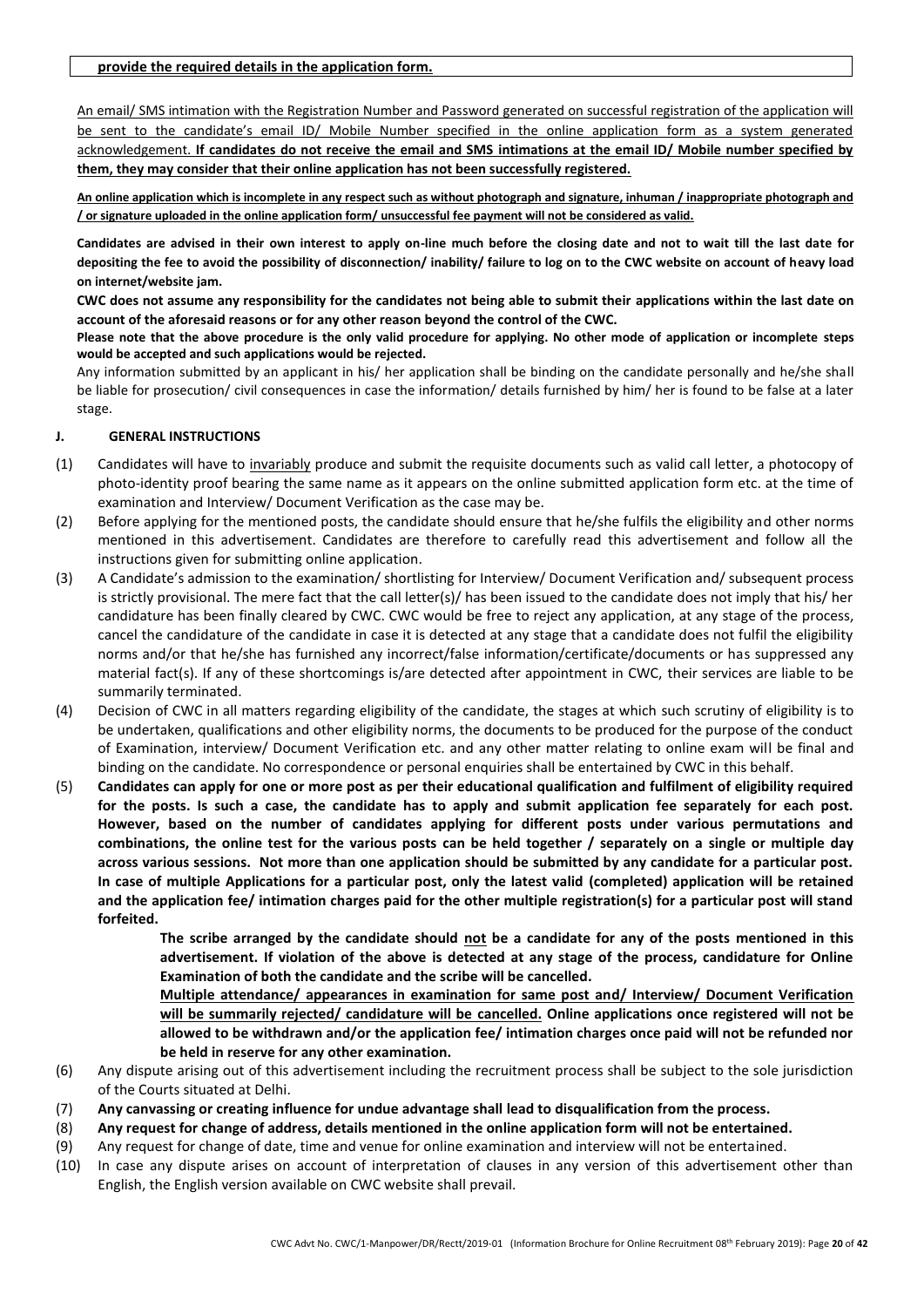- (11) A candidate should ensure that the signatures appended by them in all the places viz. in their call letter, attendance sheet etc. and in all correspondence with the CWC in future should be identical and there should be no variation of any kind.
- (12) **A recent, recognizable photograph** (4.5cm × 3.5cm) **should be uploaded by the candidate in the online application form and the candidate should ensure that copies of the same are retained for use at various stages of the process. Candidates are also advised not to change their appearance till the process is completed. Failure to produce the same photograph at various stages of the process or doubt about identity at any stage could lead to disqualification.**
- (13) The possibility of occurrence of some problem in the administration of the examination cannot be ruled out completely which may impact test delivery and/or result from being generated. In that event, every effort will be made to rectify such problem, which may include movement of candidates, delay in test. Conduct of a re-exam is at the absolute discretion of CWC. Candidates will not have any claim for a re-test. Candidates not willing to move or not willing to participate in the delayed process of test delivery shall be summarily rejected from the process.
- (14) If the examination is held in more than one session, the scores across various sessions will be equated to adjust for slight differences in difficulty level of different test batteries used across sessions. More than one session are required if the nodes capacity is less or some technical disruption takes place at any centre or for any candidate.
- (15) Outstation candidates called for Interview/ Document Verification will be paid sleeper class to & fro railway/ bus fare or actual expenses incurred, whichever is less, by shortest route on production of proof of travel (rail/ bus ticket etc.). The above concession will not be admissible to candidates who are already in service anywhere.
- (16) CWC shall not be responsible for any application made/ wrong information provided by an unauthorized person / institution. Candidates are advised not to share/ mention their application details with/to anyone.
- (17) Appointment of candidates is subject to they being declared medically fit, as per any other requirements of the CWC and subject to service and conduct rules of the CWC.
- (18) CWC reserves the right to change (cancel/ modify/ add) any of the criteria, method of selection and appointment etc.
- (19) **Intimations will be sent by email and/ SMS only to the email ID and mobile number registered in the online application form for Online examination.**

CWC shall not be responsible if the information/ intimations do not reach candidates in case of change in the mobile number, email address, technical fault or otherwise, beyond the control of CWC. Candidates are advised to keep a close watch on the authorised CWC website [www.cewacor.nic.in](http://www.cewacor.nic.in/) for latest updates.

### **K. FOLLOWING ITEMS ARE NOT ALLOWED INSIDE THE EXAMINATION CENTRE: -**

- **a. Any stationary item like textual material (printed or written), bits of papers, Geometry/Pencil Box, Plastic Pouch, Calculator, Scale, Writing Pad, Pen Drives, Log Table, Electronic Pen/Scanner etc.**
- **b. Any communication device like Mobile Phone, Bluetooth, Earphones, Microphone, Pager, Health Band etc.**
- **c. Other items like Goggles, Handbags, Hair-pin, Hair-band, Belt, Cap, etc.**
- **d. All ornament like Ring, Earrings, Nose-pin, Chain/Necklace, Pendants, Badge, brooch etc. should be thoroughly checked.**
- **e. Any watch/Wrist Watch, Camera, etc.**
- **f. Any metallic item**
- **g. Any eatable item opened or packed, water bottle etc.**
- **h. Any other item which could be used for unfair means for hiding communication devices like camera, blue tooth devices etc.**
- **i. Full sleeved shirts or tops are not permitted and only half sleeved clothing is allowed. Shoes or other footwear which cover the toes should not be worn. Footwear should be open toe type and sandals or chappals are permitted. Candidates with long hair should tie their hair so that ears are not covered. Any infringement of these instructions shall entail cancellation of candidature and disciplinary action including ban from future examinations. The candidates wearing any religious dress shall be advised to reach the examination venue at least 30 minutes before the prescribed reporting time so that they may checked thoroughly.**
- **j. Candidates will be advised not to bring any of the banned items to the venue of the examination, as arrangement for their safekeeping cannot be assured. CWC or any agency engaged with conduct of the online examination shall not take any responsibility for loss of any of the items. Responsibility of safekeeping of the same shall rest with the candidates at cost or no cost.**

**Any infringement of these instructions shall entail cancellation of candidature and disciplinary action including ban from future examinations.**

**Candidates are advised in their own interest not to bring any of the banned items to the venue of the examination, as arrangement for their safekeeping cannot be assured. CWC or any agency engaged with conduct of the online examination shall not take any responsibility for loss of any of the items. Responsibility of safekeeping of the same shall rest with the candidates at cost or no cost.**

**L. ACTION AGAINST CANDIDATES FOUND GUILTY OF MISCONDUCT/ USE OF UNFAIR MEANS** Candidates are advised in their own interest that they should not furnish any particulars that are false, tampered with or fabricated and should not suppress any material information while submitting online application. At the time of examination, Interview or in a subsequent selection procedure, if a candidate is (or has been) found guilty of

using unfair means or

impersonating or procuring impersonation by any person or

CWC Advt No. CWC/1-Manpower/DR/Rectt/2019-01 (Information Brochure for Online Recruitment 08 th February 2019): Page **21** of **42**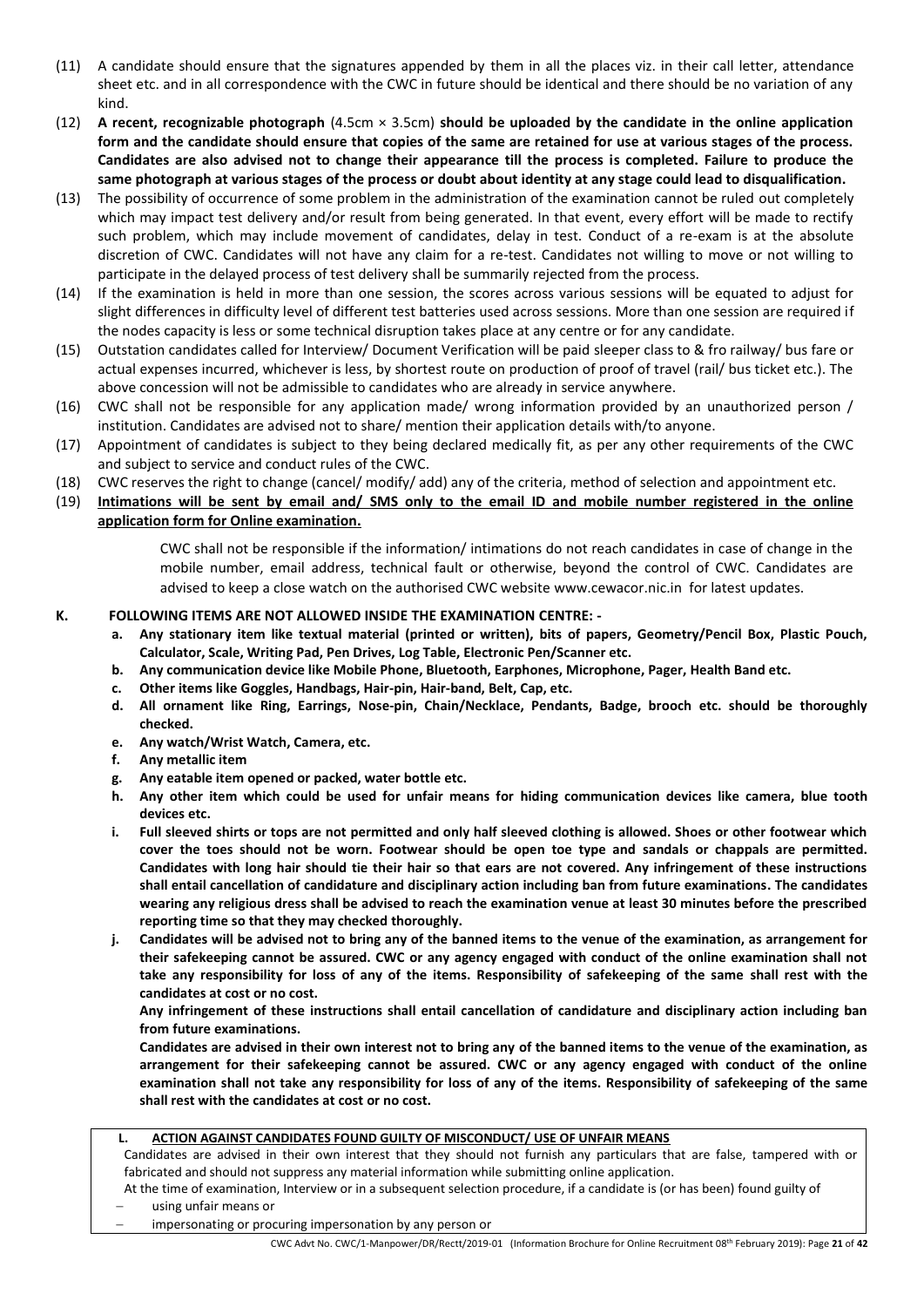misbehaving in the examination/ Interview hall or disclosing, publishing, reproducing, transmitting, storing or facilitating transmission and storage of contents of the test(s) or any information therein in whole or part thereof in any form or by any means, verbal or written, electronically or mechanically for any purpose or

- resorting to any irregular or improper means in connection with his/ her candidature or
- − obtaining support for his/ her candidature by unfair means, or
- − carrying mobile phones or similar electronic devices of communication in the examination/ Interview hall, such a candidate may, in addition to rendering himself/ herself liable to criminal prosecution, be liable:
- (a) to be disqualified from the examination for which he/ she is a candidate
- (b) to be debarred either permanently or for a specified period from any examination conducted by CWC
- (c) for termination of service, if he/ she has already joined the services of CWC.
- (d) An FIR may also be lodged with the Police against any such candidate.

#### **Important:**

**CWC would be analysing the responses (answers) of individual candidates with other candidates to detect patterns of similarity of right and wrong answers. If in the analytical procedure adopted by CWC in this regard, it is inferred/ concluded that the responses have been shared and scores obtained are not genuine/ valid, CWC reserves right to cancel the candidature of the concerned candidates and the result of such candidates (disqualified) will be withheld.**

#### **M. CALL LETTERS**

The Centre, venue address, post applied for, date and time for examination and Interview/ Document Verification/ shall be intimated in the respective Call Letter.

An eligible candidate should download their call letter from the CWC's website www.cewacor.nic.in by entering his/ her details i.e. Registration Number and Password/Date of Birth. No hard copy of the call letter/ Information Handout etc. will be sent by post/ courier.

**Intimations will be sent by email and/ SMS to the email ID and mobile number registered in the online application form for online test. CWC will not take responsibility for late receipt / non-receipt of any communication e-mailed/ sent via SMS to the candidate due to change in the mobile number, email address, technical fault or otherwise beyond the control of CWC. Candidates are hence advised to regularly keep in touch with the authorised CWC website www.cewacor.nic.in for details, updates and any information which may be posted for further guidance as well as to check their registered e-mail account from time to time during the recruitment process. Any request for change of centre, venue, date and time for examination and Interview shall not be entertained.**

#### **N. ANNOUNCEMENTS:**

All further announcements/ details pertaining to this process will only be published/ provided on authorised CWC website www.cewacor.nic.in from time to time.

**Corrigendum to this advertisement, if any, shall be published only on the CWC website [www.cewacor.nic.in](http://www.cewacor.nic.in/)**

**Disclaimer: - Instances for providing incorrect information and/or process violation by a candidate detected at any stage of the selection, process will lead to disqualification of the candidate from the selection process and he/she will not be allowed to appear in any of the common recruitment process in the future. If such instances go undetected during the current selection process but are detected subsequently, such disqualification will take place with retrospective affect. Clarifications / decisions given / to be given by the Competent Authority at CWC, regarding process for recruitment shall be final and binding.**

**New Delhi** 

**Dated: 8**

**Recruitment Cell, CWC**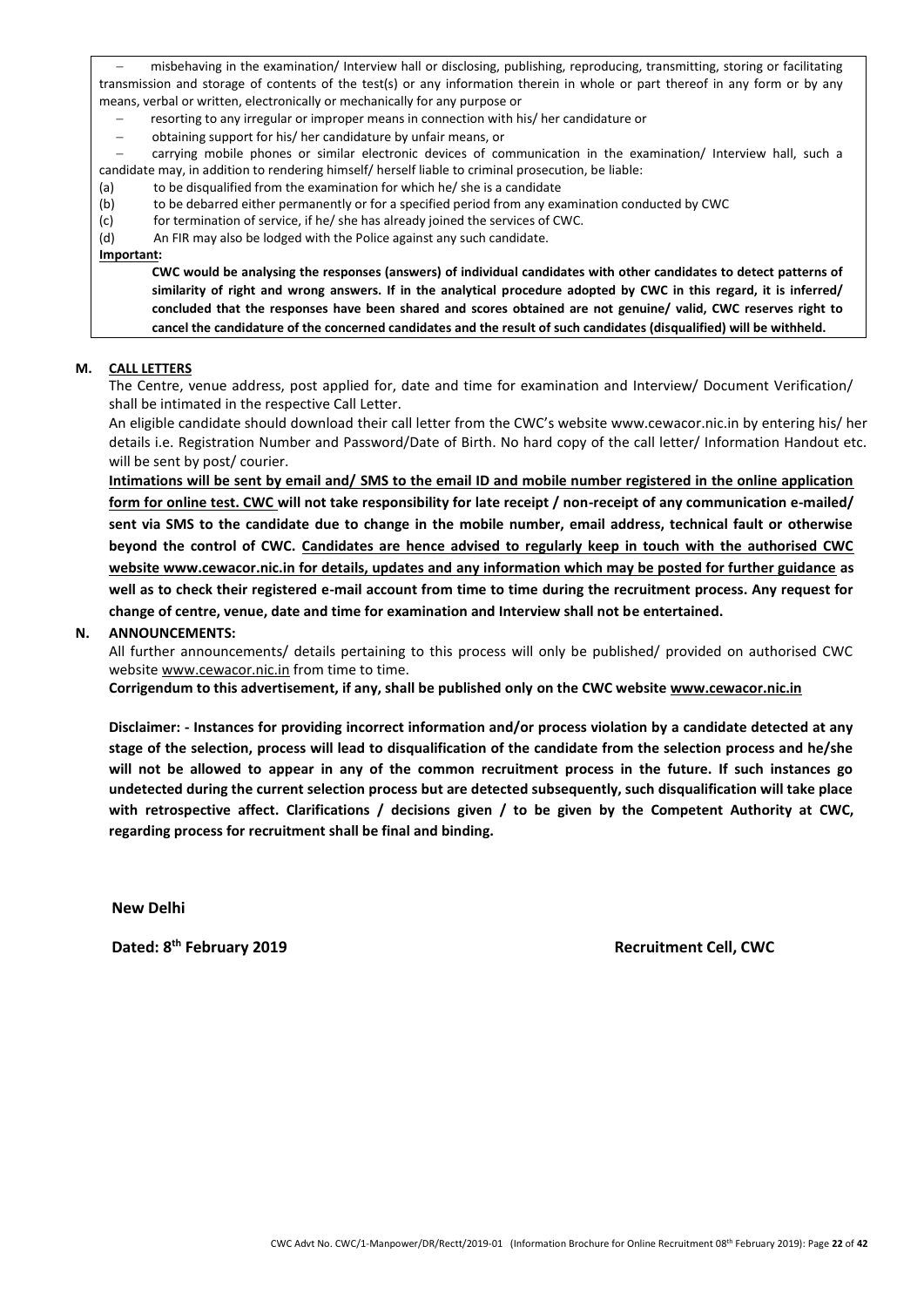#### **EXAMINATION CENTRES**

The examination may be held at the following centres and the address of the venue will be advised in the call letters. CWC, however, reserves the right to cancel any of the Examination Centres and/ or add some other Centres, at its discretion, depending upon the response, administrative feasibility, etc. CWC also reserves the right to allot the candidate to any centre other than the one he/she has opted for.

| Sr. No.           | State/UT/NCR            | <b>Examination Centre</b>                                                 |
|-------------------|-------------------------|---------------------------------------------------------------------------|
| 1.                | Andaman and Nicobar     | Port Blair                                                                |
| 2.                | Andhra Pradesh          | Chittoor, Nellore, Guntur, Kurnool, Rajahmundry, Vijayawada,              |
|                   |                         | Vishakhapatnam, Tirupati, Kakinada                                        |
| 3.                | Arunachal Pradesh       | Guwahati, Jorhat                                                          |
| 4.                | Assam                   |                                                                           |
| $\overline{5}$ .  | <b>Bihar</b>            | Darbhanga, Patna, Muzaffarpur, Bhagalpur, Purnea, Aarah                   |
| 6.                | Chandigarh              | Chandigarh/Mohali                                                         |
| $\overline{7}$ .  | Chhattisgarh            | Raipur, Bilaspur                                                          |
| $\overline{8}$ .  | Dadra and Nagar Haveli  | Surat, Jamnagar                                                           |
| 9.                | Daman and Diu           |                                                                           |
| 10.               | Delhi                   | Delhi/New Delhi, Faridabad, Ghaziabad, Greater Noida, Gurugram            |
| $\overline{11}$ . | Goa                     | Panaji                                                                    |
| 12.               | Gujarat                 | Ahmedabad, Gandhinagar, Rajkot, Anand, Vadodara, Surat                    |
| 13.               | Haryana                 | Faridabad, Gurugram, Hisar, Karnal, Kurukshetra, Panipat, Yamunanagar,    |
|                   |                         | Ambala                                                                    |
| 14.               | <b>Himachal Pradesh</b> | Shimla                                                                    |
| 15.               | Jammu & Kashmir         | Srinagar                                                                  |
| 16.               | Jharkhand               | Jamshedpur, Ranchi                                                        |
| 17.               | Karnataka               | Bengaluru, Belgaum, Hubballi, Mangaluru, Gulbarga, Udupi, Shimoga         |
| $\overline{18}$ . | Kerala                  | Kochi, Thiruvananthapuram, Kannur, Kollam, Thrissur, Kottayam             |
| 19.               | Lakshadweep             |                                                                           |
| $\overline{20}$ . | Madhya Pradesh          | Bhopal, Gwalior, Indore                                                   |
| 21.               | Maharashtra             | Mumbai, Thane, Navi Mumbai, Nagpur, Pune, Aurangabad, Kolhapur,           |
|                   |                         | Nasik, Jalgaon, Amravati, Nanded                                          |
| $\overline{22}$ . | Manipur                 | Guwahati, Jorhat, Agartala                                                |
| 23.               | Meghalaya               |                                                                           |
| 24.               | Mizoram                 |                                                                           |
| 25.               | Nagaland                |                                                                           |
| 26.               | Odisha                  | Balasore, Berhampur, Cuttack, Sambalpur, Bhubaneshwar, Raurkela           |
| 27.               | Puducherry              | Puducherry                                                                |
| 28.               | Punjab                  | Amritsar, Bhatinda, Ludhiana, Mohali, Pathankot, Patiala, Jalandhar       |
| 29.               | Rajasthan               | Kota, Jaipur, Udaipur, Jodhpur, Bikaner                                   |
| 30.               | Sikkim                  | Guwahati                                                                  |
| 31.               | <b>Tamil Nadu</b>       | Chennai, Coimbatore, Madurai, Tiruchirappalli, Salem, Tirunelveli, Vellor |
| $\overline{32}$ . | Telangana               | Hyderabad, Karimnagar, Warangal                                           |
| 33.               | Tripura                 | Agartala                                                                  |
| 34.               | <b>Uttar Pradesh</b>    | Lucknow, Kanpur, Prayagraj, Muzaffarnagar, Ghaziabad, Noida, Greater      |
| $\overline{35}$ . | Uttarakhand             | Noida, Agra, Aligarh, Meerut, Moradabad                                   |
| 36.               | West Bengal             | Greater Kolkata, Hooghly, Siliguri                                        |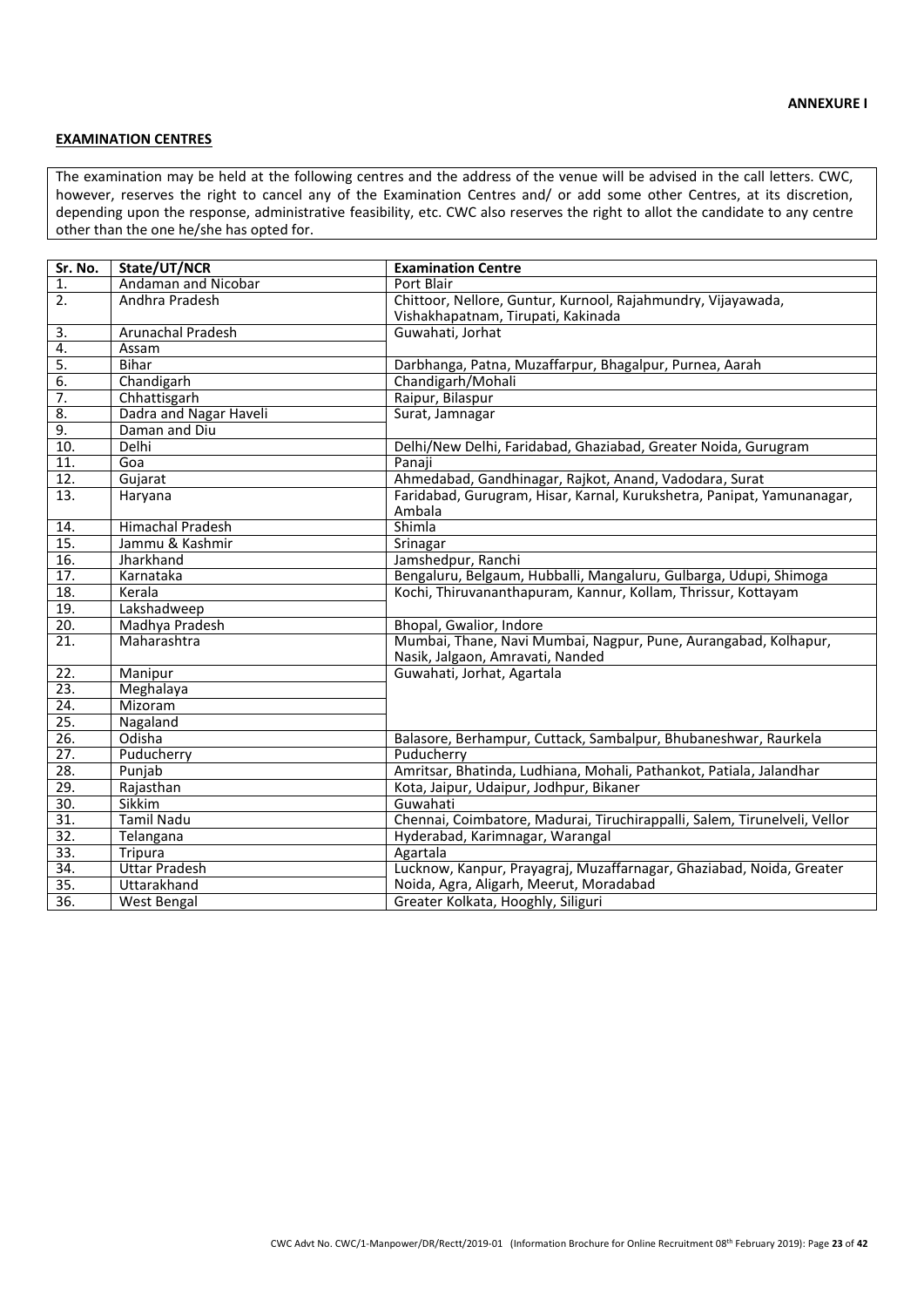#### **ANNEXURE II**

#### **Guidelines for scanning and Upload of Photograph** (4.5cm × 3.5cm) **& Signature**

Before applying online, a candidate will be required to have a scanned (digital) image of their photograph and signature as per the specifications given below.

#### **Photograph Image:**

- Photograph must be a recent passport style colour picture.
- − Make sure that the picture is in colour, taken against a light-coloured, preferably white, background.
- Look straight at the camera with a relaxed face
- − If the picture is taken on a sunny day, have the sun behind you, or place yourself in the shade, so that you are not squinting and there are no harsh shadows
- − If you have to use flash, ensure there's no "red-eye"
- If you wear glasses make sure that there are no reflections and your eyes can be clearly seen.
- − Caps, hats and dark glasses are not acceptable. Religious headwear is allowed but it must not cover your face.
- − Dimensions 200 x 230 pixels (preferred)
- − Size of file should be between 20kb–50 kb

Ensure that the size of the scanned image is not more than 50kb. If the size of the file is more than 50 kb, then adjust the settings of the scanner such as the DPI resolution, no. of colours etc., during the process of scanning.

#### **Signature Image:**

- The applicant has to sign on white paper with Black Ink pen.
- The signature must be signed only by the applicant and not by any other person.
- The signature will be used to put on the Call Letter and wherever necessary.
- − If the Applicant's signature on the answer script, at the time of the examination, does not match the signature on the Call Letter, the applicant will be disqualified.
- Dimensions 140 x 60 pixels (preferred)
- − Size of file should be between 10kb 20kb
- Ensure that the size of the scanned image is not more than 20kb
- − **Signature in CAPITAL LETTERS shall NOT be accepted.**

#### **Scanning the photograph & signature:**

- Set the scanner resolution to a minimum of 200 dpi (dots per inch)
- − Set Colour to True Colour
- − File Size as specified above
- − Crop the image in the scanner to the edge of the photograph/signature, then use the upload editor to crop the image to the final size (as specified above).
- − The image file should be JPG or JPEG format. An example file name is: image01.jpg or image01.jpeg Image dimensions can be checked by listing the folder files or moving the mouse over the file image icon.
- − Candidates using MS Windows/MSOffice can easily obtain photo and signature in .jpeg format not exceeding 50kb & 20kb respectively by using MS Paint or MSOffice Picture Manager. Scanned photograph and signature in any format can be saved in .jpg format by using 'Save As' option in the File menu and size can be reduced below 50 kb (photograph) & 20 kb(signature) by using crop and then resize option (Please see point (i) & (ii) above for the pixel size) in the 'Image' menu. Similar options are available in other photo editors also.
- − If the file size and format are not as prescribed, an error message will be displayed.
- − While filling in the Online Application Form the candidate will be provided with a link to upload their photograph and signature.

#### **Procedure for Uploading the Photograph and Signature**

- There will be two separate links for uploading Photograph and Signature
- Click on the respective link "Upload Photograph / Signature"
- Browse and Select the location where the Scanned Photograph / Signature file has been saved.
- Select the file by clicking on it
- Click the 'Open/Upload' button

#### **Your Online Application will not be registered unless you upload your photograph and signature as specified. Note:**

- In case the face in the photograph or signature is unclear the candidate's application may be rejected. After uploading the photograph/ signature in the online application form candidates should check that the images are clear and have been uploaded correctly. In case the photograph or signature is not prominently visible, the candidate may edit his/ her application and re-upload his/ her photograph or signature, prior to submitting the form.
- After registering online candidates are advised to take a printout of their system generated online application forms.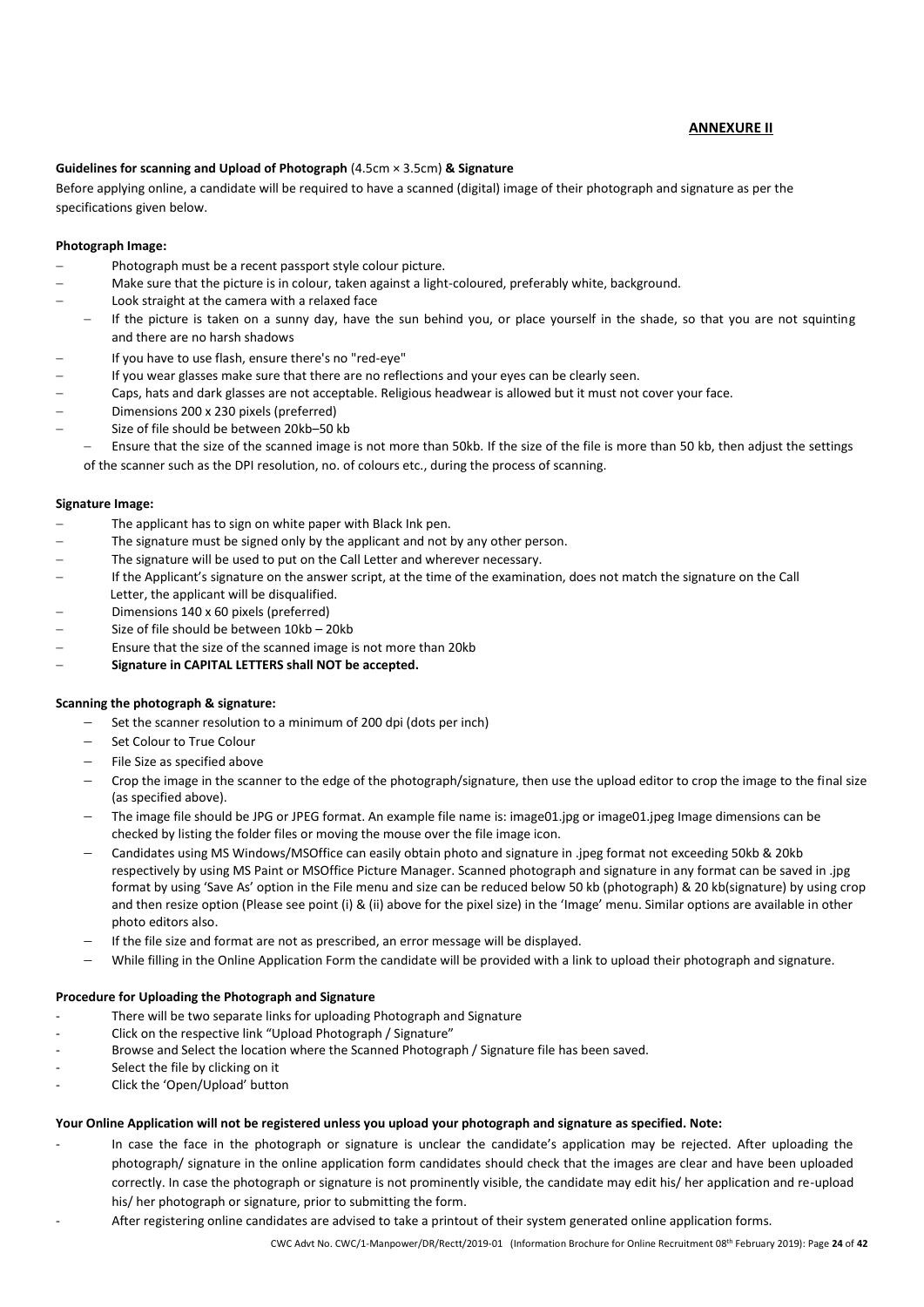#### **TENTATIVE PLACE OF POSTINGS AT REGIONAL OFFICES/CONSTRUCTION CELLS/ICDs/CFSs/WAREHOUSES/ PCSs OF CENTRAL WAREHOUSING CORPORATION**

| SI. | <b>State</b>         | Location of Regional Offices/ Construction Cells/ ICDs/ CFSs/ Warehouses/ PCSs                                                                                                                                                    |
|-----|----------------------|-----------------------------------------------------------------------------------------------------------------------------------------------------------------------------------------------------------------------------------|
| No. |                      |                                                                                                                                                                                                                                   |
| 1.  | Gujarat              | Adalaj, Ahmadabad, Anand, Baroda, Bhavnagar, Gandhidham, Kandla, Mundra, Pipavav, Dashrath, Valvada,<br>Isanpur, Jamnagar, Jhagadia, Junagadh, Karachia, Nadiad, Rajkot, Surat, Thangadh, Vadod, Vyara                            |
| 2.  | Karnataka            | Bengaluru, Belgaum, Bidar, Chitradurga, Davangere, Dharwad, Gadag, Gulbarga, Hospet, Hubli, Maddur, Mandya,<br>Mangalore, Nargund, Panambur, Raichur, Sedam, Shikaripur, Shimoga, Soundatti, Tumkur, Whitefield, Kasturi<br>Nagar |
| 3.  | Madhya               | Bhopal, Balaghat, Bhind, Burhanpur, Chhatarpur, Chhindwara, Gwalior, Indore, Katni, Khandwa, Maksi, Malanpur,                                                                                                                     |
|     | Pradesh              | Morena, Narsinghpur, Pithampur, Sanwar, Sheopurkalan, Sohagpur                                                                                                                                                                    |
| 4.  | Odisha               | Bhubaneswar, Aska, Balasore, Baljitpara, Bargarh, Berhampur, Bolangir, Choudwar, Cuttack, Jatni, Jajpur, Jeypore,<br>Junagarh, Kalamati, Kendupalli, Koksara, Nabarangpur, Rayagada, Sonepur, Marshaghai                          |
| 5.  | Punjab               | Abohar, Ajitwal, Amritsar, Bathinda, Bhogpur, Chanalon, Fazilka, Garhshankar, Gurdaspur, Hoshiarpur, Attari,                                                                                                                      |
|     |                      | Ludhiana, Mandi Gobindgarh, Mansa, Moga, Mohali, Muktsar, Nabha, Pathankot, Ropar, Sirhind                                                                                                                                        |
| 6.  | Chandigarh           | Chandigarh                                                                                                                                                                                                                        |
| 7.  | Tamilnadu            | Chennai, Ambattur, Chidambaram, Chromepet, Coimbatore, Cuddalore, Erode, Hosur, Kumbakonam,                                                                                                                                       |
|     |                      | Madhavaram, Madurai, Mannargudi, Moolapalayam, Nagercoil, Royapuram, Singanallur, Tambaram, Thanjavur,                                                                                                                            |
|     |                      | Thoothukudi, Trichy, Udumalpet, Virudhunagar, Virugambakam, Kalmandapam                                                                                                                                                           |
| 8.  | Puduchery            | Puduchery                                                                                                                                                                                                                         |
| 9.  | A&N                  | Port Blair                                                                                                                                                                                                                        |
| 10. | Delhi                | Kirti Nagar, Nangloi, Narela, Okhla, IGI Airport, Patparganj, R.P. Bagh, Safdarjang Flyover                                                                                                                                       |
| 11. | <b>Uttar Pradesh</b> | Lucknow, Greater Noida, Kasna, Loni, Noida, Sahibabad, Surajpur, Bahraich, Ballia, Banda, Basti, Bijnore, Bisalpur,                                                                                                               |
|     |                      | Chandausi, Chirgaon, Dadri, Dumariaganj, Etawah, Faizabad, Ghaziabad, Gola Gokarnath, Gorakhpur, Kanpur,                                                                                                                          |
|     |                      | Hardoi, Bhadohi, Saharanpur, Jahangirabad, Jhansi, Maunath Bhanjan, Muzaffar Nagar, Naini, Rampur,                                                                                                                                |
|     |                      | Robertsganj, Shahganj, Shamli                                                                                                                                                                                                     |
| 12. | Haryana              | Panchkula, Gurgaon, Kundli, Assandh, Barhi, Bhiwani, Charkhi Dadri, Fatehabad, Ganaur, Gohana, Hisar, Indri,                                                                                                                      |
|     |                      | Jagadhari, Kaithal, Karnal, Kurukshetra, Ladwa, Mandi Adampur, Naraingarh, Narwana, Palwal, Rohtak, Sirsa,                                                                                                                        |
|     |                      | Sonipat, Tohana, Ulkana                                                                                                                                                                                                           |
| 13. | Assam                | Guwahati, Amingaon, Dhubri, Maligaon, Jorhat, Sorbhog                                                                                                                                                                             |
| 14. | Nagaland             | Dimapur                                                                                                                                                                                                                           |
| 15. | Tripura              | Agartala                                                                                                                                                                                                                          |
| 16. | Andhra               | Adoni, Ankapally, Ananthapur, Vizag, Chilakaluripet, Duggirala, Gudivada, Guntur, Kapada, Kaikalur, Kakinada,                                                                                                                     |
|     | Pradesh              | Machilipatnam, Nandikotkur, Nandyal, Nellore, Nidamanur, Ongole, Pedakakani, Rajahmundry, Rayanapadu,                                                                                                                             |
|     |                      | Renigunta, Sattenapalli, Tadepalligudem, Vadlamudi, Vijaywada,                                                                                                                                                                    |
| 17. | Telangana            | Hyderabad, Adilabad, Bodhan, Kukatpally, Chityal, Gadwal, Jangaon, Karminagar, Medak, Mehaboobnagar,<br>Nacharam, Nampally, Nizamabad, Sanathnagar, Sarangpur, Siddipet, Suryapet, Warangal                                       |
| 18. | Rajasthan            | Jaipur, Alwar, Baran, Beawar, Bharatpur, Bhiwadi, Bikaner, Chomu, Deoli, Hanumangarh, Jhunjhunu,                                                                                                                                  |
|     |                      | Keshrisinghpur, Kota, Kotputli, Kushalgarh, Mahwa, Nagaur, Parbatsar, Sikar, Sitapura, Sriganganagar,                                                                                                                             |
|     |                      | Srimadhopur, Tibbi, Udaipur                                                                                                                                                                                                       |
| 19. | Kerala               | Kochi, Edathala, Ernakulam, Kakkanad, Kakancherry, Kanjikode, Kannur, Kottayam, Kozikode, Kunnamthanam,                                                                                                                           |
|     |                      | Richur, Trivandrum                                                                                                                                                                                                                |
| 20. | West Bengal          | Kolkata, Belda, Berhampore, Bishnupur, Bonhooghly, Burdwan, Haldia, Midnapore, Cooch Behar, Durgachak, Falta,                                                                                                                     |
|     |                      | Kantapukur, Kharagpur, Malda, Matigara, Mogra, Nimak Mahal Road, Panchpara, Panihati, Petrapole, Raninagar,                                                                                                                       |
|     |                      | Rishra, Sargachi, Sarul, Strand Bank Road, Tratolla Road, Uluberia                                                                                                                                                                |
| 21. | Uttarakhand          | Bazpur, Jaspur, Kashipur, Khatima, Sri Nagar                                                                                                                                                                                      |
| 22. | Maharashtra          | Mumbai, Akola, Ambad, Ambernath, Amravati, Badnera, Chikalthana, Daryapur, Gondia, Jalgaon, Kalmboli,                                                                                                                             |
|     |                      | Karanja, Kardha-Bhandara, Kolhapur, Maliwada, M.S. Jetham Miraj, Nagpur, Nanded, Nasik, Pune,Sangli, Soundad,                                                                                                                     |
|     |                      | Vashi, Wadala, Waluj, Washim, Yavatmal, Kalamboli, Navi Mumbai, Dronagiri Node, Logistic Park, Distripark                                                                                                                         |
| 23. | Goa                  | South Goa, Vasco                                                                                                                                                                                                                  |
| 24. | Himachal             | Dehra, Mandi, Solan                                                                                                                                                                                                               |
|     | Pradesh              |                                                                                                                                                                                                                                   |
| 24. | Bihar                | Patna, Darbhanga, Fatuha, Goraul, Katihar, Kishanganj, Madhepura, Mohania, Mokama, Munger, Musallapur,                                                                                                                            |
|     |                      | Nokha, Samastipur, Siwan, Supaul                                                                                                                                                                                                  |
| 25. | Jharkhand            | Hazaribagh, Jamshedpur, Ranchi                                                                                                                                                                                                    |
| 26. | Chhattisgarh         | Raipur, Bhatapara, Bilaspur, Rasmada-Durg, Kharasia, Raigarh, Surri                                                                                                                                                               |

Note: The list is tentative only and place of posting is not guaranteed to any selected candidate. The same will depend upon actual manpower requirement of CWC and postings will be done accordingly. No claim/correspondence/outside influence shall be entertained in this regard and any such outside influence will debar the candidate for appointment in CWC.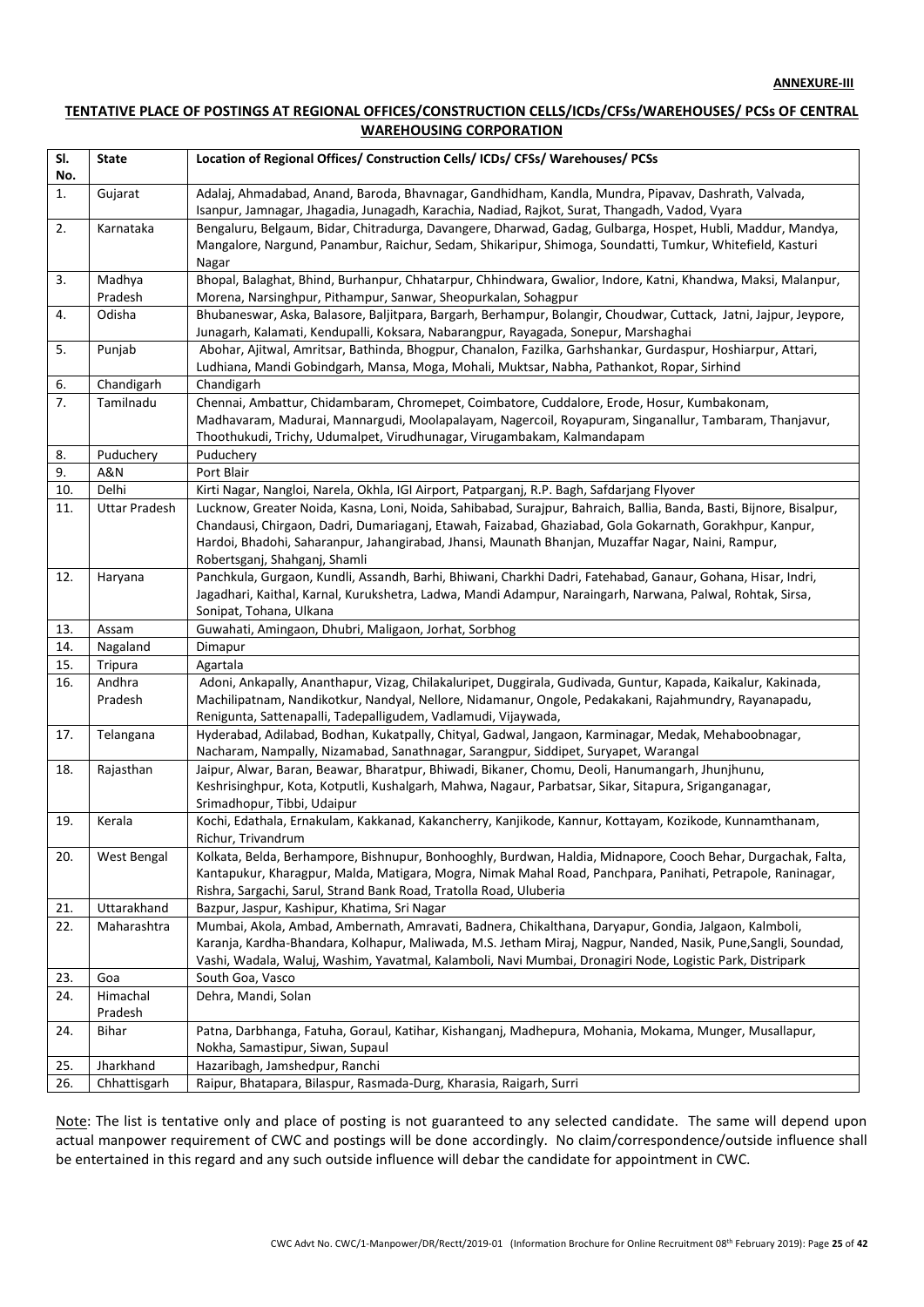# **LIST OF FORMS**

| $FORM - I$         | <b>FORMAT OF SC / ST CASTE CERTIFICATE</b>                                                                                                                    |
|--------------------|---------------------------------------------------------------------------------------------------------------------------------------------------------------|
| $FORM - II$        | <b>FORMAT OF OBC CASTE CERTIFICATE</b>                                                                                                                        |
| $FORM - III$       | <b>FORMAT OF DECLARATION TO BE PRODUCED BY OBC CANDIDATES</b>                                                                                                 |
| $FORM - IV$        | DISABILITY CERTIFICATE (IN CASES OF AMPUTATION OR COMPLETE PERMANENT PARALYSIS OF LIMBS<br>AND IN CASES OF BLINDNESS)                                         |
| $FORM - V$         | DISABILITY CERTIFICATE (IN CASE OF MULTIPLE DISABILITIES)                                                                                                     |
| $FORM - VI$        | DISABILITY CERTIFICATE (IN CASES OTHER THAN THOSE MENTIONED IN FORM IV AND V)                                                                                 |
| <b>FORM - VII</b>  | FORM OF CERTIFICATE APPLICABLE FOR RELEASED/RETIRED PERSONNEL FROM ARMY / NAVY / AIR<br><b>FORCE</b>                                                          |
| <b>FORM - VIII</b> | FORM OF CERTIFICATE FOR SERVING PERSONNEL WHO ARE DUE TO BE RELEASED WITHIN ONE YEAR                                                                          |
| $FORM - IX$        | UNDERTAKING TO BE GIVEN BY SERVING ARMED FORCE PERSONNEL WHO ARE DUE TO BE RELEASED<br><b>WITHIN ONE YEAR</b>                                                 |
| <b>FORM - X</b>    | FORM OF CERTIFICATE APPLICABLE FOR SERVING ARMED FORCE PERSONNEL WHO HAVE ALREADY<br><b>COMPLETED THEIR INITIAL ASSIGNMENT AND ARE ON EXTENDED ASSIGNMENT</b> |
| $FORM - XI$        | <b>FORM OF UNDERTAKING TO BE GIVEN BY THE EX-SERVICEMAN</b>                                                                                                   |
| $FORM - XII$       | <b>CERTIFICATE REGARDING PHYSICAL LIMITATION IN AN EXAMINEE TO WRITE</b>                                                                                      |
| $FORM - XIII$      | LETTER OF UNDERTAKING FOR USING OWN SCRIBE                                                                                                                    |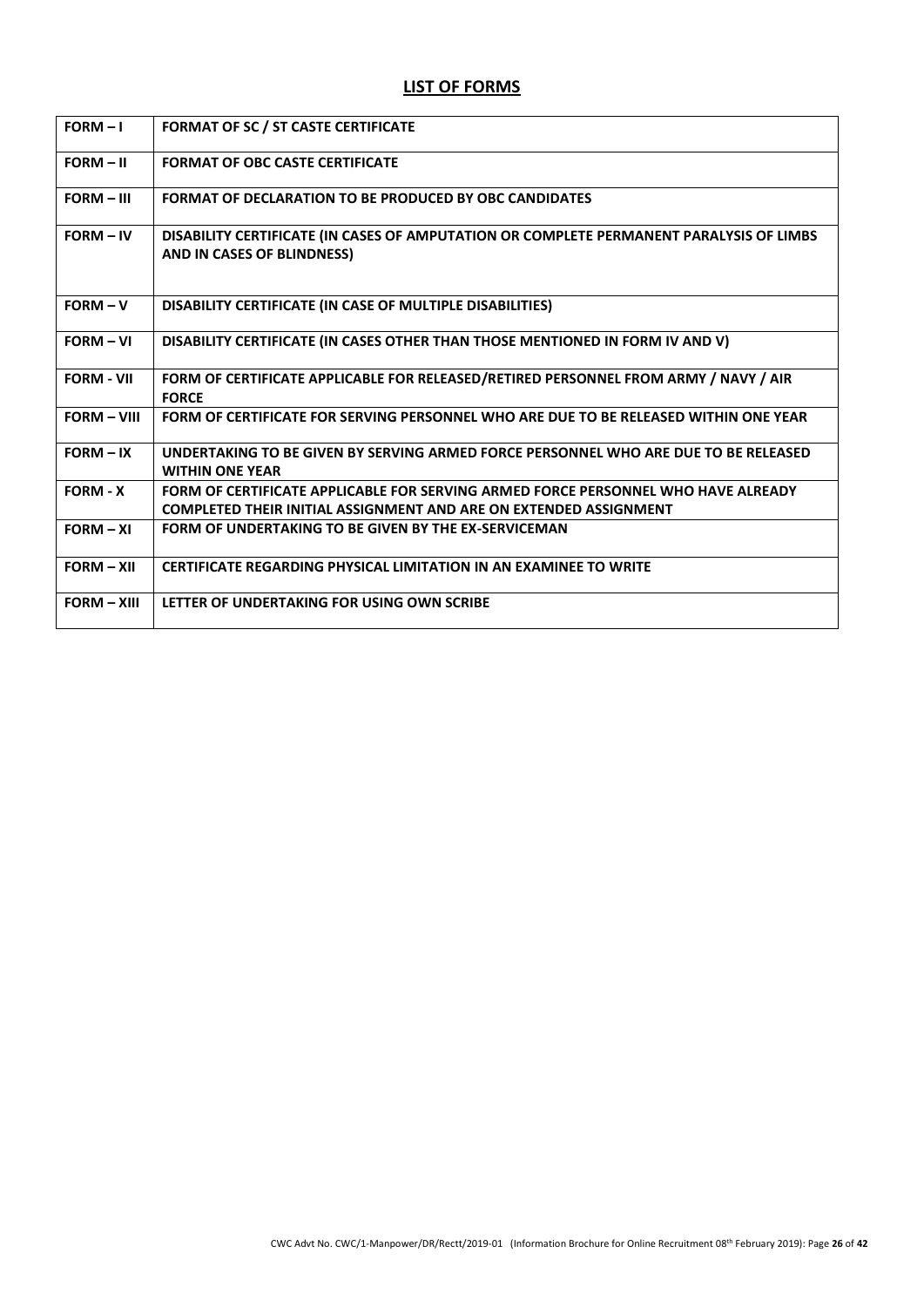### **FORM OF CERTIFICATE TO BE PRODUCED BY A CANDIDATE BELONGING TO SCHEDULED CASTE OR SCHEDULED TRIBE IN SUPPORT OF HIS / HER CLAIM.**

| 37. This is to certify that Sri / Smt / Kum* |                                                                                | daughter*<br>son |
|----------------------------------------------|--------------------------------------------------------------------------------|------------------|
| οt                                           | of village / town*                                                             |                  |
| in District / Division*                      | _of the State / Union Territory*____________                                   | belongs to the   |
|                                              | Caste/Tribe* which is recognized as a Scheduled Caste/ Scheduled Tribe* under: |                  |

The Constitution ( Scheduled Castes) Order, 1950 ;

The Constitution ( Scheduled Tribes) Order, 1950 ;

The Constitution (Scheduled Castes)(Union Territories)Orders, 1951 ;

The Constitution (Scheduled Tribes)(Union Territories)Order, 1951 ;

[as amended by the Scheduled Castes and Scheduled Tribes lists Modification) Order,1956; the Bombay Reorganisation Act, 1960; the Punjab Reorganisation Act 1966, the State of Himachal Pradesh Act, 1970, the North-Eastern Areas (Reorganisation)Act, 1971, the Constitution (Scheduled Castes and Scheduled Tribes) Order (Amendment) Act,1976, The State of Mizoram Act, 1986, the State of Arunachal Pradesh Act, 1986 and the Goa, Daman and Diu (Reorganization) Act, 1987.]:

The Constitution (Jammu and Kashmir) Scheduled Castes Order,1956 ;

The Constitution (Andaman and Nicobar Islands) Scheduled

- Tribes Order, 1959 as amended by the Scheduled Castes and Scheduled Tribes Orders (Amendment) Act, 1976;
- The Constitution (Dadra and Nagar Haveli) Scheduled Castes Order, 1962 ;
- The Constitution (Dadra and Nagar Haveli) Scheduled Tribes Order, 1962 ;
- The Constitution (Pondicherry) Scheduled Castes Order 1964;
- The Constitution (Uttar Pradesh) Scheduled Tribes Order,1967;
- The Constitution (Goa, Daman and Diu) Scheduled Castes Order, 1968 ;
- The Constitution (Goa, Daman and Diu) Scheduled Tribes Order, 1968 ;
- The Constitution (Nagaland) Scheduled Tribes Order, 1970 ;
- The Constitution (Sikkim) Scheduled Castes Order, 1978 ;
- The Constitution (Sikkim) Scheduled Tribes Order, 1978 ;
- The Constitution (Jammu and Kashmir) Scheduled Tribes Order, 1989 ;
- The Constitution (Scheduled Castes) Orders (Amendment)Act, 1990;
- The Constitution (ST) Orders (Amendment) Ordinance, 1991 ;
- The Constitution (ST) Orders (Second Amendment) Act,1991 ;
- The Constitution (ST) Orders (Amendment) Ordinance, 1996**;**
- The Scheduled Caste and Scheduled Tribes Orders (Amendment) Act 2002;
- \*The Constitution (Scheduled Castes) Order (Amendment) Act, 2002;
- \*The Constitution (Scheduled Caste and Scheduled Tribes) Order (Amendment) Act, 2002;

\*The Constitution (Scheduled Caste) Order (Second Amendment) Act, 2002].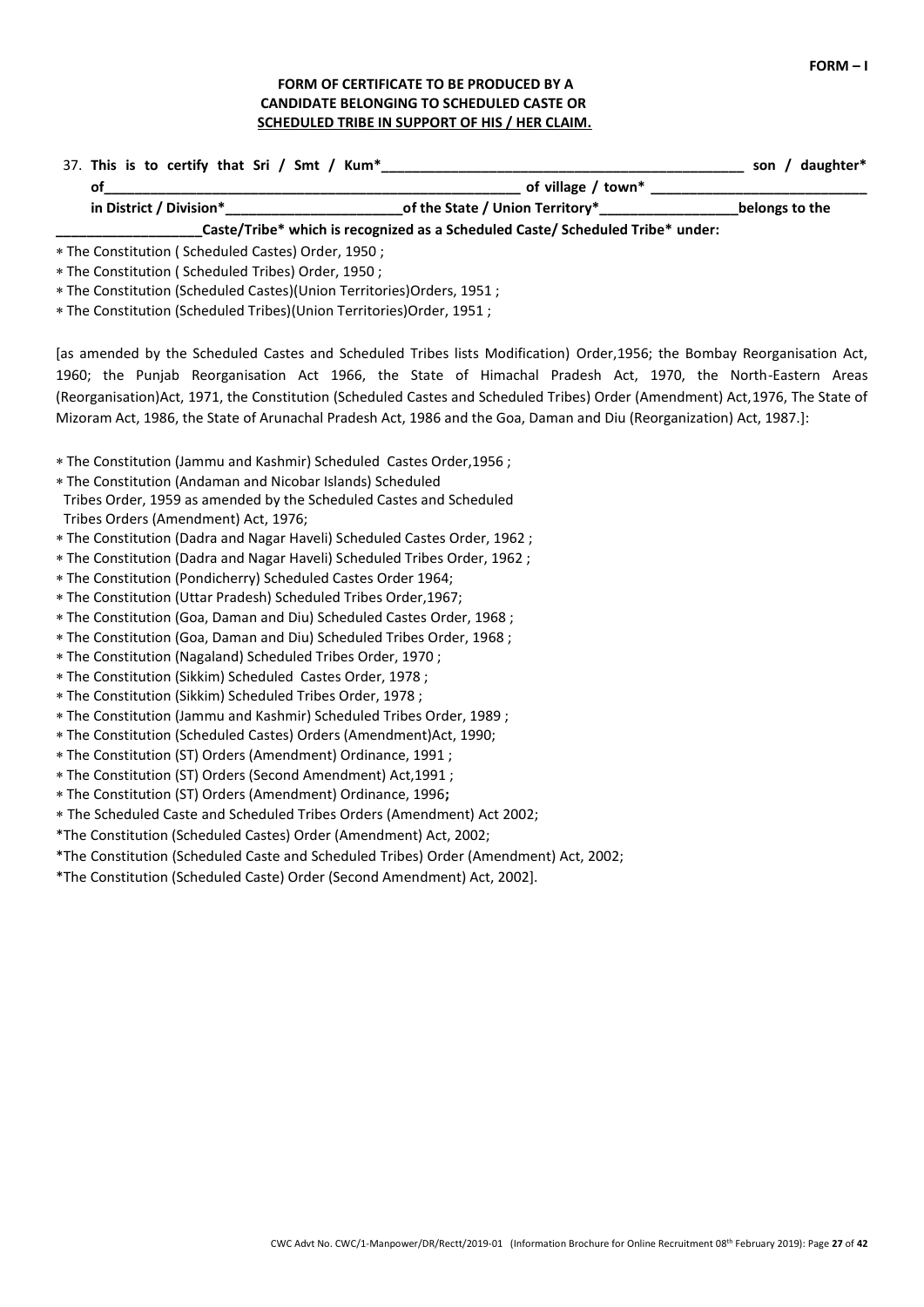38. **Applicable in the case of Scheduled Castes / Scheduled Tribes persons, who have migrated from one State / Union Territory Administration.**

| This certificate is issued on the basis of the Scheduled Castes / Scheduled Tribes* Certificate issued to Shri / Smt / Kumari*               |  |                              |                                    |    |
|----------------------------------------------------------------------------------------------------------------------------------------------|--|------------------------------|------------------------------------|----|
|                                                                                                                                              |  |                              |                                    |    |
|                                                                                                                                              |  |                              |                                    | in |
|                                                                                                                                              |  |                              |                                    |    |
| the____________________________Caste / Tribe* which is recognized as a Scheduled Caste/Scheduled Tribe* in the State/Union                   |  |                              |                                    |    |
|                                                                                                                                              |  |                              |                                    |    |
|                                                                                                                                              |  |                              |                                    |    |
|                                                                                                                                              |  |                              |                                    |    |
|                                                                                                                                              |  |                              |                                    |    |
|                                                                                                                                              |  |                              | Signature Signature                |    |
|                                                                                                                                              |  |                              | Designation ______________________ |    |
| Place:                                                                                                                                       |  | [With seal of Office]        |                                    |    |
| Date:                                                                                                                                        |  | <b>State/Union Territory</b> |                                    |    |
| Note: The term "Ordinarily resides" used here will have the same meaning as in Section 20 of the Representation of the Peoples<br>Act, 1950. |  |                              |                                    |    |

\* Please delete the words which are not applicable. # Delete the paragraph which is not applicable.

#### List of authorities empowered to issue Caste / Tribe Certificates:

1. District Magistrate / Additional District Magistrate / Collector / Deputy Commissioner / Additional Deputy Commissioner / Deputy Collector/I Class Stipendiary Magistrate / Sub-Divisional Magistrate / Extra-Asst. Commissioner / Taluka Magistrate / Executive Magistrate.

2. Chief Presidency Magistrate/ Additional Chief Presidency Magistrate / presidency Magistrate.

-----------------------------------------------------------------------------------------------------------------------------------------

- 3. Revenue Officer not below the rank of Tehsildar.
- 4. Sub-Divisional Officers of the area where the candidate and / or his family normally resides.

#### **Note: The Certificate is subject to amendment/modification of Scheduled Castes and Scheduled Tribes lists from time to time** -- -- --

 $2::$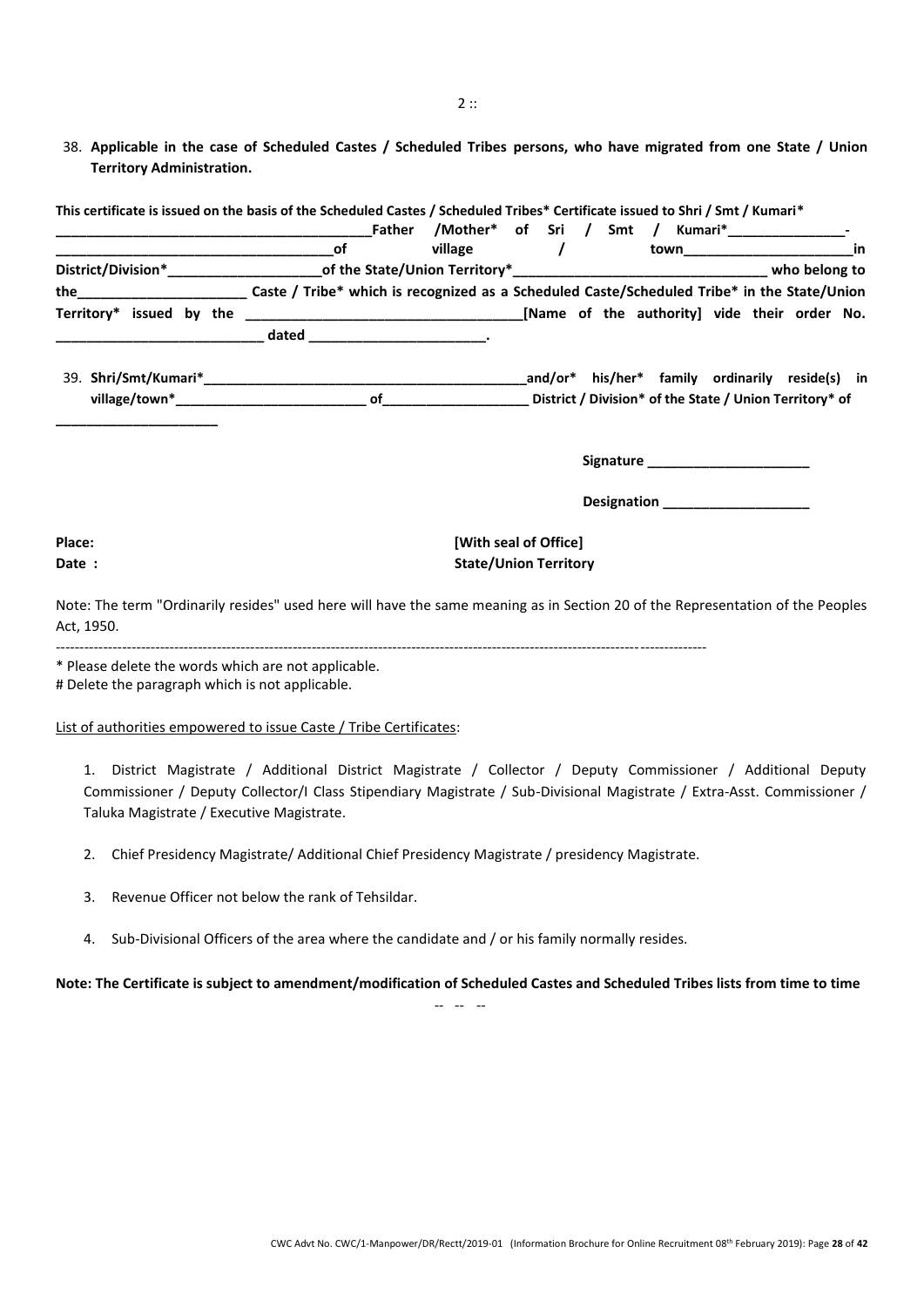#### FORM OF CERTIFICATE TO BE PRODUCED BY OTHER BACKWARD CLASSES APPLYING FOR APPOINTMENT TO POSTS UNDER THE GOVERNMENT OF INDIA

|  |  |           |     | This is to certify that Sri / Smt. / Kumari                |              |                                                             |                                                                                                                      |                          | son/daughter of          |     |
|--|--|-----------|-----|------------------------------------------------------------|--------------|-------------------------------------------------------------|----------------------------------------------------------------------------------------------------------------------|--------------------------|--------------------------|-----|
|  |  |           |     |                                                            | οf           | village/Town                                                |                                                                                                                      |                          | <b>District/Division</b> |     |
|  |  | <b>in</b> | the | State/                                                     | <b>Union</b> | Territory                                                   |                                                                                                                      | <b>belongs</b>           | to                       | the |
|  |  |           |     |                                                            |              |                                                             | community which is recognized as a backward class under the Government of India,                                     |                          |                          |     |
|  |  |           |     |                                                            |              | Ministry of Social Justice and Empowerment's Resolution No. | dated                                                                                                                | *. Shri/Smt./Kumari      |                          |     |
|  |  |           |     |                                                            |              |                                                             | and/or his/her family ordinarily reside(s) in the                                                                    | District/Division of the |                          |     |
|  |  |           |     |                                                            |              |                                                             | State/Union Territory. This is also to certify that he/she does not belong to the persons                            |                          |                          |     |
|  |  |           |     |                                                            |              |                                                             | /sections (Creamy Layer) mentioned in column 3 of the Schedule to the Government of India, Department of Personnel & |                          |                          |     |
|  |  |           |     | Training OM No.36012/22/93- Estt.[SCT], dated 8-9-1993 **. |              |                                                             |                                                                                                                      |                          |                          |     |

**Dated: District Magistrate Deputy Commissioner etc.**

**Seal**

- **\* - the authority issuing the certificate may have to mention the details of Resolution of Government of India, in which the caste of the candidate is mentioned as OBC.**
- **\*\*- As amended from time to time.**
- **Note: - The term "Ordinarily" used here will have the same meaning as in Section 20of the Representation of the People Act, 1950.**

**The Prescribed proforma shall be subject to amendment from time to time as per Government of India Guidelines.**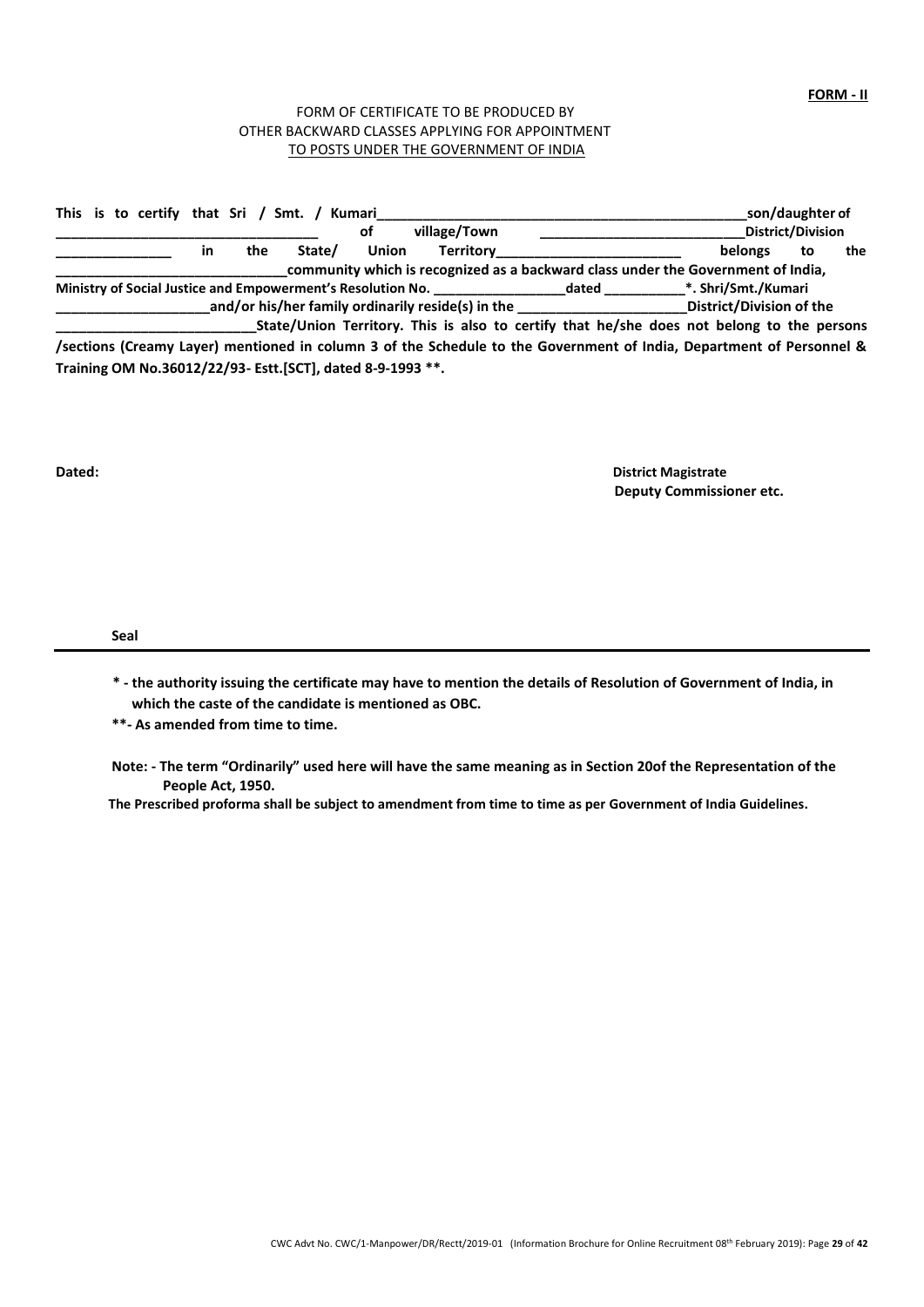### **Form of declaration to be submitted by the OBC candidates (in addition to the Community Certificate)**

| purpose of reservation in services as per orders contained in Department of Personnel and Training Office Memorandum No. |  |
|--------------------------------------------------------------------------------------------------------------------------|--|
| 3610222/93-Estt (SCT) dated 08/09/1993. It is also declared that I don't belong to persons / sections / (Creamy Layer)   |  |
| mentioned in column 3 of Schedule to the above referred Office Memorandum dated 08/09/1993, O.M. No. 36033/3/2004-Estt   |  |
| (Res) dated 09th March 2004 and O.M. No. 36033/3/2004-Estt (Res) dated 14th October, 2008.                               |  |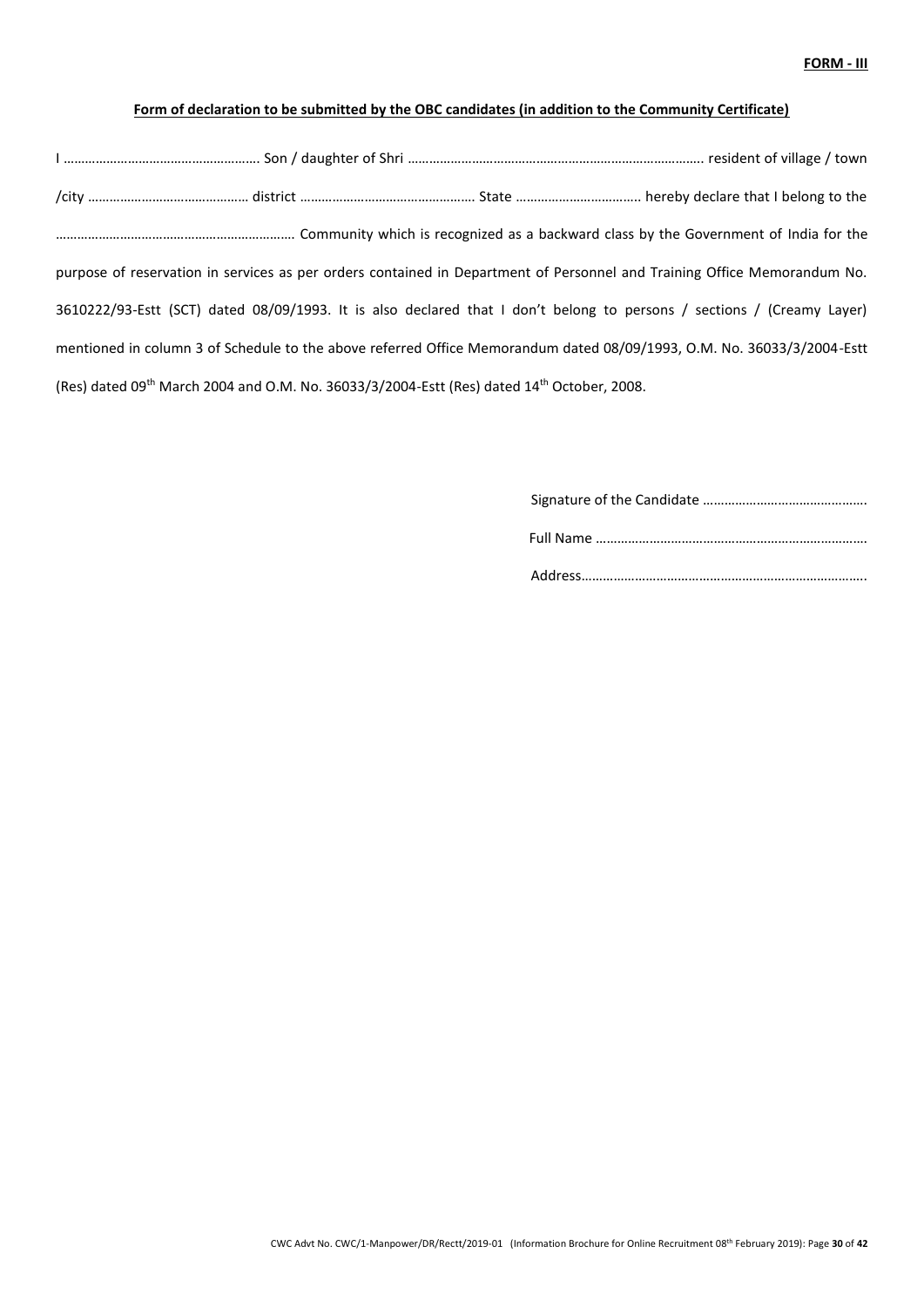#### **FORM-IV**

|           | (In cases of amputation or complete permanent paralysis of limbs and in cases of blindness)<br>(Prescribed proforma subject to amendment from time to time)<br>(NAME AND ADDRESS OF THE MEDICAL AUTHORITY ISSUING THE CERTIFICATE) | <b>Disability Certificate</b> |       |                                                                                                                      |  |
|-----------|------------------------------------------------------------------------------------------------------------------------------------------------------------------------------------------------------------------------------------|-------------------------------|-------|----------------------------------------------------------------------------------------------------------------------|--|
|           |                                                                                                                                                                                                                                    |                               |       | <b>Recent PP size</b><br><b>Attested</b><br>Photograph<br>(Showing face<br>only) of the<br>person with<br>disability |  |
|           | <b>Certificate No.:</b>                                                                                                                                                                                                            |                               | Date: |                                                                                                                      |  |
|           | This is to certify that I have carefully examined                                                                                                                                                                                  |                               |       |                                                                                                                      |  |
|           | Shri/Smt./Kum. Channels.com/wife/daughter of Shri                                                                                                                                                                                  |                               |       |                                                                                                                      |  |
|           |                                                                                                                                                                                                                                    |                               |       |                                                                                                                      |  |
|           | Age ________ years, male/female Registration No. ______________________________ permanent resident of House                                                                                                                        |                               |       |                                                                                                                      |  |
|           |                                                                                                                                                                                                                                    |                               |       |                                                                                                                      |  |
|           |                                                                                                                                                                                                                                    |                               |       |                                                                                                                      |  |
|           | above, and am satisfied that:                                                                                                                                                                                                      |                               |       |                                                                                                                      |  |
| (A)       | he/she is a case of :                                                                                                                                                                                                              |                               |       |                                                                                                                      |  |
| $\bullet$ | <b>locomotor disability</b><br><b>Blindness</b>                                                                                                                                                                                    |                               |       |                                                                                                                      |  |
|           | (Please tick as applicable)                                                                                                                                                                                                        |                               |       |                                                                                                                      |  |
|           | (B) The diagnosis in his/her case is __________                                                                                                                                                                                    |                               |       |                                                                                                                      |  |
|           |                                                                                                                                                                                                                                    |                               |       |                                                                                                                      |  |
|           | impairment/blindness in relation to his/her _________(part of body) as per guidelines (to be specified)                                                                                                                            |                               |       |                                                                                                                      |  |

## **2. The applicant has submitted the following documents as proof of residence :-**

| <b>Nature of Document</b> | Date of<br><b>Issue</b> | Details of authority issuing certificate |
|---------------------------|-------------------------|------------------------------------------|
|                           |                         |                                          |

## **(Signature and Seal of Authorised Signatory of notified Medical Authority)**

**Signature/Thumb impression of the person in whose favour disability certificate is issued.**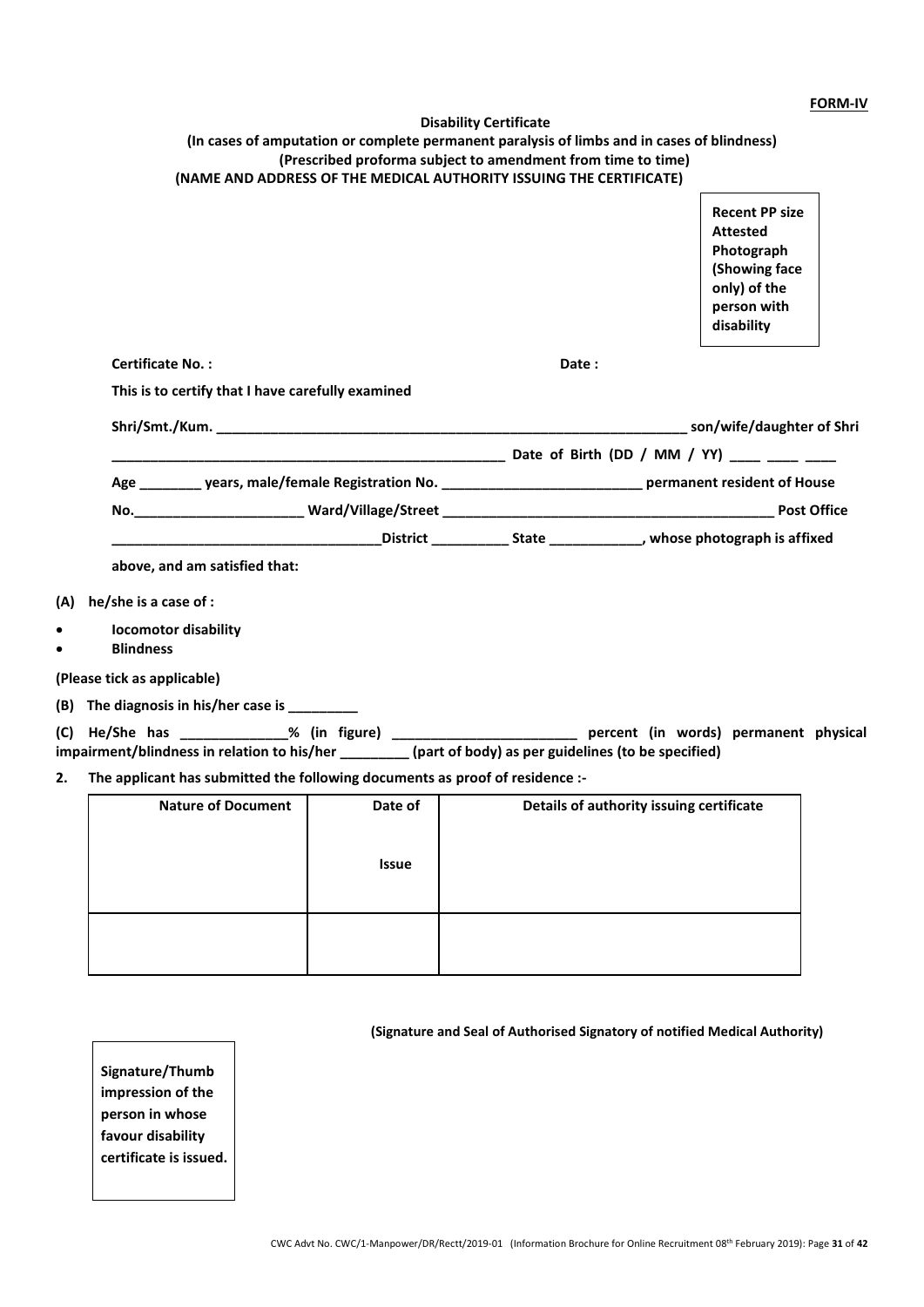### **Disability Certificate (In case of multiple disabilities) (Prescribed proforma subject to amendment from time to time) (NAME AND ADDRESS OF THE MEDICAL AUTHORITY ISSUING THE CERTIFICATE)**

**Recent PP size Attested Photograph (Showing face only) of the person with disability**

**Certificate No. : Date:**

**This is to certify that we have carefully examined**

|                                         |                 |                                           | son/wife/daughter of Shri |  |
|-----------------------------------------|-----------------|-------------------------------------------|---------------------------|--|
|                                         |                 | Date of Birth (DD / MM / YY) ____ ___ ___ |                           |  |
| Age _______ years, male/female ________ |                 |                                           | permanent resident of     |  |
| House No.___________________            |                 |                                           | Post                      |  |
| <b>Office</b>                           | <b>District</b> | <b>State</b>                              | whose photograph is       |  |
|                                         |                 |                                           |                           |  |

**affixed above, and are satisfied that:**

**(A) He/she is a Case of Multiple Disabilities. His/her extent of permanent physical impairment/disability has been evaluated as per guidelines (to be specified) for the disabilities ticked below, and shown against the relevant disability in the table below :**

| Sr.<br>No.              | <b>Disability</b>                         | Affected Part of<br><b>Body</b> | <b>Diagnosis</b> | Permanent<br>physical<br>impairment/mental disability (in %) |
|-------------------------|-------------------------------------------|---------------------------------|------------------|--------------------------------------------------------------|
| 1<br>$\overline{2}$     | <b>Locomotor disability</b><br>Low vision | @<br>#                          |                  |                                                              |
| $\overline{\mathbf{3}}$ | <b>Blindness</b>                          | <b>Both Eyes</b>                |                  |                                                              |
| 4                       | <b>Hearing impairment</b>                 | £                               |                  |                                                              |
| 5                       | <b>Mental retardation</b>                 | X                               |                  |                                                              |
| 6                       | <b>Mental-illness</b>                     | x                               |                  |                                                              |

**(B) In the light of the above, his/her over all permanent physical impairment as per guidelines (to be specified), is as follows :-**

**In figures: - \_\_\_\_\_\_\_\_\_\_\_\_\_\_\_\_\_\_\_\_ percent**

**In words: - \_\_\_\_\_\_\_\_\_\_\_\_\_\_\_\_\_\_\_\_\_\_\_\_\_\_\_\_\_\_\_\_\_\_\_\_\_\_\_\_\_\_\_\_\_\_\_\_\_\_\_\_\_\_\_\_\_\_\_\_\_\_\_\_\_\_ percent**

**2. This condition is progressive/non-progressive/likely to improve/not likely to improve.**

**3. Reassessment of disability is :**

**not necessary,**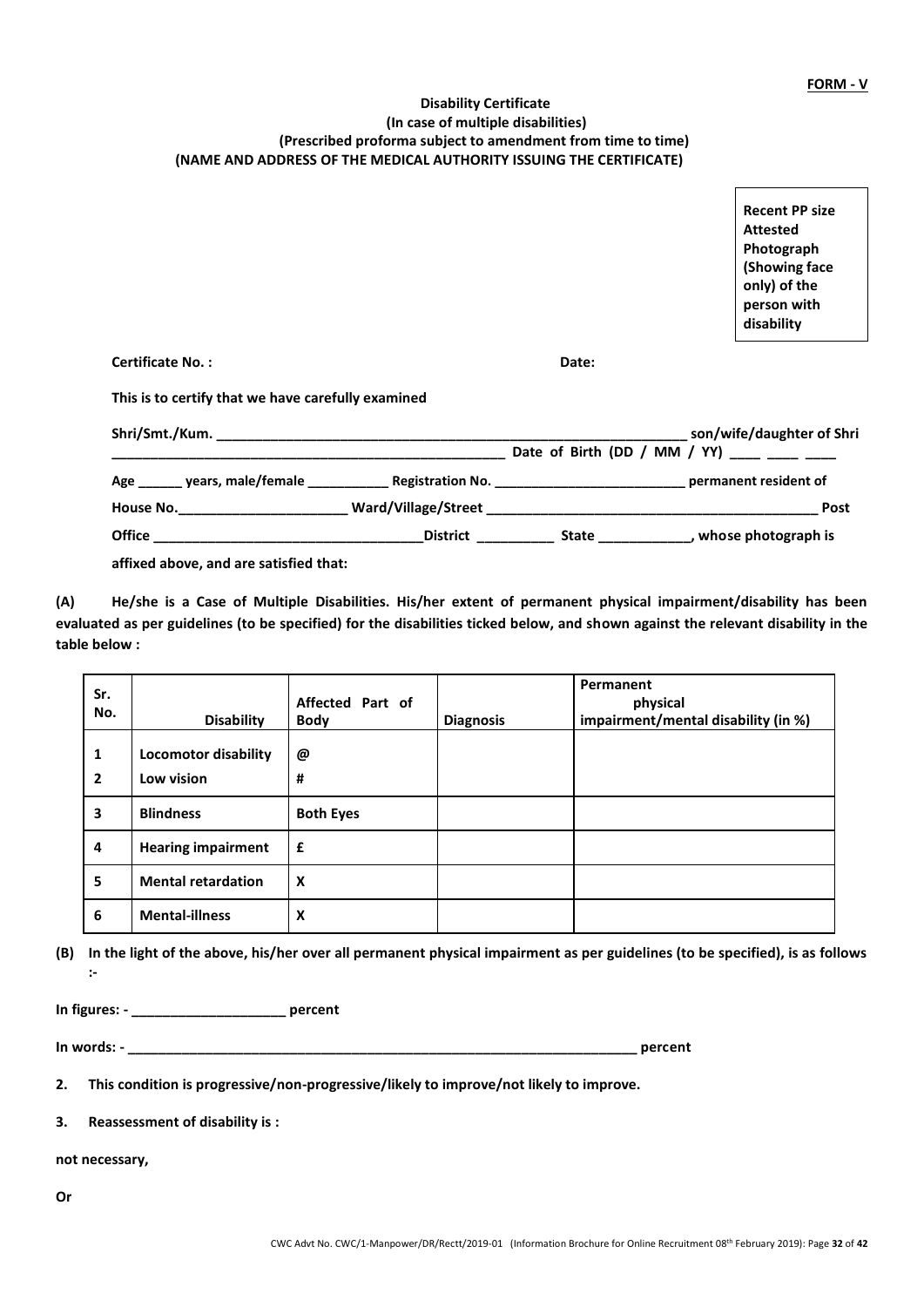**(i) is recommended / after \_\_\_\_\_\_\_\_\_\_ years \_\_\_\_\_\_\_\_\_\_ months, and therefore this certificate shall be valid till (DD / MM** 

**/ YY) \_\_\_\_ \_\_\_\_ \_\_\_\_ @ - e.g. Left/Right/both arms/legs**

- **# - e.g. Single eye / both eyes**
- **£ - e.g. Left / Right / both ears**
- **4. The applicant has submitted the following documents as proof of residence :-**

| <b>Nature of Document</b> | Date of<br><b>Issue</b> | Details of authority issuing certificate |
|---------------------------|-------------------------|------------------------------------------|
|                           |                         |                                          |
|                           |                         |                                          |

#### **5. Signature and Seal of the Medical Authority**

| Name and seal of Member | Name and seal of Member | Name and seal of Chairperson |
|-------------------------|-------------------------|------------------------------|

| Signature/Thumb        |
|------------------------|
| impression of the      |
| person in whose        |
| favour disability      |
| certificate is issued. |
|                        |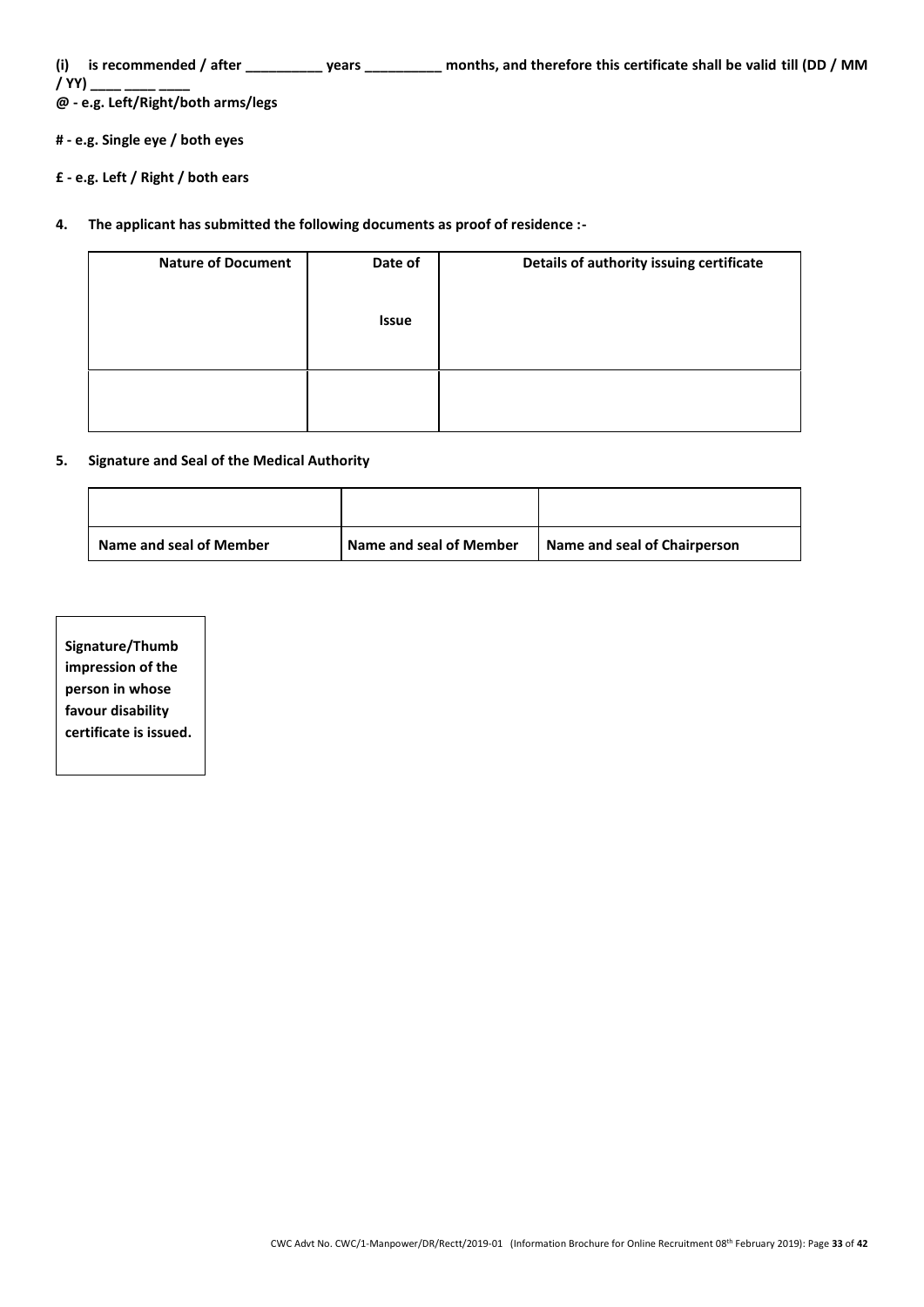#### **Disability Certificate**

**(In cases other than those mentioned in Form IV and V)** 

**(Prescribed proforma subject to amendment from time to time)**

#### **(NAME AND ADDRESS OF THE MEDICAL AUTHORITY ISSUING THE CERTIFICATE)**

|                                                                                                                       |       | <b>Recent PP size</b><br><b>Attested</b> |  |
|-----------------------------------------------------------------------------------------------------------------------|-------|------------------------------------------|--|
|                                                                                                                       |       | Photograph                               |  |
|                                                                                                                       |       | (Showing face only)                      |  |
|                                                                                                                       |       | of the person with                       |  |
|                                                                                                                       |       | disability                               |  |
|                                                                                                                       |       |                                          |  |
| <b>Certificate No.:</b>                                                                                               | Date: |                                          |  |
| This is to certify that I have carefully examined                                                                     |       |                                          |  |
|                                                                                                                       |       |                                          |  |
|                                                                                                                       |       |                                          |  |
|                                                                                                                       |       |                                          |  |
|                                                                                                                       |       |                                          |  |
|                                                                                                                       |       |                                          |  |
| affixed above, and am satisfied that he/she is a Case of ____________________________disability. His/her extent of    |       |                                          |  |
| percentage physical impairment/disability has been evaluated as per guidelines (to be specified) and is shown against |       |                                          |  |
| the relevant disability in the table below:                                                                           |       |                                          |  |
|                                                                                                                       |       |                                          |  |

| Sr.<br>No.              | <b>Disability</b>           | <b>Affected Part of</b><br><b>Body</b> | <b>Diagnosis</b> | physical<br>Permanent<br>impairment/mental disability (in %) |
|-------------------------|-----------------------------|----------------------------------------|------------------|--------------------------------------------------------------|
| 1                       | <b>Locomotor disability</b> | @                                      |                  |                                                              |
| $\overline{2}$          | Low vision                  | #                                      |                  |                                                              |
| $\overline{\mathbf{3}}$ | <b>Blindness</b>            | <b>Both Eyes</b>                       |                  |                                                              |
| 4                       | <b>Hearing impairment</b>   | £                                      |                  |                                                              |
| 5                       | <b>Mental retardation</b>   | X                                      |                  |                                                              |
| 6                       | <b>Mental-illness</b>       | X                                      |                  |                                                              |

**(Please strike out the disabilities which are not applicable.)**

**2. The above condition is progressive/non-progressive/likely to improve/not likely to improve.**

**3. Reassessment of disability is :**

**(i) not necessary,**

**Or**

|             | (ii) is recommended / after | vears | months, and therefore this certificate shall be valid till (DD / MM |  |
|-------------|-----------------------------|-------|---------------------------------------------------------------------|--|
| $/$ YY) $-$ |                             |       |                                                                     |  |

**@ - e.g. Left/Right/both arms/legs**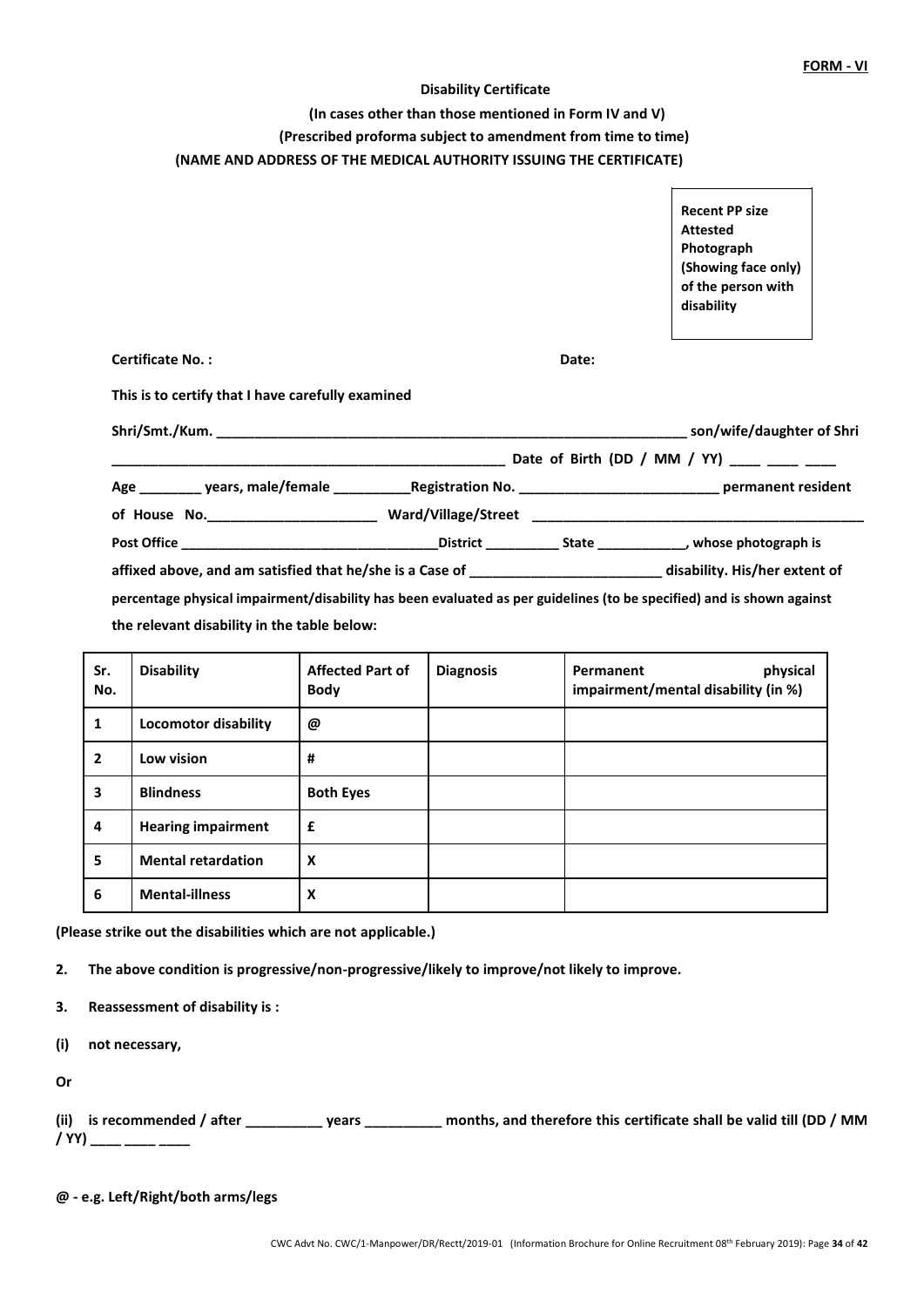#### **# - e.g. Single eye / both eyes £ -**

**e.g. Left / Right / both ears**

#### 4. **The applicant has submitted the following documents as proof of residence :-**

| <b>Nature of Document</b> | Date of      | Details of authority issuing certificate |
|---------------------------|--------------|------------------------------------------|
|                           | <b>Issue</b> |                                          |
|                           |              |                                          |
|                           |              |                                          |
|                           |              |                                          |

**(Authorised Signatory of notified Medical Authority) (Name and Seal)**

#### **Countersigned**

**{Countersignature and seal of the CMO/Medical Superintendent/Head of Government Hospital, in case the certificate is issued by a medical authority who is not a government servant (with seal)}**

**Signature/Thumb impression of the person in whose favour disability certificate is issued.**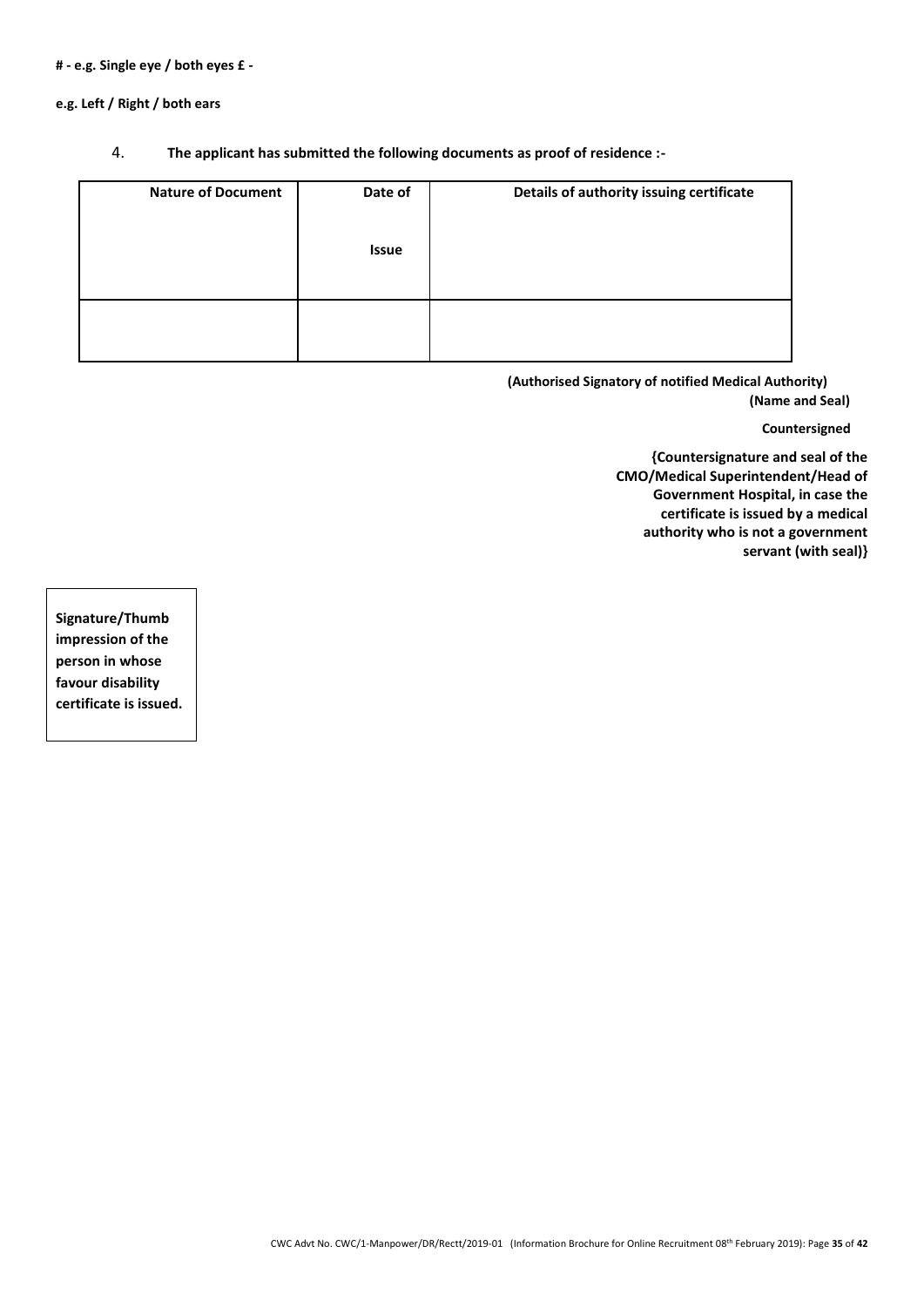#### **FORM - VII**

|  | Form of Certificate applicable for Released/Retired Personnel |  |  |  |  |  |
|--|---------------------------------------------------------------|--|--|--|--|--|
|--|---------------------------------------------------------------|--|--|--|--|--|

|       |       |                         |       |                                                                                                                                                                                                                                |                                          | (Prescribed proforma subject to amendment from time to time) |    |     |
|-------|-------|-------------------------|-------|--------------------------------------------------------------------------------------------------------------------------------------------------------------------------------------------------------------------------------|------------------------------------------|--------------------------------------------------------------|----|-----|
|       | It is | certified               | that  | No. And the contract of the contract of the contract of the contract of the contract of the contract of the contract of the contract of the contract of the contract of the contract of the contract of the contract of the co | Rank                                     | Name                                                         |    |     |
|       | whose | date of                 | birth |                                                                                                                                                                                                                                | is ___________ has rendered service from |                                                              | to | in. |
|       |       | Army/Navy/Air Force.    |       |                                                                                                                                                                                                                                |                                          |                                                              |    |     |
| 2.    |       |                         |       | He has been released from military services:                                                                                                                                                                                   |                                          |                                                              |    |     |
|       |       |                         |       | % a) on completion of assignment otherwise than                                                                                                                                                                                |                                          |                                                              |    |     |
| (i)   |       | by way of dismissal, or |       |                                                                                                                                                                                                                                |                                          |                                                              |    |     |
| (ii)  |       |                         |       | by way of discharge on account of misconduct or inefficiency, or                                                                                                                                                               |                                          |                                                              |    |     |
| (iii) |       |                         |       | on his own request, but without earning his pension, or                                                                                                                                                                        |                                          |                                                              |    |     |
| (iv)  |       |                         |       | he has not been transferred to the reserve pending such release.                                                                                                                                                               |                                          |                                                              |    |     |
| %b)   |       |                         |       | on account of physical disability attributable to Military Service.                                                                                                                                                            |                                          |                                                              |    |     |
| %c)   |       |                         |       | on invalidment after putting in at least five years of Military service                                                                                                                                                        |                                          |                                                              |    |     |

**3. He is covered under the definition of Ex-Serviceman (Re-employment in Central Civil Services and Posts) Rules, 1979 as amended from time to time.**

| Place: | Signature,<br><b>Competent Authority **</b> | Name | and | <b>Designation</b> | οf | the |
|--------|---------------------------------------------|------|-----|--------------------|----|-----|
| Date:  | <b>SEAL</b>                                 |      |     |                    |    |     |

*% Delete the paragraph which is not applicable.*

**\*\* Authorities who are competent to issue certificate to Armed Forces Personnel for availing Age concessions are as follows:**

**(a) In case of Commissioned Officers including ECOs/SSCOs: Army: Military Secretary Branch, Army Hqrs., New Delhi; Navy : Directorate of Personnel, Naval Hqrs., New Delhi; Air Force : Directorate of Personnel Officers, Air Hqrs., New Delhi.**

**In case of JCOs/ORs and equivalent of the Navy and Air Force: Army: By various Regimental Record Offices; Navy: CABS, Mumbai; Air Force: Air Force Records, New Delhi.**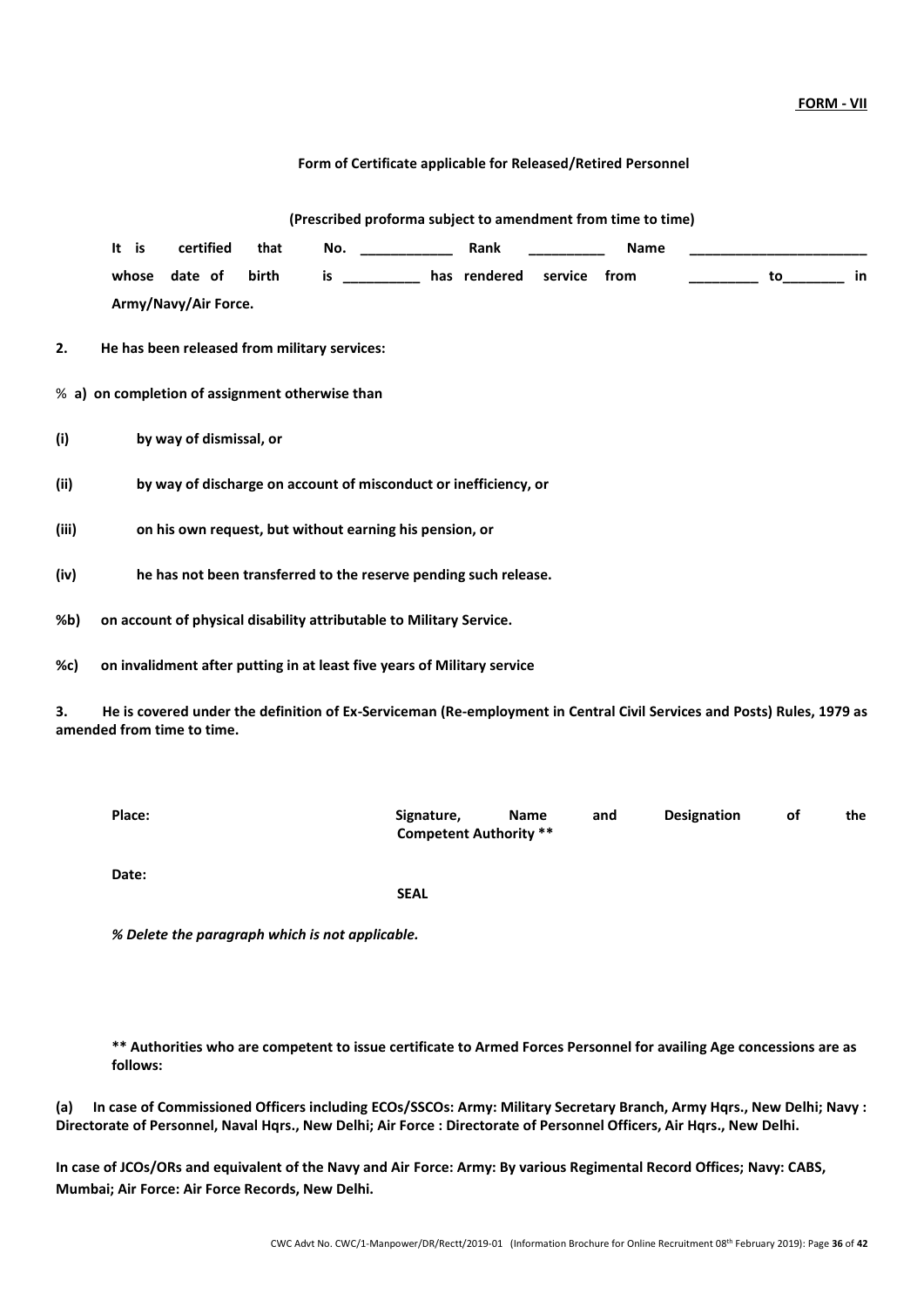## CWC Advt No. CWC/1-Manpower/DR/Rectt/2019-01 (Information Brochure for Online Recruitment 08 th February 2019): Page **37** of **42**

### **Form of Certificate for Serving Personnel (Applicable for serving personnel who are due to be released within one year) (Prescribed proforma subject to amendment from time to time)**

**1. It is certified that No. \_\_\_\_\_\_\_\_\_\_\_\_ Rank \_\_\_\_\_\_\_\_\_\_ Name \_\_\_\_\_\_\_\_\_\_\_\_\_\_\_\_\_\_\_\_\_\_\_\_\_\_\_\_\_\_\_\_\_\_ is serving in the Army/Navy/Air Force from \_\_\_\_\_\_\_\_\_\_\_\_\_\_\_\_.**

**2. He is due for release/retirement on completion of his specific period of assignment on or before \_\_\_\_\_\_\_\_\_\_\_\_\_.**

**3. No disciplinary case is pending against him**

**Place: Signature, Name and Designation of the**

**Date: SEAL**

**\*\* Authorities who are competent to issue certificate to Armed Forces Personnel for availing Age concessions are as follows:**

**(a) In case of Commissioned Officers including ECOs/SSCOs: Army: Military Secretary Branch, Army Hqrs., New Delhi; Navy : Directorate of Personnel, Naval Hqrs., New Delhi; Air Force : Directorate of Personnel Officers, Air Hqrs., New Delhi.**

**(b) In case of JCOs/ORs and equivalent of the Navy and Air Force: Army: By various Regimental Record Offices; Navy: CABS, Mumbai; Air Force: Air Force Records, New Delhi.**

**Competent Authority \*\***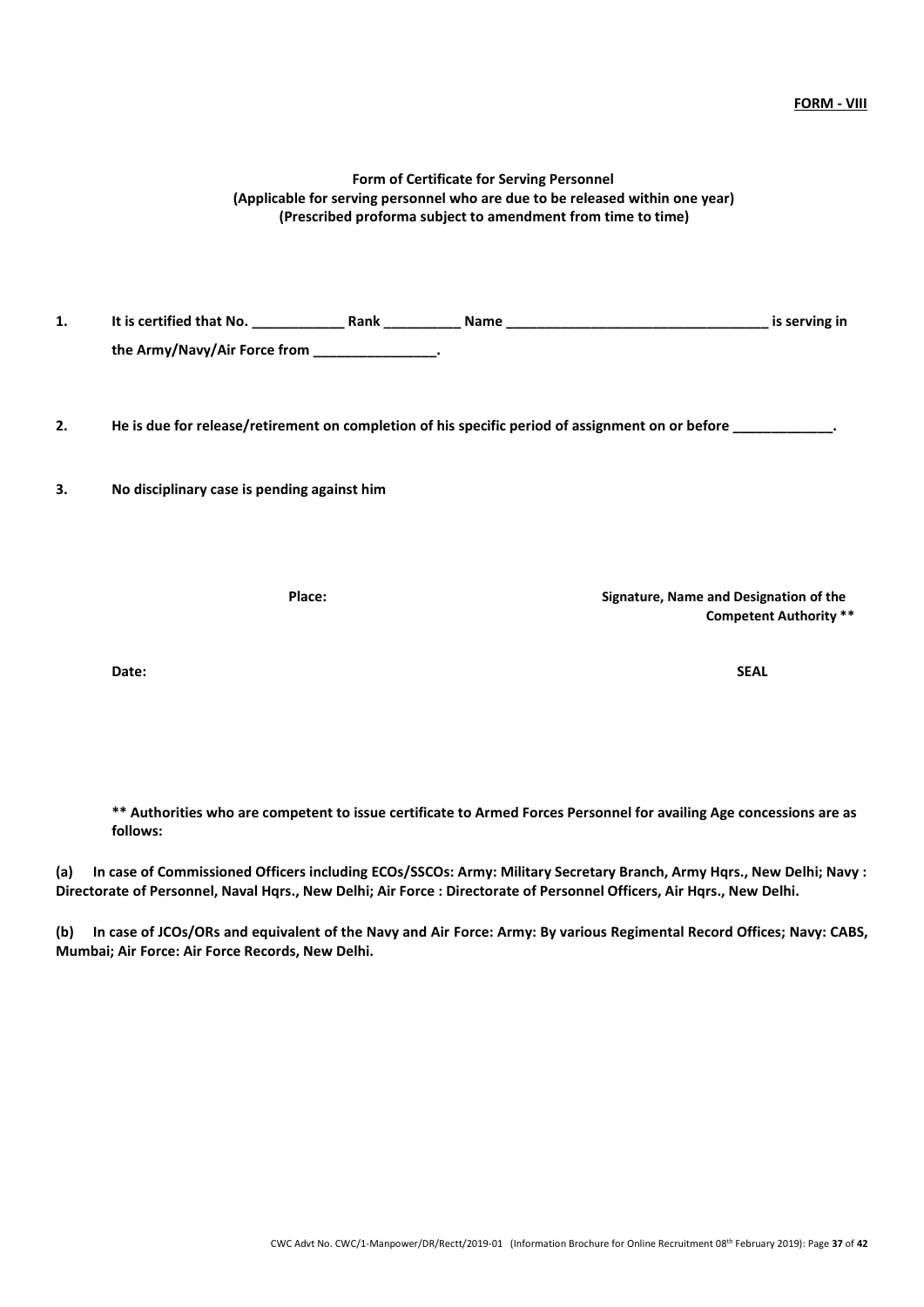**Undertaking to be given by serving Armed Force personnel who are due to be released within one year (Prescribed proforma subject to amendment from time to time)**

- **(1) I understand that if selected on the basis of the recruitment/Examination to which this application relates, my appointment will be subject to my producing documentary evidence to the satisfaction of the Appointing Authority that I have been duly released/ retired/discharged from the Armed Forces and that I am entitled to the benefits admissible to Ex-Servicemen in terms of the Ex-Servicemen (Re-employment in Central Civil Service and Posts) Rules, 1979, as amended from time to time.**
- **(2) I also understand that I shall not be eligible to be appointed to a vacancy reserved for Ex-serviceman in regard to the recruitment covered by this examination, if I have at any time prior to such appointment, secured any employment on the civil side (including Public Sector Undertaking, Autonomous Bodies/Statutory Bodies, Nationalised Banks, etc.), by availing of the concession of reservation of vacancies admissible to Ex-serviceman.**

**Place:**

**Date: Signature and Name of Candidate**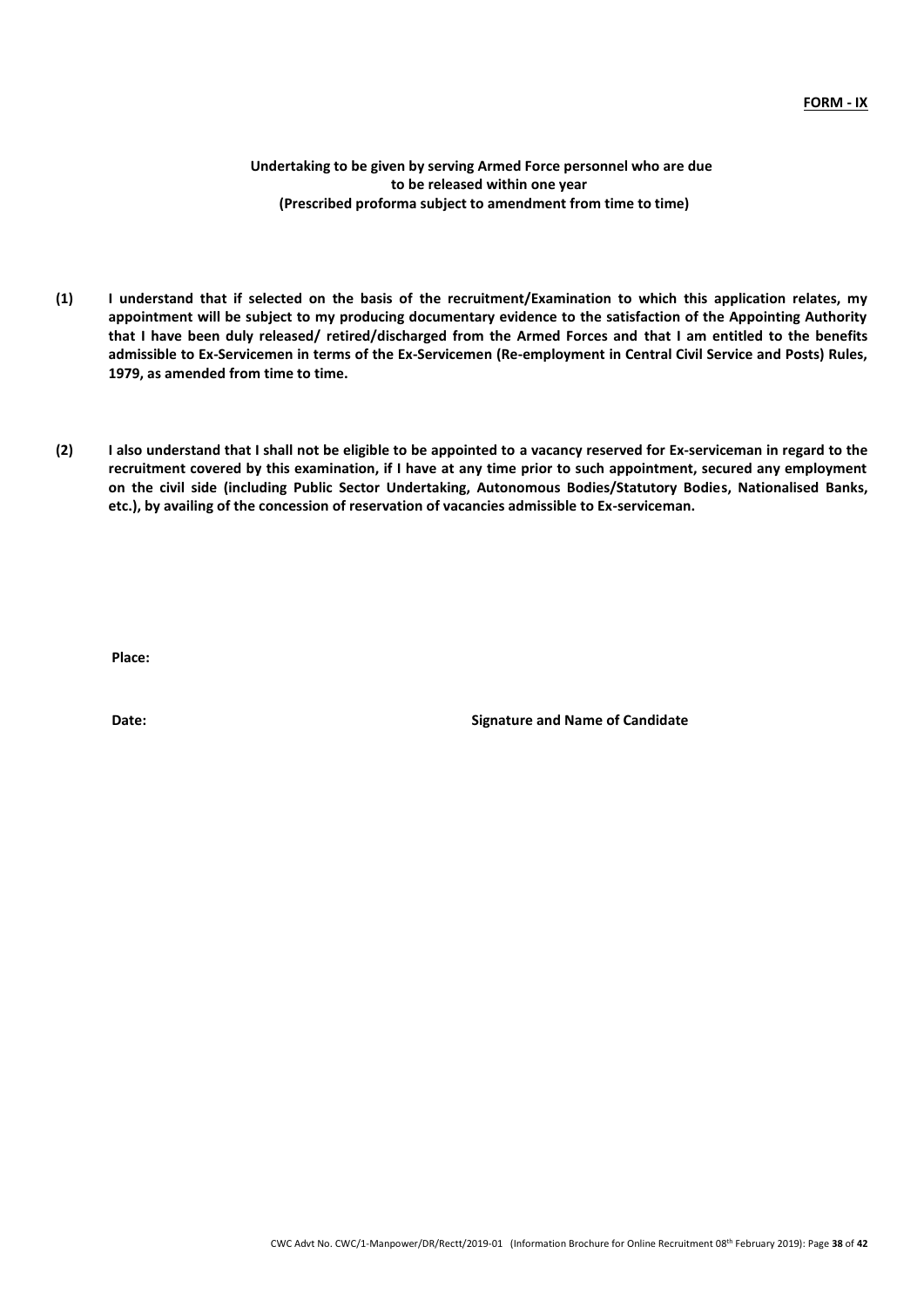|     | assignment and are on extended assignment (Prescribed<br>proforma subject to amendment from time to time)                                                                                                                                       |  |  |                                        |                               |
|-----|-------------------------------------------------------------------------------------------------------------------------------------------------------------------------------------------------------------------------------------------------|--|--|----------------------------------------|-------------------------------|
| 1.  |                                                                                                                                                                                                                                                 |  |  |                                        |                               |
|     | birth is ________________ is serving in the Army/Navy/Air Force from ___________                                                                                                                                                                |  |  |                                        |                               |
| 2.  | He has already completed his initial assignment of five years on ________________ and is on extended assignment till                                                                                                                            |  |  |                                        |                               |
| 3.  | There is no objection to his applying for civil employment and he will be released on three months' notice on selection<br>from the date of receipt of offer of appointment.                                                                    |  |  |                                        |                               |
|     | Place:                                                                                                                                                                                                                                          |  |  | Signature, Name and Designation of the | <b>Competent Authority **</b> |
|     | Date:                                                                                                                                                                                                                                           |  |  |                                        | <b>SEAL</b>                   |
|     | ** Authorities who are competent to issue certificate to Armed Forces Personnel for availing Age concessions are as<br>follows:                                                                                                                 |  |  |                                        |                               |
| (a) | In case of Commissioned Officers including ECOs/SSCOs: Army: Military Secretary Branch, Army Hqrs., New Delhi; Navy :<br>Directorate of Personnel, Naval Hqrs., New Delhi; Air Force : Directorate of Personnel Officers, Air Hqrs., New Delhi. |  |  |                                        |                               |

**(b) In case of JCOs/ORs and equivalent of the Navy and Air Force: Army: By various Regimental Record Offices; Navy: CABS, Mumbai; Air Force: Air Force Records, New Delhi.**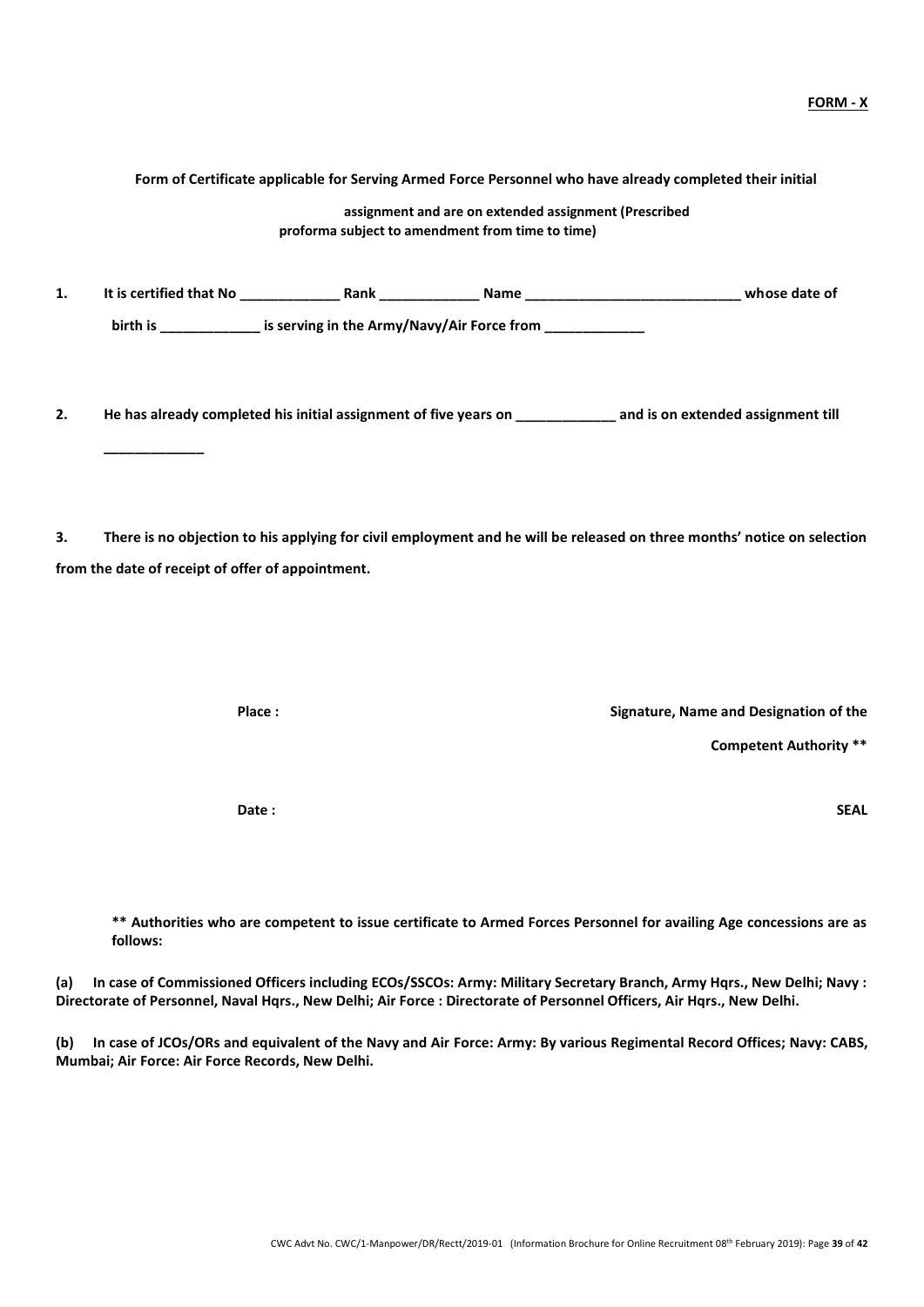#### **FORM - XI**

#### **UNDERTAKING TO BE GIVEN BY THE EX-SERVICEMAN**

I understand that, if selected on the basis of recruitment/examination to which the application relates, my appointment will be subject to my producing documentary evidence to the satisfaction of the Appointing Authority that I have been duly released/retired/discharged from the Armed Forces and that I am entitled to the benefits admissible to Ex-Servicemen in terms of the Ex-Servicemen (Re-Employment in Central Civil Services and Posts rules, 1979, as amended from time to time).

I also understand that I shall not be eligible to be appointed to a vacancy reserved for Ex-S in regard to the recruitment covered by this examination, if I have at any time prior to such appointment, secured any employment on the civil side (including Public Sector Undertaking, Autonomous Bodies/Statutory Bodies, Nationalized Banks, etc.) by availing of the concession of reservation of vacancies admissible to Ex-S.

I further submit the following information:

| a) | Date of appointment in Armed Forces |  |
|----|-------------------------------------|--|
| b) | Date of discharge                   |  |
| C) | Length of service in Armed Forces   |  |
| d) | My last Unit/Corps                  |  |

**Place:**

**Date:** 

**(Signature of the Candidate)**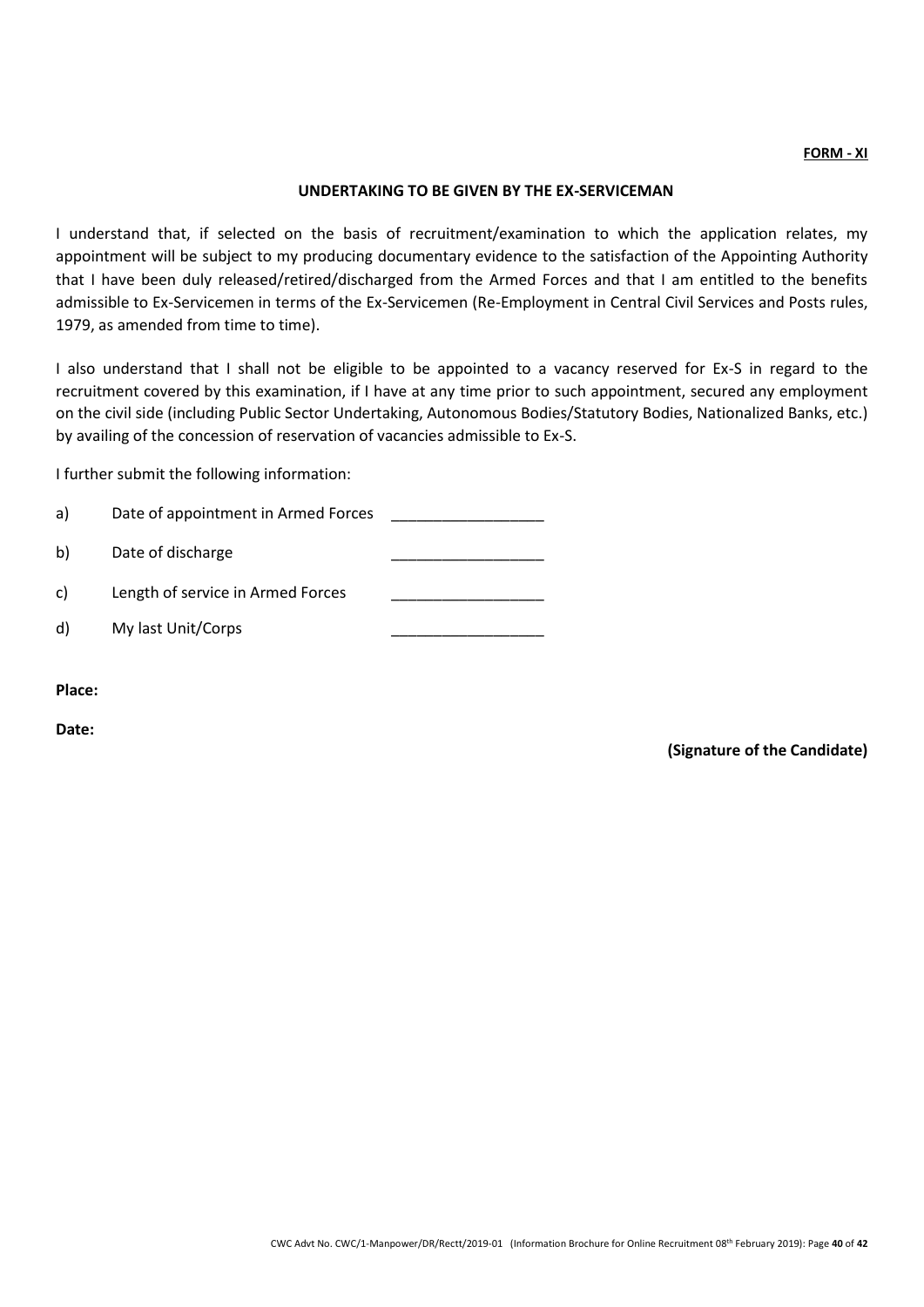#### **FORM - XII**

#### **CERTIFICATE REGARDING PHYSICAL LIMITATION IN AN EXAMINEE TO WRITE**

| This is to certify that, I have examined Mr/Ms/Mrs                                                     | (name of the                               |
|--------------------------------------------------------------------------------------------------------|--------------------------------------------|
| candidate with disability), a person with                                                              | (nature and percentage of                  |
| disability as mentioned in the certificate of disability), S/oD/o                                      | , a resident of                            |
|                                                                                                        | (Village/District/State) and to state that |
| he/she has physical limitation which happens his/her writing capabilities owing to his/her disability. |                                            |

**Place:**

**Date:** 

## **(Signature)**

Chief Medical Officer/ Civil Surgeon/ Medical Superintendent of a Government health care institution

Name and Designation

Name of Government Hospital/ Health care centre with seal

#### **Note:**

Certificate should be given by a specialist of the relevant stream/disability (Eg. Visual Impairment- Ophthalmologist, Locomotor Disability-Orthopaedic specialist/PMR)